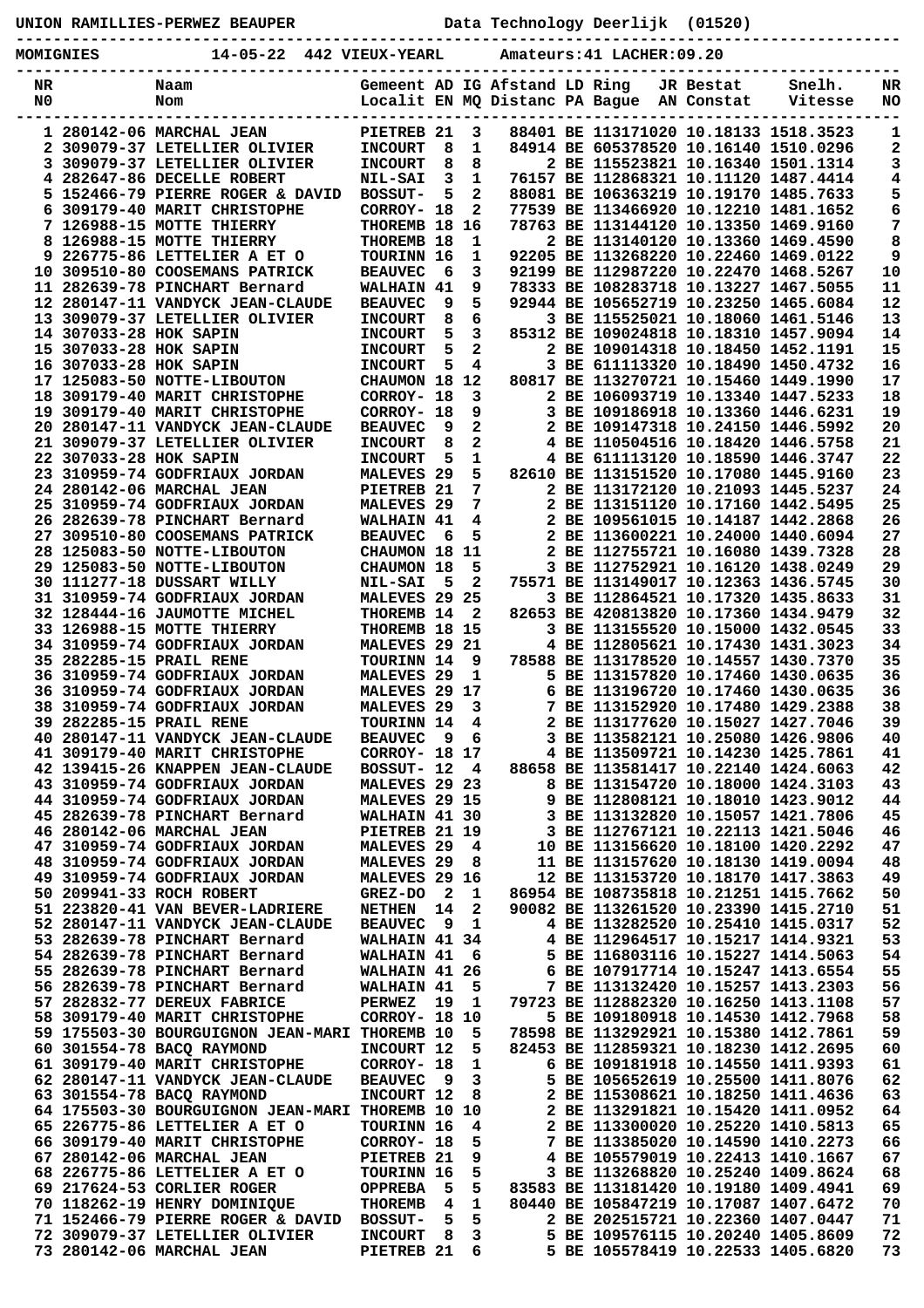|                       | 74 175503-30 BOURGUIGNON JEAN-MARI THOREMB 10                                                                                                                                                                                                |                       |              | 9                       |                                                                                                             | 3 BE 113291221 10.15550 1405.6274     |                                   | 74  |
|-----------------------|----------------------------------------------------------------------------------------------------------------------------------------------------------------------------------------------------------------------------------------------|-----------------------|--------------|-------------------------|-------------------------------------------------------------------------------------------------------------|---------------------------------------|-----------------------------------|-----|
|                       |                                                                                                                                                                                                                                              |                       |              |                         |                                                                                                             |                                       |                                   |     |
|                       | 75 152466-79 PIERRE ROGER & DAVID                                                                                                                                                                                                            | <b>BOSSUT-</b>        | 5            | 3                       |                                                                                                             | 3 BE 106361219 10.22410 1405.1742     |                                   | 75  |
|                       | 76 280142-06 MARCHAL JEAN                                                                                                                                                                                                                    | PIETREB 21 14         |              |                         |                                                                                                             | 6 BE 113171220 10.22553 1404.9374     |                                   | 76  |
|                       | 77 282639-78 PINCHART Bernard                                                                                                                                                                                                                | WALHAIN 41 39         |              |                         |                                                                                                             | 8 BE 113133320 10.15477 1403.9430     |                                   | 77  |
|                       | 78 280142-06 MARCHAL JEAN                                                                                                                                                                                                                    | PIETREB 21 11         |              |                         |                                                                                                             | 7 BE 108312118 10.22583 1403.8218     |                                   | 78  |
|                       | 79 282639-78 PINCHART Bernard                                                                                                                                                                                                                | WALHAIN 41 27         |              |                         |                                                                                                             | 9 BE 113131120 10.15537 1401.4313     |                                   | 79  |
|                       | 80 282639-78 PINCHART Bernard                                                                                                                                                                                                                | WALHAIN 41            |              | 7                       |                                                                                                             | 10 BE 105575619 10.15567 1400.1787    |                                   | 80  |
|                       |                                                                                                                                                                                                                                              |                       |              |                         |                                                                                                             |                                       |                                   |     |
|                       | 81 217624-53 CORLIER ROGER                                                                                                                                                                                                                   | <b>OPPREBA</b>        | - 5          | 4                       |                                                                                                             | 2 00 112610220 10.19480 1397.7090     |                                   | 81  |
|                       | 82 309179-40 MARIT CHRISTOPHE                                                                                                                                                                                                                | <b>CORROY- 18 16</b>  |              |                         |                                                                                                             | 8 BE 113510721 10.15290 1397.5188     |                                   | 82  |
|                       | 83 280142-06 MARCHAL JEAN                                                                                                                                                                                                                    | PIETREB 21 10         |              |                         |                                                                                                             | 8 BE 112972917 10.23183 1396.4300     |                                   | 83  |
|                       | 84 175503-30 BOURGUIGNON JEAN-MARI THOREMB 10                                                                                                                                                                                                |                       |              | 1                       |                                                                                                             | 4 BE 113295021 10.16190 1395.6437     |                                   | 84  |
|                       | 85 280142-06 MARCHAL JEAN                                                                                                                                                                                                                    | PIETREB 21 16         |              |                         |                                                                                                             | 9 BE 113562721 10.23233 1394.5942     |                                   | 85  |
|                       |                                                                                                                                                                                                                                              |                       |              |                         |                                                                                                             |                                       |                                   |     |
|                       | 86 280142-06 MARCHAL JEAN                                                                                                                                                                                                                    | PIETREB 21 17         |              |                         |                                                                                                             | 10 BE 113562821 10.23253 1393.8612    |                                   | 86  |
|                       | 87 282832-77 DEREUX FABRICE                                                                                                                                                                                                                  | <b>PERWEZ</b>         | 19           | 9                       |                                                                                                             | 2 BE 113326921 10.17130 1393.3528     |                                   | 87  |
|                       | 88 282639-78 PINCHART Bernard                                                                                                                                                                                                                | WALHAIN 41            |              | 1                       |                                                                                                             | 11 BE 107916214 10.16147 1392.7105    |                                   | 88  |
|                       | 89 128444-16 JAUMOTTE MICHEL                                                                                                                                                                                                                 | THOREMB 14            |              | 7                       |                                                                                                             | 2 BE 113242120 10.19230 1391.8552     |                                   | 89  |
|                       | 90 282639-78 PINCHART Bernard                                                                                                                                                                                                                | WALHAIN 41 14         |              |                         |                                                                                                             | 12 BE 105575719 10.16177 1391.4735    |                                   | 90  |
|                       |                                                                                                                                                                                                                                              |                       |              |                         |                                                                                                             |                                       |                                   |     |
|                       | 91 126988-15 MOTTE THIERRY                                                                                                                                                                                                                   | THOREMB 18 14         |              |                         |                                                                                                             | 4 BE 105581219 10.16370 1391.1628     |                                   | 91  |
|                       | 92 282639-78 PINCHART Bernard                                                                                                                                                                                                                | WALHAIN 41 41         |              |                         |                                                                                                             | 13 BE 112818421 10.16187 1391.0617    |                                   | 92  |
|                       | 93 126988-15 MOTTE THIERRY                                                                                                                                                                                                                   | <b>THOREMB 18 11</b>  |              |                         |                                                                                                             | 5 BE 113144620 10.16390 1390.3442     |                                   | 93  |
|                       | 94 125083-50 NOTTE-LIBOUTON                                                                                                                                                                                                                  | CHAUMON 18            |              | 3                       |                                                                                                             | 4 BE 104501821 10.18110 1389.0060     |                                   | 94  |
|                       | 95 152466-79 PIERRE ROGER & DAVID                                                                                                                                                                                                            | <b>BOSSUT-</b>        | 5            | 4                       |                                                                                                             | 4 BE 202514221 10.23260 1388.5602     |                                   | 95  |
|                       |                                                                                                                                                                                                                                              |                       |              |                         |                                                                                                             | 13 BE 113155320 10.19310 1388.0146    |                                   |     |
|                       | 96 310959-74 GODFRIAUX JORDAN                                                                                                                                                                                                                | MALEVES 29 26         |              |                         |                                                                                                             |                                       |                                   | 96  |
|                       | 97 219437-23 VANDERBECK CHRISTIAN                                                                                                                                                                                                            | <b>INCOURT</b>        | 5            | 2                       |                                                                                                             | 85328 BE 105570319 10.21320 1386.6956 |                                   | 97  |
|                       | 98 301554-78 BACO RAYMOND                                                                                                                                                                                                                    | INCOURT 12            |              | 2                       |                                                                                                             | 3 BE 105541719 10.19300 1385.7647     |                                   | 98  |
|                       | 99 282639-78 PINCHART Bernard                                                                                                                                                                                                                | WALHAIN 41            |              | 2                       |                                                                                                             | 14 BE 107919114 10.16357 1384.0975    |                                   | 99  |
|                       | 100 115869-51 JANSSENS JEAN                                                                                                                                                                                                                  | THOREMB 11            |              | 1                       |                                                                                                             | 82663 BE 113137120 10.19440 1383.8672 |                                   | 100 |
|                       | 101 280147-11 VANDYCK JEAN-CLAUDE                                                                                                                                                                                                            |                       | 9            | 4                       |                                                                                                             | 6 BE 113491817 10.27100 1383.7816     |                                   | 101 |
|                       |                                                                                                                                                                                                                                              | <b>BEAUVEC</b>        |              |                         |                                                                                                             |                                       |                                   |     |
|                       | 102 111626-76 LEONARD THIERRY                                                                                                                                                                                                                | <b>DONGELB</b>        | 7            | 2                       |                                                                                                             | 87347 BE 108772218 10.23080 1383.5322 |                                   | 102 |
|                       | 103 126988-15 MOTTE THIERRY                                                                                                                                                                                                                  | THOREMB 18            |              | 5                       |                                                                                                             | 6 BE 105631019 10.16570 1383.0202     |                                   | 103 |
|                       | 104 125083-50 NOTTE-LIBOUTON                                                                                                                                                                                                                 | CHAUMON 18 18         |              |                         |                                                                                                             | 5 BE 112753821 10.18270 1382.6689     |                                   | 104 |
|                       | 105 111626-76 LEONARD THIERRY                                                                                                                                                                                                                | <b>DONGELB</b>        | - 7          | 3                       |                                                                                                             | 2 BE 112672217 10.23110 1382.4374     |                                   | 105 |
|                       | 106 226775-86 LETTELIER A ET O                                                                                                                                                                                                               | <b>TOURINN 16</b>     |              | 2                       |                                                                                                             | 4 BE 113258220 10.26420 1382.3838     |                                   | 106 |
|                       |                                                                                                                                                                                                                                              |                       |              |                         |                                                                                                             |                                       |                                   |     |
|                       | 107 280142-06 MARCHAL JEAN                                                                                                                                                                                                                   | PIETREB 21            |              | 5                       |                                                                                                             | 11 BE 105576619 10.23583 1381.8774    |                                   | 107 |
|                       | 108 226775-86 LETTELIER A ET O                                                                                                                                                                                                               | <b>TOURINN 16</b>     |              | 8                       |                                                                                                             | 5 BE 113623521 10.26500 1379.6259     |                                   | 108 |
|                       | 109 139415-26 KNAPPEN JEAN-CLAUDE                                                                                                                                                                                                            | <b>BOSSUT- 12 12</b>  |              |                         |                                                                                                             | 2 BE 113593821 10.24160 1379.5332     |                                   | 109 |
|                       | 110 226775-86 LETTELIER A ET O                                                                                                                                                                                                               | <b>TOURINN 16</b>     |              | 6                       |                                                                                                             | 6 BE 113254220 10.26560 1377.5647     |                                   | 110 |
|                       | 111 310959-74 GODFRIAUX JORDAN                                                                                                                                                                                                               | MALEVES <sub>29</sub> |              | 2                       |                                                                                                             | 14 BE 113146120 10.19590 1377.2159    |                                   | 111 |
|                       |                                                                                                                                                                                                                                              |                       |              |                         |                                                                                                             |                                       |                                   |     |
|                       | 112 282639-78 PINCHART Bernard                                                                                                                                                                                                               | WALHAIN 41 12         |              |                         |                                                                                                             | 15 BE 109550315 10.16547 1376.3962    |                                   | 112 |
|                       | 113 126988-15 MOTTE THIERRY                                                                                                                                                                                                                  | THOREMB 18 12         |              |                         |                                                                                                             | 7 BE 101589620 10.17230 1372.5762     |                                   | 113 |
|                       | 114 281657-66 SERESSIA DIMITRI                                                                                                                                                                                                               | <b>THOREMB</b>        | 7            | 2                       |                                                                                                             | 81021 BE 113130320 10.19040 1371.6874 |                                   | 114 |
| 115 117864-09 ABTS JO |                                                                                                                                                                                                                                              | <b>OPVELP</b>         | 5            | 4                       |                                                                                                             | 96182 BE 206502021 10.30113 1370.3417 |                                   | 115 |
|                       | 116 139415-26 KNAPPEN JEAN-CLAUDE                                                                                                                                                                                                            | BOSSUT- 12            |              | 2                       |                                                                                                             | 3 BE 109275118 10.24430 1369.9408     |                                   | 116 |
|                       | 117 226106-96 GOFFIN VINCENT                                                                                                                                                                                                                 | <b>NETHEN</b>         | $\mathbf{2}$ | $\mathbf 1$             |                                                                                                             | 90845 BE 206645119 10.26230 1368.4911 |                                   | 117 |
|                       |                                                                                                                                                                                                                                              |                       |              |                         |                                                                                                             |                                       |                                   |     |
|                       | 118 280142-06 MARCHAL JEAN                                                                                                                                                                                                                   | PIETREB 21 15         |              |                         |                                                                                                             | 12 BE 112767921 10.24433 1365.8641    |                                   | 118 |
|                       | 119 282285-15 PRAIL RENE TOURINN 14 5<br>120 128444-16 JAUMOTTE MICHEL THOREMB 14 5<br>121 282285-15 PRAIL RENE TOURINN 14 12                                                                                                                |                       |              |                         |                                                                                                             | 3 BE 113177120 10.17327 1365.6790     |                                   | 119 |
|                       |                                                                                                                                                                                                                                              |                       |              |                         |                                                                                                             |                                       |                                   |     |
|                       |                                                                                                                                                                                                                                              |                       |              |                         |                                                                                                             |                                       | 3 BE 103081721 10.20320 1365.4130 | 120 |
|                       |                                                                                                                                                                                                                                              |                       |              |                         |                                                                                                             |                                       |                                   |     |
|                       |                                                                                                                                                                                                                                              |                       |              |                         | 4 BE 112893021 10.17347 1364.8884                                                                           |                                       |                                   | 121 |
|                       | 122 282285-15 PRAIL RENE                                                                                                                                                                                                                     |                       |              |                         |                                                                                                             |                                       |                                   | 122 |
|                       | TOURINN 14 6<br>ET O TOURINN 16 12<br>123 226775-86 LETTELIER A ET O                                                                                                                                                                         |                       |              |                         |                                                                                                             |                                       |                                   | 123 |
|                       | 124 128444-16 JAUMOTTE MICHEL                                                                                                                                                                                                                | THOREMB 14 1          |              |                         |                                                                                                             |                                       |                                   | 124 |
|                       | 125 309179-40 MARIT CHRISTOPHE                                                                                                                                                                                                               | $CORROY - 18 4$       |              |                         | 5 BE 105536119 10.17367 1364.0987<br>7 BE 113622421 10.27360 1363.9793<br>4 BE 113135220 10.20360 1363.9109 |                                       |                                   | 125 |
|                       | 125 309179-40 MARIT CHRISTOPHE                                                                                                                                                                                                               | CORROY- 18 11         |              |                         |                                                                                                             |                                       |                                   | 125 |
|                       | 127 128444-16 JAUMOTTE MICHEL                                                                                                                                                                                                                |                       |              |                         | 9 BE 106094519 10.16520 1363.5229<br>10 BE 113070117 10.16520 1363.5229                                     |                                       |                                   |     |
|                       |                                                                                                                                                                                                                                              | THOREMB 14 8          |              |                         |                                                                                                             | 5 BE 112763921 10.20380 1363.1611     |                                   | 127 |
|                       | 128 301554-78 BACO RAYMOND                                                                                                                                                                                                                   | INCOURT 12            |              | 3                       |                                                                                                             | 4 BE 107976114 10.20300 1362.8595     |                                   | 128 |
|                       | 129 152466-79 PIERRE ROGER & DAVID BOSSUT- 5                                                                                                                                                                                                 |                       |              |                         |                                                                                                             |                                       |                                   | 129 |
|                       | 130 309179-40 MARIT CHRISTOPHE                                                                                                                                                                                                               |                       |              |                         | BOSSUT- 5 1 5 00 109402315 10.24380 1362.7798<br>CORROY- 18 6 11 BE 109188718 10.16540 1362.7241            |                                       |                                   | 130 |
|                       |                                                                                                                                                                                                                                              |                       |              |                         |                                                                                                             | 12 BE 113382820 10.16550 1362.3250    |                                   | 131 |
|                       |                                                                                                                                                                                                                                              |                       |              |                         |                                                                                                             |                                       |                                   |     |
|                       |                                                                                                                                                                                                                                              |                       |              |                         |                                                                                                             |                                       |                                   | 132 |
|                       | 131 309179-40 MARIT CHRISTOPHE CORROY- 18 8<br>132 280142-06 MARCHAL JEAN PIETREB 21 4<br>133 145223-14 MARTIN MICHAEL NIL-SAI 11 2<br>134 135223-16 MARTIN MICHAEL NIL-SAI 11 2                                                             |                       |              |                         |                                                                                                             |                                       |                                   | 133 |
|                       |                                                                                                                                                                                                                                              |                       |              |                         |                                                                                                             |                                       |                                   | 134 |
|                       |                                                                                                                                                                                                                                              |                       |              |                         |                                                                                                             |                                       |                                   | 135 |
|                       |                                                                                                                                                                                                                                              |                       |              |                         |                                                                                                             |                                       |                                   | 136 |
|                       |                                                                                                                                                                                                                                              |                       |              |                         |                                                                                                             |                                       |                                   | 137 |
|                       |                                                                                                                                                                                                                                              |                       |              |                         |                                                                                                             |                                       |                                   |     |
|                       |                                                                                                                                                                                                                                              |                       |              |                         |                                                                                                             |                                       |                                   | 138 |
|                       |                                                                                                                                                                                                                                              |                       |              |                         |                                                                                                             |                                       |                                   | 139 |
|                       |                                                                                                                                                                                                                                              |                       |              |                         |                                                                                                             |                                       |                                   | 140 |
|                       |                                                                                                                                                                                                                                              |                       |              |                         |                                                                                                             |                                       |                                   | 141 |
|                       | 131 309179-40 MARCHAL JEAN<br>132 280142-06 MARCHAL JEAN<br>132 145223-14 MARTIN ICHAEL<br>133 145223-14 MARTIN ICHAEL<br>134 125083-50 NOTTE-LIER OLIVIER<br>135 309079-37 LETELLIER OLIVIER<br>136 111277-18 DUSSART WILLY<br>137 125083-5 |                       |              | $\overline{\mathbf{2}}$ |                                                                                                             | 8 BE 113141120 10.18090 1354.4798     |                                   | 142 |
|                       | 138 128444-16 JAUMOTTE MICHEL THOREMB 14 12<br>139 309179-40 MARIT CHRISTOPHE CORROY- 18 18<br>140 145223-14 MARTIN MICHAEL NIL-SAI 11 5<br>141 280142-06 MARCHAL JEAN PIETREB 21 2<br>142 126988-15 MOTTE THIERRY THOREMB 18 2              |                       |              |                         |                                                                                                             |                                       |                                   | 143 |
|                       |                                                                                                                                                                                                                                              |                       |              |                         |                                                                                                             |                                       |                                   |     |
|                       |                                                                                                                                                                                                                                              |                       |              | $7\degree$              | 6 9 BE 105582219 10.18100 1354.0917<br>7 10 BE 113140520 10.18110 1353.7038                                 |                                       |                                   | 144 |
|                       | 143 126988-15 MOTTE THIERRY THOREME 18<br>144 126988-15 MOTTE THIERRY THOREME 18<br>145 139415-26 KNAPPEN JEAN-CLAUDE BOSSUT- 12                                                                                                             |                       |              | 5 <sup>5</sup>          |                                                                                                             | 4 BE 113579217 10.25350 1351.8374     |                                   | 145 |
|                       |                                                                                                                                                                                                                                              |                       |              |                         |                                                                                                             |                                       |                                   | 146 |
|                       |                                                                                                                                                                                                                                              |                       |              |                         |                                                                                                             |                                       |                                   | 147 |
|                       | 146 307033-28 HOK SAPIN<br>147 226775-86 LETTELIER A ET O TOURINN 16 11 8 BE 113368821 10.23160 1348.4510<br>148 126988-15 MOTTE THIERRY THOREMB 18 9 11 BE 113200020 10.18300 1346.3761                                                     |                       |              |                         |                                                                                                             |                                       |                                   | 148 |

**UNION RAMILLIES-PERWEZ BEAUPER Data Technology Deerlijk (01520)**

**----------------------------------------------------------------------------------------------- MOMIGNIES 14-05-22 237 YEARLINGS Amateurs:37 LACHER:09.20**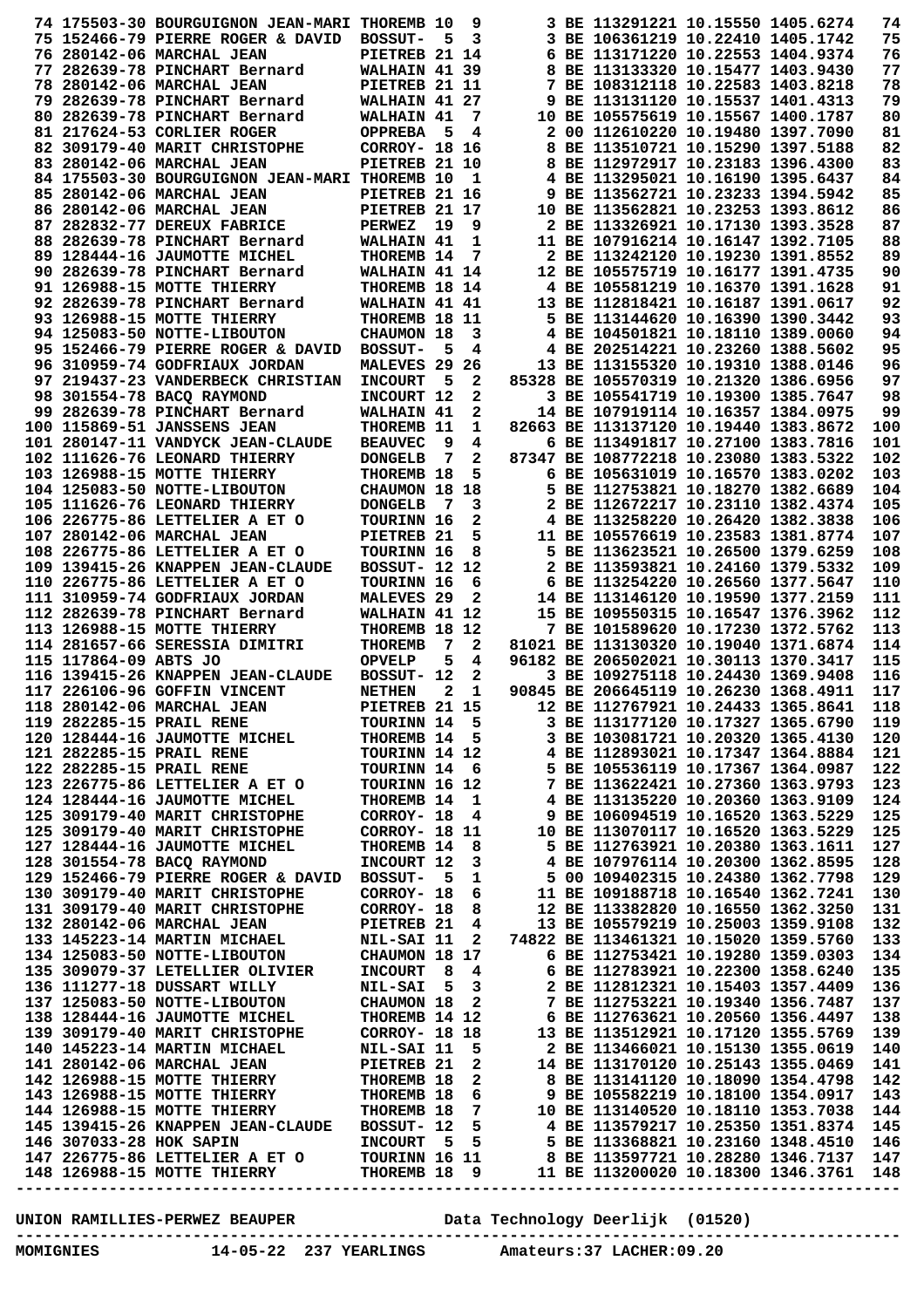| NR |                        | Naam                                                          |                              |     |              | Gemeent AD IG Afstand LD Ring  |  | JR Bestat  | Snelh.                                                                     | NR       |
|----|------------------------|---------------------------------------------------------------|------------------------------|-----|--------------|--------------------------------|--|------------|----------------------------------------------------------------------------|----------|
| N0 |                        | Nom                                                           |                              |     |              | Localit EN MQ Distanc PA Bague |  | AN Constat | Vitesse                                                                    | NO       |
|    |                        | 1 309079-37 LETELLIER OLIVIER                                 | <b>INCOURT</b>               | 4   | 4            |                                |  |            | 84914 BE 115523821 10.16340 1501.1314                                      | 1        |
|    |                        | 2 282647-86 DECELLE ROBERT                                    | <b>NIL-SAI</b>               | 3   | 1            |                                |  |            | 76157 BE 112868321 10.11120 1487.4414                                      | 2        |
| 3  |                        | 309079-37 LETELLIER OLIVIER                                   | <b>INCOURT</b>               | 4   | 2            |                                |  |            | 2 BE 115525021 10.18060 1461.5146                                          | 3        |
|    |                        | 4 125083-50 NOTTE-LIBOUTON                                    | CHAUMON 18 12                |     |              |                                |  |            | 80817 BE 113270721 10.15460 1449.1990                                      | 4        |
|    |                        | 5 309510-80 COOSEMANS PATRICK                                 | <b>BEAUVEC</b>               | 3   | 2            |                                |  |            | 92199 BE 113600221 10.24000 1440.6094                                      | 5        |
| 6. |                        | 125083-50 NOTTE-LIBOUTON                                      | CHAUMON 18 11                |     |              |                                |  |            | 2 BE 112755721 10.16080 1439.7328                                          | 6        |
|    |                        | 7 125083-50 NOTTE-LIBOUTON                                    | <b>CHAUMON 18</b>            |     | 5            |                                |  |            | 3 BE 112752921 10.16120 1438.0249                                          | 7        |
| 8  |                        | 310959-74 GODFRIAUX JORDAN                                    | <b>MALEVES</b>               |     | 11 10        |                                |  |            | 82610 BE 112864521 10.17320 1435.8633                                      | 8        |
|    |                        | 9 310959-74 GODFRIAUX JORDAN                                  | <b>MALEVES</b>               | -11 | 8            |                                |  |            | 2 BE 112805621 10.17430 1431.3023                                          | 9        |
|    |                        | 10 280147-11 VANDYCK JEAN-CLAUDE                              | <b>BEAUVEC</b>               | 4   | 1            |                                |  |            | 92944 BE 113582121 10.25080 1426.9806                                      | 10       |
|    |                        | 11 309179-40 MARIT CHRISTOPHE                                 | CORROY-                      | 6   | 5            |                                |  |            | 77539 BE 113509721 10.14230 1425.7861                                      | 11       |
|    |                        | 12 310959-74 GODFRIAUX JORDAN                                 | <b>MALEVES</b>               | -11 | 5            |                                |  |            | 3 BE 112808121 10.18010 1423.9012                                          | 12       |
|    |                        | 13 280142-06 MARCHAL JEAN                                     | <b>PIETREB</b>               | 7   | 5            |                                |  |            | 88401 BE 112767121 10.22113 1421.5046                                      | 13       |
|    |                        | 14 175503-30 BOURGUIGNON JEAN-MARI THOREMB                    |                              | 10  | 5            |                                |  |            | 78598 BE 113292921 10.15380 1412.7861                                      | 14       |
|    |                        | 15 301554-78 BACQ RAYMOND                                     | <b>INCOURT</b>               | 9   | 2            |                                |  |            | 82453 BE 112859321 10.18230 1412.2695                                      | 15       |
|    |                        | 16 301554-78 BACO RAYMOND                                     | <b>INCOURT</b>               | 9   | 5            |                                |  |            | 2 BE 115308621 10.18250 1411.4636                                          | 16       |
|    |                        | 17 175503-30 BOURGUIGNON JEAN-MARI THOREMB 10                 |                              |     | 10           |                                |  |            | 2 BE 113291821 10.15420 1411.0952                                          | 17       |
|    |                        | 18 152466-79 PIERRE ROGER & DAVID                             | <b>BOSSUT-</b>               | 2   | $\mathbf{2}$ |                                |  |            | 88081 BE 202515721 10.22360 1407.0447                                      | 18       |
|    |                        | 19 175503-30 BOURGUIGNON JEAN-MARI THOREMB                    |                              | 10  | 9            |                                |  |            | 3 BE 113291221 10.15550 1405.6274                                          | 19       |
|    |                        | 20 309179-40 MARIT CHRISTOPHE                                 | CORROY-                      | 6   | 4            |                                |  |            | 2 BE 113510721 10.15290 1397.5188                                          | 20       |
|    |                        | 21 175503-30 BOURGUIGNON JEAN-MARI                            | <b>THOREMB</b>               | 10  | 1            |                                |  |            | 4 BE 113295021 10.16190 1395.6437                                          | 21       |
|    |                        | 22 280142-06 MARCHAL JEAN                                     | <b>PIETREB</b>               | 7   | 2            |                                |  |            | 2 BE 113562721 10.23233 1394.5942                                          | 22       |
|    |                        | 23 280142-06 MARCHAL JEAN                                     | <b>PIETREB</b>               | 7   | 3            |                                |  |            | 3 BE 113562821 10.23253 1393.8612                                          | 23       |
|    |                        | 24 282832-77 DEREUX FABRICE                                   | <b>PERWEZ</b>                | 18  | 8            |                                |  |            | 79723 BE 113326921 10.17130 1393.3528                                      | 24       |
|    |                        | 25 282639-78 PINCHART Bernard                                 | <b>WALHAIN</b>               | 4   | 4            |                                |  |            | 78333 BE 112818421 10.16187 1391.0617                                      | 25       |
|    |                        | 26 125083-50 NOTTE-LIBOUTON                                   | <b>CHAUMON 18</b>            |     | 3            |                                |  |            | 4 BE 104501821 10.18110 1389.0060                                          | 26       |
|    |                        | 27 152466-79 PIERRE ROGER & DAVID                             | <b>BOSSUT-</b>               | 2   | 1            |                                |  |            | 2 BE 202514221 10.23260 1388.5602                                          | 27       |
|    |                        | 28 125083-50 NOTTE-LIBOUTON                                   | CHAUMON 18                   |     | 18           |                                |  |            | 5 BE 112753821 10.18270 1382.6689                                          | 28       |
|    |                        | 29 226775-86 LETTELIER A ET O                                 | TOURINN 10                   |     | 2            |                                |  |            | 92205 BE 113623521 10.26500 1379.6259                                      | 29       |
|    |                        | 30 139415-26 KNAPPEN JEAN-CLAUDE                              | <b>BOSSUT-</b>               | 5   | 5            |                                |  |            | 88658 BE 113593821 10.24160 1379.5332                                      | 30       |
|    | 31 117864-09 ABTS JO   |                                                               | <b>OPVELP</b>                | 3   | 2            |                                |  |            | 96182 BE 206502021 10.30113 1370.3417                                      | 31       |
|    |                        | 32 280142-06 MARCHAL JEAN                                     | <b>PIETREB</b>               | 7   | 1            |                                |  |            | 4 BE 112767921 10.24433 1365.8641                                          | 32       |
|    |                        | 33 128444-16 JAUMOTTE MICHEL                                  | <b>THOREMB</b>               | 10  | 2            |                                |  |            | 82653 BE 103081721 10.20320 1365.4130                                      | 33       |
|    |                        | 34 282285-15 PRAIL RENE                                       | <b>TOURINN</b>               | 5   | 3            |                                |  |            | 78588 BE 112893021 10.17347 1364.8884                                      | 34       |
|    |                        | 35 226775-86 LETTELIER A ET O                                 | TOURINN 10                   |     | 6            |                                |  |            | 2 BE 113622421 10.27360 1363.9793                                          | 35       |
|    |                        | 36 128444-16 JAUMOTTE MICHEL                                  | <b>THOREMB</b>               | 10  | 4            |                                |  |            | 2 BE 112763921 10.20380 1363.1611                                          | 36       |
|    |                        | 37 145223-14 MARTIN MICHAEL                                   | NIL-SAI 11                   |     | 2            |                                |  |            | 74822 BE 113461321 10.15020 1359.5760                                      | 37       |
|    |                        | 38 125083-50 NOTTE-LIBOUTON                                   | CHAUMON 18                   |     | 17           |                                |  |            | 6 BE 112753421 10.19280 1359.0303                                          | 38       |
|    |                        | 39 309079-37 LETELLIER OLIVIER                                | <b>INCOURT</b>               | 4   | 1            |                                |  |            | 3 BE 112783921 10.22300 1358.6240                                          | 39       |
|    |                        | 40 111277-18 DUSSART WILLY                                    |                              | 3   | 1            |                                |  |            | 75571 BE 112812321 10.15403 1357.4409                                      | 40       |
|    |                        |                                                               | <b>NIL-SAI</b>               |     | 2            |                                |  |            |                                                                            |          |
|    |                        | 41 125083-50 NOTTE-LIBOUTON                                   | CHAUMON 18                   |     |              |                                |  |            | 7 BE 112753221 10.19340 1356.7487<br>3 BE 112763621 10.20560 1356.4497     | 41<br>42 |
|    |                        | 42 128444-16 JAUMOTTE MICHEL<br>43 309179-40 MARIT CHRISTOPHE | <b>THOREMB 10</b>            |     | 8            |                                |  |            | 3 BE 113512921 10.17120 1355.5769                                          | 43       |
|    |                        | 44 145223-14 MARTIN MICHAEL                                   | CORROY-                      | 6   | 6            |                                |  |            | 2 BE 113466021 10.15130 1355.0619                                          | 44       |
|    | 45 307033-28 HOK SAPIN |                                                               | NIL-SAI 11<br><b>INCOURT</b> | 1   | 5<br>1       |                                |  |            | 85312 BE 113368821 10.23160 1348.4510                                      | 45       |
|    |                        | 46 226775-86 LETTELIER A ET O                                 |                              |     |              |                                |  |            | 3 BE 113597721 10.28280 1346.7137                                          | 46       |
|    |                        | 47 226775-86 LETTELIER A ET O                                 | TOURINN 10                   |     | 5            |                                |  |            |                                                                            |          |
|    |                        |                                                               | TOURINN 10                   |     | 7            |                                |  |            | 4 BE 113626421 10.28360 1344.0962                                          | 47       |
|    |                        | 48 145223-14 MARTIN MICHAEL                                   | NIL-SAI 11                   |     | 1            |                                |  |            | 3 BE 113282721 10.15460 1341.6975                                          | 48       |
|    | 49 117864-09 ABTS JO   |                                                               | <b>OPVELP</b>                | 3   | 3            |                                |  |            | 2 BE 206501321 10.31423 1341.3569                                          | 49       |
|    |                        | 50 104030-46 VANDERBECK JEAN                                  | <b>OPPREBA</b>               | 8   | 1            |                                |  |            | 84497 BE 113243021 10.23130 1336.6254                                      | 50       |
|    |                        | 51 310959-74 GODFRIAUX JORDAN<br>52 115869-51 JANSSENS JEAN   | <b>MALEVES 11</b>            |     | 2            |                                |  |            | 4 BE 112803421 10.21560 1333.8536                                          | 51       |
|    |                        |                                                               | <b>THOREMB</b>               | -5  | 2            |                                |  |            | 82663 BE 112855721 10.22060 1331.1272<br>5 BE 112804321 10.22130 1327.7793 | 52       |
|    |                        | 53 310959-74 GODFRIAUX JORDAN                                 | <b>MALEVES 11</b>            |     | 7            |                                |  |            |                                                                            | 53       |
|    |                        | 54 282639-78 PINCHART Bernard                                 | <b>WALHAIN</b>               | 4   | 3            |                                |  |            | 2 BE 112819621 10.19027 1326.6661                                          | 54       |
|    |                        | 55 115869-51 JANSSENS JEAN                                    | <b>THOREMB</b>               | 5   | 4            |                                |  |            | 2 BE 112855521 10.22210 1325.7899                                          | 55       |
|    |                        | 56 125083-50 NOTTE-LIBOUTON                                   | CHAUMON 18 10                |     |              |                                |  |            | 8 BE 112755421 10.21010 1324.5070                                          | 56       |
|    |                        | 57 280147-11 VANDYCK JEAN-CLAUDE                              | <b>BEAUVEC</b>               | -4  | 4            |                                |  |            | 2 BE 113582621 10.30140 1323.3602                                          | 57       |
|    |                        | 58 199848-28 HAUBRUGE JEAN-PIERRE                             | WALHAIN 16                   |     | 8            |                                |  |            | 75063 BE 113488821 10.16510 1320.3694                                      | 58       |
|    |                        | 59 311543-76 HAUBRUGE MATHIEU                                 | WALHAIN 17 15                |     |              |                                |  |            | 75589 BE 115201321 10.17280 1315.3538                                      | 59       |
|    |                        | 60 282285-15 PRAIL RENE                                       | <b>TOURINN</b>               | - 5 | 1            |                                |  |            | 2 BE 112891621 10.19477 1314.2905                                          | 60       |
|    |                        | 61 175503-30 BOURGUIGNON JEAN-MARI THOREMB 10                 |                              |     | 2            |                                |  |            | 5 BE 113290221 10.19510 1313.2498                                          | 61       |
|    |                        | 62 301554-78 BACQ RAYMOND                                     | <b>INCOURT</b>               | 9   | 7            |                                |  |            | 3 BE 115308721 10.22590 1309.1241                                          | 62       |
|    |                        | 63 226106-96 GOFFIN VINCENT                                   | <b>NETHEN</b>                | 1   | 1            |                                |  |            | 90845 BE 605558421 10.29340 1305.8697                                      | 63       |
|    |                        | 64 301554-78 BACQ RAYMOND                                     | <b>INCOURT</b>               | 9   | 1            |                                |  |            | 4 BE 115309121 10.23090 1305.6690                                          | 64       |
|    |                        | 65 282285-15 PRAIL RENE                                       | <b>TOURINN</b>               | 5   | 2            |                                |  |            | 3 BE 112890121 10.20147 1304.4734                                          | 65       |
|    |                        | 66 301554-78 BACQ RAYMOND                                     | <b>INCOURT</b>               | 9   | 4            |                                |  |            | 5 BE 115309021 10.23210 1301.5470                                          | 66       |
|    |                        | 67 128444-16 JAUMOTTE MICHEL                                  | THOREMB 10                   |     | 3            |                                |  |            | 4 BE 112760921 10.23440 1296.8567                                          | 67       |
|    |                        | 68 111626-76 LEONARD THIERRY                                  | <b>DONGELB</b>               | 2   | 2            |                                |  |            | 87347 BE 113277621 10.27230 1296.2701                                      | 68       |
|    |                        | 69 128444-16 JAUMOTTE MICHEL                                  | THOREMB 10                   |     | 5            |                                |  |            | 5 BE 112763721 10.23460 1296.1788                                          | 69       |
|    |                        | 70 115869-51 JANSSENS JEAN                                    | <b>THOREMB</b>               | 5   | 3            |                                |  |            | 3 BE 112855821 10.23500 1294.9817                                          | 70       |
|    |                        | 71 310176-67 ANDREI CONSTANTIN                                | ZETRUD-                      | 6   | 3            |                                |  |            | 95826 BE 113330221 10.34073 1292.8204                                      | 71       |
|    |                        | 72 280142-06 MARCHAL JEAN                                     | <b>PIETREB</b>               | 7   | 6            |                                |  |            | 5 BE 112769021 10.28473 1285.1162                                          | 72       |
|    |                        | 73 309179-40 MARIT CHRISTOPHE                                 | CORROY-                      | 6   | 1            |                                |  |            | 4 BE 113504321 10.20270 1282.6964                                          | 73       |
|    |                        | 74 145223-14 MARTIN MICHAEL                                   | NIL-SAI 11                   |     | 9            |                                |  |            | 4 BE 115227621 10.18200 1282.6629                                          | 74       |
|    |                        | 75 175503-30 BOURGUIGNON JEAN-MARI THOREMB 10                 |                              |     | 8            |                                |  |            | 6 BE 113292121 10.21270 1279.0561                                          | 75       |
|    |                        | 76 226775-86 LETTELIER A ET O                                 | TOURINN 10 10                |     |              |                                |  |            | 5 BE 113627721 10.32070 1278.5533                                          | 76       |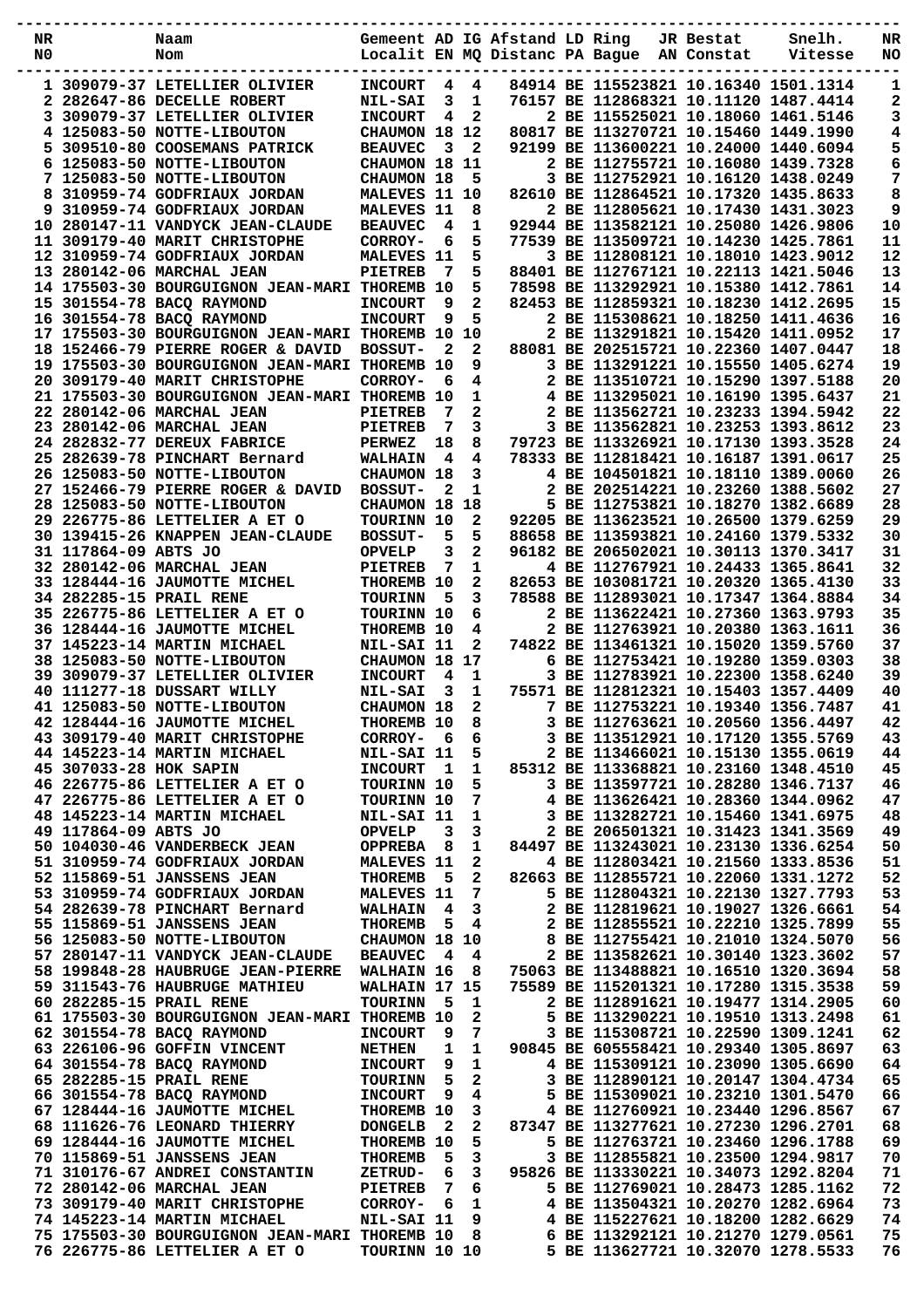| 77 145223-14 MARTIN MICHAEL |                                | NIL-SAI 11 3   |  |  |  | 5 BE 113466821 10.18320 1278.2802     |  |
|-----------------------------|--------------------------------|----------------|--|--|--|---------------------------------------|--|
|                             | 78 310176-67 ANDREI CONSTANTIN | $Z$ F.TRIID-64 |  |  |  | 2 BE 113331121 10.35043 1276.4603     |  |
|                             | 79 281657-66 SERESSIA DIMITRI  | THOREMB 5 1    |  |  |  | 81021 BE 112872021 10.23310 1275.5865 |  |
|                             |                                |                |  |  |  |                                       |  |

**-----------------------------------------------------------------------------------------------**

**UNION RAMILLIES-PERWEZ BEAUPER Data Technology Deerlijk (01520)**

| <b>MOMIGNIES</b> |                        | $14 - 05 - 22$<br>205 VIEUX                                    |                                    |                         |                                         |                               | Amateurs: 31 LACHER: 09.20                |           |                                                                            |            |
|------------------|------------------------|----------------------------------------------------------------|------------------------------------|-------------------------|-----------------------------------------|-------------------------------|-------------------------------------------|-----------|----------------------------------------------------------------------------|------------|
| NR<br>N0         |                        | Naam<br>Nom                                                    |                                    |                         |                                         | Gemeent AD IG Afstand LD Ring | Localit EN MQ Distanc PA Bague AN Constat | JR Bestat | Snelh.<br>Vitesse                                                          | NR<br>NO   |
|                  |                        | 1 280142-06 MARCHAL JEAN                                       | PIETREB 14                         |                         | $\overline{\mathbf{3}}$                 |                               |                                           |           | 88401 BE 113171020 10.18133 1518.3523                                      | 1          |
|                  |                        | 2 309079-37 LETELLIER OLIVIER                                  | <b>INCOURT</b>                     | 4                       | 1                                       |                               |                                           |           | 84914 BE 605378520 10.16140 1510.0296                                      | 2          |
|                  |                        | 3 152466-79 PIERRE ROGER & DAVID                               | <b>BOSSUT-</b>                     | 3                       | $\mathbf{2}$                            |                               |                                           |           | 88081 BE 106363219 10.19170 1485.7633                                      | 3          |
|                  |                        | 4 309179-40 MARIT CHRISTOPHE                                   | CORROY- 12                         |                         | $\mathbf{2}$                            |                               |                                           |           | 77539 BE 113466920 10.12210 1481.1652                                      | 4          |
|                  |                        | 5 126988-15 MOTTE THIERRY                                      | THOREMB 16 16                      |                         |                                         |                               |                                           |           | 78763 BE 113144120 10.13350 1469.9160                                      | 5<br>6     |
|                  |                        | 6 126988-15 MOTTE THIERRY<br>7 226775-86 LETTELIER A ET O      | THOREMB 16<br><b>TOURINN</b>       | 6                       | 1<br>1                                  |                               |                                           |           | 2 BE 113140120 10.13360 1469.4590<br>92205 BE 113268220 10.22460 1469.0122 | 7          |
|                  |                        | 8 309510-80 COOSEMANS PATRICK                                  | <b>BEAUVEC</b>                     | 3                       | $\mathbf{3}$                            |                               |                                           |           | 92199 BE 112987220 10.22470 1468.5267                                      | 8          |
| 9                |                        | 282639-78 PINCHART Bernard                                     | <b>WALHAIN 37</b>                  |                         | 9                                       |                               |                                           |           | 78333 BE 108283718 10.13227 1467.5055                                      | 9          |
|                  |                        | 10 280147-11 VANDYCK JEAN-CLAUDE                               | <b>BEAUVEC</b>                     | 5                       | 5                                       |                               |                                           |           | 92944 BE 105652719 10.23250 1465.6084                                      | ${\bf 10}$ |
|                  | 11 307033-28 HOK SAPIN |                                                                | <b>INCOURT</b>                     | 4                       | $\mathbf{3}$                            |                               |                                           |           | 85312 BE 109024818 10.18310 1457.9094                                      | 11         |
|                  | 12 307033-28 HOK SAPIN |                                                                | <b>INCOURT</b>                     | 4                       | $\overline{2}$                          |                               |                                           |           | 2 BE 109014318 10.18450 1452.1191                                          | 12         |
|                  | 13 307033-28 HOK SAPIN | 14 309179-40 MARIT CHRISTOPHE                                  | <b>INCOURT</b><br>CORROY- 12       | 4                       | $\overline{\mathbf{4}}$<br>$\mathbf{3}$ |                               |                                           |           | 3 BE 611113320 10.18490 1450.4732<br>2 BE 106093719 10.13340 1447.5233     | 13<br>14   |
|                  |                        | 15 309179-40 MARIT CHRISTOPHE                                  | CORROY- 12                         |                         | 9                                       |                               |                                           |           | 3 BE 109186918 10.13360 1446.6231                                          | 15         |
|                  |                        | 16 280147-11 VANDYCK JEAN-CLAUDE                               | <b>BEAUVEC</b>                     | 5                       | $\mathbf{2}$                            |                               |                                           |           | 2 BE 109147318 10.24150 1446.5992                                          | 16         |
|                  |                        | 17 309079-37 LETELLIER OLIVIER                                 | <b>INCOURT</b>                     | $\overline{\mathbf{4}}$ | $\mathbf{2}$                            |                               |                                           |           | 2 BE 110504516 10.18420 1446.5758                                          | 17         |
|                  | 18 307033-28 HOK SAPIN |                                                                | <b>INCOURT</b>                     | 4                       | $\mathbf{1}$                            |                               |                                           |           | 4 BE 611113120 10.18590 1446.3747                                          | 18         |
|                  |                        | 19 310959-74 GODFRIAUX JORDAN                                  | <b>MALEVES 18</b>                  |                         | 5                                       |                               |                                           |           | 82610 BE 113151520 10.17080 1445.9160                                      | 19         |
|                  |                        | 20 280142-06 MARCHAL JEAN                                      | PIETREB 14                         |                         | $7\overline{ }$<br>7                    |                               |                                           |           | 2 BE 113172120 10.21093 1445.5237                                          | 20         |
|                  |                        | 21 310959-74 GODFRIAUX JORDAN<br>22 282639-78 PINCHART Bernard | <b>MALEVES 18</b><br>WALHAIN 37    |                         | 4                                       |                               |                                           |           | 2 BE 113151120 10.17160 1442.5495<br>2 BE 109561015 10.14187 1442.2868     | 21<br>22   |
|                  |                        | 23 111277-18 DUSSART WILLY                                     | <b>NIL-SAI</b>                     | $\mathbf{2}$            | $\overline{2}$                          |                               |                                           |           | 75571 BE 113149017 10.12363 1436.5745                                      | 23         |
|                  |                        | 24 128444-16 JAUMOTTE MICHEL                                   | <b>THOREMB</b>                     | 4                       | $\overline{a}$                          |                               |                                           |           | 82653 BE 420813820 10.17360 1434.9479                                      | 24         |
|                  |                        | 25 126988-15 MOTTE THIERRY                                     | THOREMB 16 15                      |                         |                                         |                               |                                           |           | 3 BE 113155520 10.15000 1432.0545                                          | 25         |
|                  |                        | 26 282285-15 PRAIL RENE                                        | <b>TOURINN</b>                     | 9                       | - 9                                     |                               |                                           |           | 78588 BE 113178520 10.14557 1430.7370                                      | 26         |
|                  |                        | 27 310959-74 GODFRIAUX JORDAN                                  | <b>MALEVES 18</b>                  |                         | 1                                       |                               |                                           |           | 3 BE 113157820 10.17460 1430.0635                                          | 27         |
|                  |                        | 27 310959-74 GODFRIAUX JORDAN<br>29 310959-74 GODFRIAUX JORDAN | MALEVES 18 12<br><b>MALEVES 18</b> |                         | 3                                       |                               |                                           |           | 4 BE 113196720 10.17460 1430.0635<br>5 BE 113152920 10.17480 1429.2388     | 27<br>29   |
|                  |                        | 30 282285-15 PRAIL RENE                                        | <b>TOURINN</b>                     | 9                       | 4                                       |                               |                                           |           | 2 BE 113177620 10.15027 1427.7046                                          | 30         |
|                  |                        | 31 139415-26 KNAPPEN JEAN-CLAUDE                               | <b>BOSSUT-</b>                     | 7                       | 4                                       |                               |                                           |           | 88658 BE 113581417 10.22140 1424.6063                                      | 31         |
|                  |                        | 32 310959-74 GODFRIAUX JORDAN                                  | MALEVES 18 14                      |                         |                                         |                               |                                           |           | 6 BE 113154720 10.18000 1424.3103                                          | 32         |
|                  |                        | 33 282639-78 PINCHART Bernard                                  | WALHAIN 37                         |                         | 29                                      |                               |                                           |           | 3 BE 113132820 10.15057 1421.7806                                          | 33         |
|                  |                        | 34 310959-74 GODFRIAUX JORDAN                                  | <b>MALEVES 18</b>                  |                         | 4                                       |                               |                                           |           | 7 BE 113156620 10.18100 1420.2292                                          | 34         |
|                  |                        | 35 310959-74 GODFRIAUX JORDAN<br>36 310959-74 GODFRIAUX JORDAN | <b>MALEVES 18</b><br>MALEVES 18 11 |                         | 8                                       |                               |                                           |           | 8 BE 113157620 10.18130 1419.0094<br>9 BE 113153720 10.18170 1417.3863     | 35<br>36   |
|                  |                        | 37 209941-33 ROCH ROBERT                                       | GREZ-DO                            | 2                       | 1                                       |                               |                                           |           | 86954 BE 108735818 10.21251 1415.7662                                      | 37         |
|                  |                        | 38 223820-41 VAN BEVER-LADRIERE                                | <b>NETHEN</b>                      | 6                       | $\overline{2}$                          |                               |                                           |           | 90082 BE 113261520 10.23390 1415.2710                                      | 38         |
|                  |                        | 39 280147-11 VANDYCK JEAN-CLAUDE                               | <b>BEAUVEC</b>                     | 5                       | 1                                       |                               |                                           |           | 3 BE 113282520 10.25410 1415.0317                                          | 39         |
|                  |                        | 40 282639-78 PINCHART Bernard                                  | WALHAIN 37 32                      |                         |                                         |                               |                                           |           | 4 BE 112964517 10.15217 1414.9321                                          | 40         |
|                  |                        | 41 282639-78 PINCHART Bernard                                  | WALHAIN 37                         |                         | 6                                       |                               |                                           |           | 5 BE 116803116 10.15227 1414.5063                                          | 41         |
|                  |                        | 42 282639-78 PINCHART Bernard<br>43 282639-78 PINCHART Bernard | WALHAIN 37 25<br>WALHAIN 37        |                         | 5                                       |                               |                                           |           | 6 BE 107917714 10.15247 1413.6554<br>7 BE 113132420 10.15257 1413.2303     | 42<br>43   |
|                  |                        | 44 282832-77 DEREUX FABRICE                                    | <b>PERWEZ</b>                      | 1                       | 1                                       |                               |                                           |           | 79723 BE 112882320 10.16250 1413.1108                                      | 44         |
|                  |                        | 45 309179-40 MARIT CHRISTOPHE                                  | CORROY- 12                         |                         | 10                                      |                               |                                           |           | 4 BE 109180918 10.14530 1412.7968                                          | 45         |
|                  |                        | 46 309179-40 MARIT CHRISTOPHE                                  | CORROY- 12                         |                         | 1                                       |                               |                                           |           | 5 BE 109181918 10.14550 1411.9393                                          | 46         |
|                  |                        | 47 280147-11 VANDYCK JEAN-CLAUDE                               | <b>BEAUVEC</b>                     | 5                       | 3                                       |                               |                                           |           | 4 BE 105652619 10.25500 1411.8076                                          | 47         |
|                  |                        | 48 226775-86 LETTELIER A ET O<br>49 309179-40 MARIT CHRISTOPHE | <b>TOURINN</b><br>CORROY- 12       | 6                       | 4<br>5                                  |                               |                                           |           | 2 BE 113300020 10.25220 1410.5813<br>6 BE 113385020 10.14590 1410.2273     | 48<br>49   |
|                  |                        | 50 280142-06 MARCHAL JEAN                                      | PIETREB 14                         |                         | 9                                       |                               |                                           |           | 3 BE 105579019 10.22413 1410.1667                                          | 50         |
|                  |                        | 51 226775-86 LETTELIER A ET O                                  | <b>TOURINN</b>                     | 6                       | 5                                       |                               |                                           |           | 3 BE 113268820 10.25240 1409.8624                                          | 51         |
|                  |                        | 52 217624-53 CORLIER ROGER                                     | <b>OPPREBA</b>                     | 5                       | 5                                       |                               |                                           |           | 83583 BE 113181420 10.19180 1409.4941                                      | 52         |
|                  |                        | 53 118262-19 HENRY DOMINIQUE                                   | THOREMB                            | 3                       | $\mathbf 1$                             |                               |                                           |           | 80440 BE 105847219 10.17087 1407.6472                                      | 53         |
|                  |                        | 54 309079-37 LETELLIER OLIVIER                                 | <b>INCOURT</b>                     | 4                       | 3                                       |                               |                                           |           | 3 BE 109576115 10.20240 1405.8609                                          | 54         |
|                  |                        | 55 280142-06 MARCHAL JEAN<br>56 152466-79 PIERRE ROGER & DAVID | PIETREB 14                         |                         | 6<br>3                                  |                               |                                           |           | 4 BE 105578419 10.22533 1405.6820<br>2 BE 106361219 10.22410 1405.1742     | 55<br>56   |
|                  |                        | 57 280142-06 MARCHAL JEAN                                      | <b>BOSSUT-</b><br>PIETREB 14 14    | 3                       |                                         |                               |                                           |           | 5 BE 113171220 10.22553 1404.9374                                          | 57         |
|                  |                        | 58 282639-78 PINCHART Bernard                                  | WALHAIN 37 36                      |                         |                                         |                               |                                           |           | 8 BE 113133320 10.15477 1403.9430                                          | 58         |
|                  |                        | 59 280142-06 MARCHAL JEAN                                      | PIETREB 14 11                      |                         |                                         |                               |                                           |           | 6 BE 108312118 10.22583 1403.8218                                          | 59         |
|                  |                        | 60 282639-78 PINCHART Bernard                                  | WALHAIN 37 26                      |                         |                                         |                               |                                           |           | 9 BE 113131120 10.15537 1401.4313                                          | 60         |
|                  |                        | 61 282639-78 PINCHART Bernard                                  | WALHAIN 37                         |                         | 7                                       |                               |                                           |           | 10 BE 105575619 10.15567 1400.1787                                         | 61         |
|                  |                        | 62 217624-53 CORLIER ROGER<br>63 280142-06 MARCHAL JEAN        | OPPREBA 5<br>PIETREB 14 10         |                         | 4                                       |                               |                                           |           | 2 00 112610220 10.19480 1397.7090<br>7 BE 112972917 10.23183 1396.4300     | 62<br>63   |
|                  |                        | 64 282639-78 PINCHART Bernard                                  | WALHAIN 37                         |                         | 1                                       |                               |                                           |           | 11 BE 107916214 10.16147 1392.7105                                         | 64         |
|                  |                        | 65 128444-16 JAUMOTTE MICHEL                                   | THOREMB                            | 4                       | 4                                       |                               |                                           |           | 2 BE 113242120 10.19230 1391.8552                                          | 65         |
|                  |                        | 66 282639-78 PINCHART Bernard                                  | WALHAIN 37 14                      |                         |                                         |                               |                                           |           | 12 BE 105575719 10.16177 1391.4735                                         | 66         |
|                  |                        | 67 126988-15 MOTTE THIERRY                                     | THOREMB 16 14                      |                         |                                         |                               |                                           |           | 4 BE 105581219 10.16370 1391.1628                                          | 67         |
|                  |                        | 68 126988-15 MOTTE THIERRY                                     | THOREMB 16 11                      |                         |                                         |                               |                                           |           | 5 BE 113144620 10.16390 1390.3442                                          | 68         |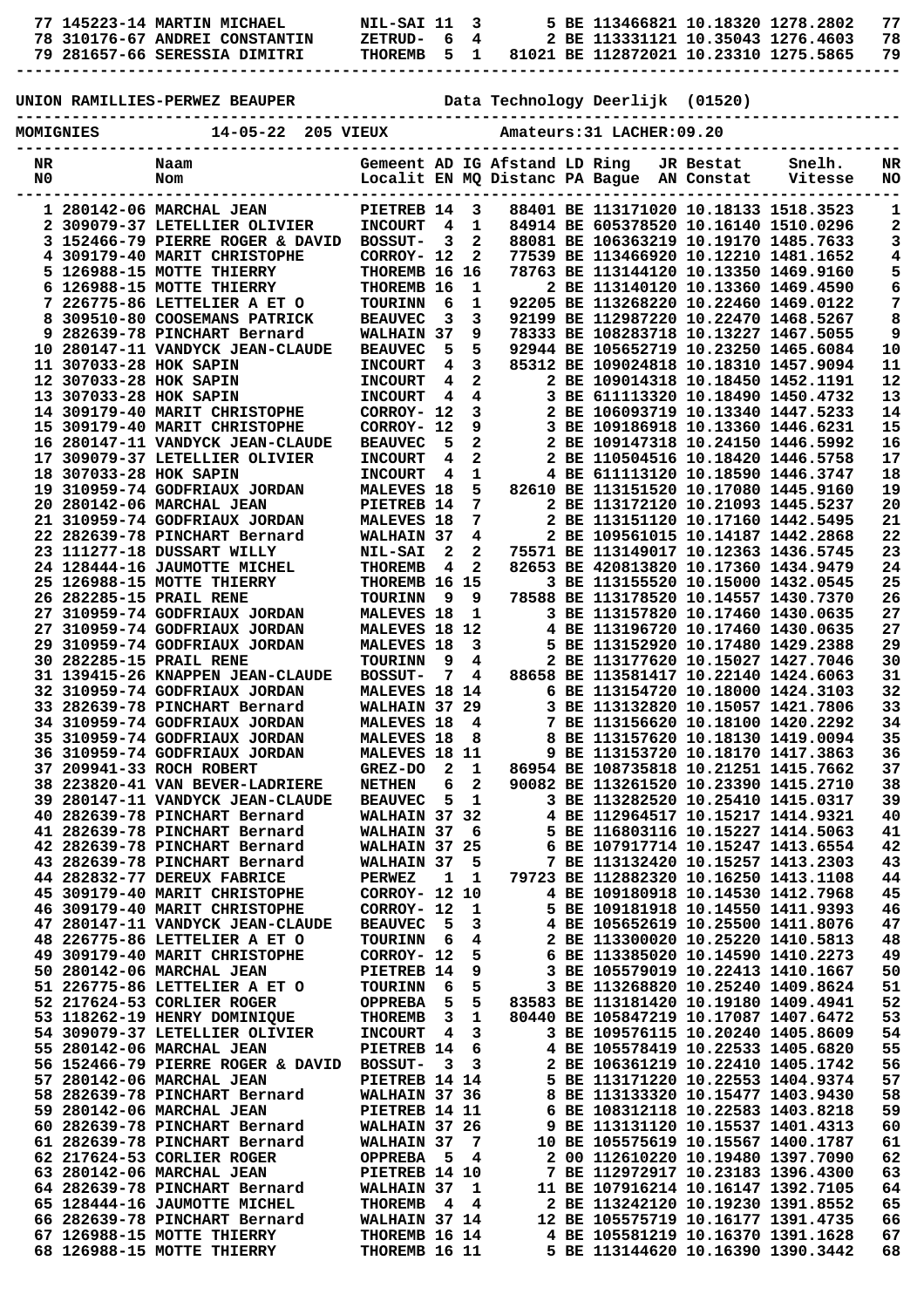|    |                  | 69 310959-74 GODFRIAUX JORDAN MALEVES 18 16 10 BE 113155320 10.19310 1388.0146 69                                                                                                                                                                                                                                                                                                         |                               |   |  |                                        |                                       |                |
|----|------------------|-------------------------------------------------------------------------------------------------------------------------------------------------------------------------------------------------------------------------------------------------------------------------------------------------------------------------------------------------------------------------------------------|-------------------------------|---|--|----------------------------------------|---------------------------------------|----------------|
|    |                  | UNION RAMILLIES-PERWEZ LOCAL Data Technology Deerlijk (01520)                                                                                                                                                                                                                                                                                                                             |                               |   |  |                                        |                                       |                |
|    | <b>MOMIGNIES</b> | 14-05-22 333 VIEUX-YEARL Amateurs: 28 LACHER: 09.20                                                                                                                                                                                                                                                                                                                                       |                               |   |  |                                        |                                       |                |
| NR |                  | Naam                                                                                                                                                                                                                                                                                                                                                                                      |                               |   |  |                                        |                                       |                |
| N0 | Nom              | Gemeent AD IG Afstand LD Ring & JR Bestat & Snelh. NR<br>Localit EN MQ Distanc PA Bague AN Constat & Vitesse NO                                                                                                                                                                                                                                                                           |                               |   |  |                                        | ---------------------------------     |                |
|    |                  | $\begin{tabular}{@{}c c c} \hline \multicolumn{1}{c}{\textbf{1.20112--0.56}}\hline \multicolumn{1}{c}{\textbf{2.21213--0.56}}\hline \multicolumn{1}{c}{\textbf{2.21213--0.56}}\hline \multicolumn{1}{c}{\textbf{2.21213--0.56}}\hline \multicolumn{1}{c}{\textbf{2.21213--0.56}}\hline \multicolumn{1}{c}{\textbf{2.21213--0.56}}\hline \multicolumn{1}{c}{\textbf{2.21213--0.56}}\hline$ |                               |   |  |                                        |                                       | 1              |
|    |                  |                                                                                                                                                                                                                                                                                                                                                                                           |                               |   |  |                                        |                                       | $\mathbf{2}$   |
|    |                  |                                                                                                                                                                                                                                                                                                                                                                                           |                               |   |  |                                        |                                       | 3              |
|    |                  |                                                                                                                                                                                                                                                                                                                                                                                           |                               |   |  |                                        |                                       | $\bf{4}$       |
|    |                  |                                                                                                                                                                                                                                                                                                                                                                                           |                               |   |  |                                        |                                       | 5              |
|    |                  |                                                                                                                                                                                                                                                                                                                                                                                           |                               |   |  |                                        |                                       | $\overline{6}$ |
|    |                  |                                                                                                                                                                                                                                                                                                                                                                                           |                               |   |  |                                        |                                       | 7              |
|    |                  |                                                                                                                                                                                                                                                                                                                                                                                           |                               |   |  |                                        |                                       | 8              |
|    |                  |                                                                                                                                                                                                                                                                                                                                                                                           |                               |   |  |                                        |                                       | 9              |
|    |                  |                                                                                                                                                                                                                                                                                                                                                                                           |                               |   |  |                                        |                                       | 10             |
|    |                  |                                                                                                                                                                                                                                                                                                                                                                                           |                               |   |  |                                        |                                       | 11             |
|    |                  |                                                                                                                                                                                                                                                                                                                                                                                           |                               |   |  |                                        |                                       | 12             |
|    |                  |                                                                                                                                                                                                                                                                                                                                                                                           |                               |   |  |                                        |                                       | 13             |
|    |                  |                                                                                                                                                                                                                                                                                                                                                                                           |                               |   |  |                                        |                                       |                |
|    |                  |                                                                                                                                                                                                                                                                                                                                                                                           |                               |   |  |                                        |                                       | 14             |
|    |                  |                                                                                                                                                                                                                                                                                                                                                                                           |                               |   |  |                                        |                                       | 15             |
|    |                  |                                                                                                                                                                                                                                                                                                                                                                                           |                               |   |  |                                        |                                       | 16             |
|    |                  |                                                                                                                                                                                                                                                                                                                                                                                           |                               |   |  |                                        |                                       | 17             |
|    |                  |                                                                                                                                                                                                                                                                                                                                                                                           |                               |   |  |                                        |                                       | 18             |
|    |                  |                                                                                                                                                                                                                                                                                                                                                                                           |                               |   |  |                                        |                                       | 19             |
|    |                  |                                                                                                                                                                                                                                                                                                                                                                                           |                               |   |  |                                        |                                       | 20             |
|    |                  |                                                                                                                                                                                                                                                                                                                                                                                           |                               |   |  |                                        |                                       | 21             |
|    |                  |                                                                                                                                                                                                                                                                                                                                                                                           |                               |   |  |                                        |                                       | 22             |
|    |                  |                                                                                                                                                                                                                                                                                                                                                                                           |                               |   |  |                                        |                                       | 23             |
|    |                  | 23 125083-50 NOTTE-LIBOUTON CHAUMON 18 5<br>24 111277-18 DUSSART WILLY NIL-SAI 5 2<br>25 310959-74 GODFRIAUX JORDAN MALEVES 29 25                                                                                                                                                                                                                                                         |                               |   |  |                                        |                                       | 24             |
|    |                  |                                                                                                                                                                                                                                                                                                                                                                                           |                               |   |  |                                        | 3 BE 112864521 10.17320 1435.8633     | 25             |
|    |                  |                                                                                                                                                                                                                                                                                                                                                                                           |                               |   |  |                                        |                                       | 26             |
|    |                  | 26 128444-16 JAUMOTTE MICHEL THOREMB 14 2 82653 BE 420813820 10.17360 1434.9479<br>27 126988-15 MOTTE THIERRY THOREMB 18 15 3 BE 113155520 10.15000 1432.0545<br>28 310959-74 GODFRIAUX JORDAN MALEVES 29 21 4 BE 112805621 10.17430                                                                                                                                                      |                               |   |  |                                        |                                       | 27             |
|    |                  |                                                                                                                                                                                                                                                                                                                                                                                           |                               |   |  |                                        |                                       | 28             |
|    |                  | 29 282285-15 PRAIL RENE                                                                                                                                                                                                                                                                                                                                                                   | TOURINN 14 9                  |   |  |                                        | 78588 BE 113178520 10.14557 1430.7370 | 29             |
|    |                  | 30 310959-74 GODFRIAUX JORDAN                                                                                                                                                                                                                                                                                                                                                             | <b>MALEVES 29</b>             | 1 |  |                                        | 5 BE 113157820 10.17460 1430.0635     | 30             |
|    |                  | 30 310959-74 GODFRIAUX JORDAN                                                                                                                                                                                                                                                                                                                                                             | MALEVES 29 17                 |   |  |                                        | 6 BE 113196720 10.17460 1430.0635     | 30             |
|    |                  | 32 310959-74 GODFRIAUX JORDAN                                                                                                                                                                                                                                                                                                                                                             | <b>MALEVES 29</b>             | 3 |  |                                        | 7 BE 113152920 10.17480 1429.2388     | 32             |
|    |                  | 33 282285-15 PRAIL RENE                                                                                                                                                                                                                                                                                                                                                                   | TOURINN 14 4                  |   |  |                                        | 2 BE 113177620 10.15027 1427.7046     | 33             |
|    |                  | 34 309179-40 MARIT CHRISTOPHE                                                                                                                                                                                                                                                                                                                                                             | CORROY- 18 17                 |   |  |                                        | 4 BE 113509721 10.14230 1425.7861     | 34             |
|    |                  | 35 310959-74 GODFRIAUX JORDAN                                                                                                                                                                                                                                                                                                                                                             | MALEVES 29 23                 |   |  |                                        | 8 BE 113154720 10.18000 1424.3103     | 35             |
|    |                  | 36 310959-74 GODFRIAUX JORDAN                                                                                                                                                                                                                                                                                                                                                             | MALEVES 29 15                 |   |  |                                        | 9 BE 112808121 10.18010 1423.9012     | 36             |
|    |                  | 37 282639-78 PINCHART Bernard                                                                                                                                                                                                                                                                                                                                                             | WALHAIN 41 30                 |   |  |                                        | 3 BE 113132820 10.15057 1421.7806     | 37             |
|    |                  | 38 280142-06 MARCHAL JEAN                                                                                                                                                                                                                                                                                                                                                                 |                               |   |  |                                        | 3 BE 112767121 10.22113 1421.5046     | 38             |
|    |                  | 39 310959-74 GODFRIAUX JORDAN                                                                                                                                                                                                                                                                                                                                                             | PIETREB 21 19<br>MALEVES 29 4 |   |  |                                        |                                       | 39             |
|    |                  |                                                                                                                                                                                                                                                                                                                                                                                           |                               |   |  |                                        | 10 BE 113156620 10.18100 1420.2292    |                |
|    |                  | 40 310959-74 GODFRIAUX JORDAN                                                                                                                                                                                                                                                                                                                                                             | <b>MALEVES 29</b>             | 8 |  |                                        | 11 BE 113157620 10.18130 1419.0094    | 40             |
|    |                  | 41 310959-74 GODFRIAUX JORDAN<br>$12.202520.70$ privatizion pe                                                                                                                                                                                                                                                                                                                            | MALEVES 29 16                 |   |  | <b>DE 110064515 10 15015 1414 0001</b> | 12 BE 113153720 10.18170 1417.3863    | 41<br>$\sim$   |

|  | 40 310959-74 GODFRIAUX JORDAN                 | MALEVES 29            |     | 8   |  | 11 BE 113157620 10.18130 1419.0094    |                                   | 40 |
|--|-----------------------------------------------|-----------------------|-----|-----|--|---------------------------------------|-----------------------------------|----|
|  | 41 310959-74 GODFRIAUX JORDAN                 | MALEVES 29 16         |     |     |  | 12 BE 113153720 10.18170 1417.3863    |                                   | 41 |
|  | 42 282639-78 PINCHART Bernard                 | WALHAIN 41 34         |     |     |  | 4 BE 112964517 10.15217 1414.9321     |                                   | 42 |
|  | 43 282639-78 PINCHART Bernard                 | WALHAIN 41            |     | - 6 |  | 5 BE 116803116 10.15227 1414.5063     |                                   | 43 |
|  | 44 282639-78 PINCHART Bernard                 | <b>WALHAIN 41</b>     |     | 26  |  | 6 BE 107917714 10.15247 1413.6554     |                                   | 44 |
|  | 45 282639-78 PINCHART Bernard                 | <b>WALHAIN 41</b>     |     | 5   |  | 7 BE 113132420 10.15257 1413.2303     |                                   | 45 |
|  | 46 282832-77 DEREUX FABRICE                   | <b>PERWEZ</b>         | 19  | 1   |  | 79723 BE 112882320 10.16250 1413.1108 |                                   | 46 |
|  | 47 309179-40 MARIT CHRISTOPHE                 | CORROY- 18            |     | 10  |  | 5 BE 109180918 10.14530 1412.7968     |                                   | 47 |
|  | 48 175503-30 BOURGUIGNON JEAN-MARI            | THOREMB 10            |     | 5   |  | 78598 BE 113292921 10.15380 1412.7861 |                                   | 48 |
|  | 49 301554-78 BACO RAYMOND                     | INCOURT 12            |     | 5   |  | 82453 BE 112859321 10.18230 1412.2695 |                                   | 49 |
|  | 50 309179-40 MARIT CHRISTOPHE                 | CORROY- 18            |     | 1   |  | 6 BE 109181918 10.14550 1411.9393     |                                   | 50 |
|  | 51 301554-78 BACO RAYMOND                     | INCOURT 12            |     | 8   |  | 2 BE 115308621 10.18250 1411.4636     |                                   | 51 |
|  | 52 175503-30 BOURGUIGNON JEAN-MARI THOREMB 10 |                       |     | 10  |  |                                       | 2 BE 113291821 10.15420 1411.0952 | 52 |
|  | 53 309179-40 MARIT CHRISTOPHE                 | CORROY- 18            |     | 5   |  | 7 BE 113385020 10.14590 1410.2273     |                                   | 53 |
|  | 54 280142-06 MARCHAL JEAN                     | PIETREB <sub>21</sub> |     | 9   |  | 4 BE 105579019 10.22413 1410.1667     |                                   | 54 |
|  | 55 217624-53 CORLIER ROGER                    | <b>OPPREBA</b>        | 5   | 5.  |  | 83583 BE 113181420 10.19180 1409.4941 |                                   | 55 |
|  | 56 118262-19 HENRY DOMINIOUE                  | <b>THOREMB</b>        | 4   | 1   |  | 80440 BE 105847219 10.17087 1407.6472 |                                   | 56 |
|  | 57 309079-37 LETELLIER OLIVIER                | <b>INCOURT</b>        | - 8 | 3   |  | 5 BE 109576115 10.20240 1405.8609     |                                   | 57 |
|  | 58 280142-06 MARCHAL JEAN                     | PIETREB <sub>21</sub> |     | 6   |  | 5 BE 105578419 10.22533 1405.6820     |                                   | 58 |
|  | 59 175503-30 BOURGUIGNON JEAN-MARI THOREMB 10 |                       |     | 9   |  |                                       | 3 BE 113291221 10.15550 1405.6274 | 59 |
|  | 60 280142-06 MARCHAL JEAN                     | PIETREB 21 14         |     |     |  | 6 BE 113171220 10.22553 1404.9374     |                                   | 60 |
|  | 61 282639-78 PINCHART Bernard                 | WALHAIN 41 39         |     |     |  | 8 BE 113133320 10.15477 1403.9430     |                                   | 61 |
|  | 62 280142-06 MARCHAL JEAN                     | PIETREB 21 11         |     |     |  | 7 BE 108312118 10.22583 1403.8218     |                                   | 62 |
|  | 63 282639-78 PINCHART Bernard                 | WALHAIN 41 27         |     |     |  | 9 BE 113131120 10.15537 1401.4313     |                                   | 63 |
|  | 64 282639-78 PINCHART Bernard                 | WALHAIN 41            |     | 7   |  | 10 BE 105575619 10.15567 1400.1787    |                                   | 64 |
|  | 65 217624-53 CORLIER ROGER                    | OPPREBA 5             |     | 4   |  | 2 00 112610220 10.19480 1397.7090     |                                   | 65 |
|  | 66 309179-40 MARIT CHRISTOPHE                 | <b>CORROY- 18 16</b>  |     |     |  | BE 113510721 10.15290 1397.5188       |                                   | 66 |
|  | 67 280142-06 MARCHAL JEAN                     | PIETREB 21 10         |     |     |  | 8 BE 112972917 10.23183 1396.4300     |                                   | 67 |
|  | 68 175503-30 BOURGUIGNON JEAN-MARI THOREMB 10 |                       |     | 1   |  | 4 BE 113295021 10.16190 1395.6437     |                                   | 68 |
|  | 69 280142-06 MARCHAL JEAN                     | PIETREB 21 16         |     |     |  | 9 BE 113562721 10.23233 1394.5942     |                                   | 69 |
|  | 70 280142-06 MARCHAL JEAN                     | PIETREB 21 17         |     |     |  | 10 BE 113562821 10.23253 1393.8612    |                                   | 70 |
|  |                                               |                       |     |     |  |                                       |                                   |    |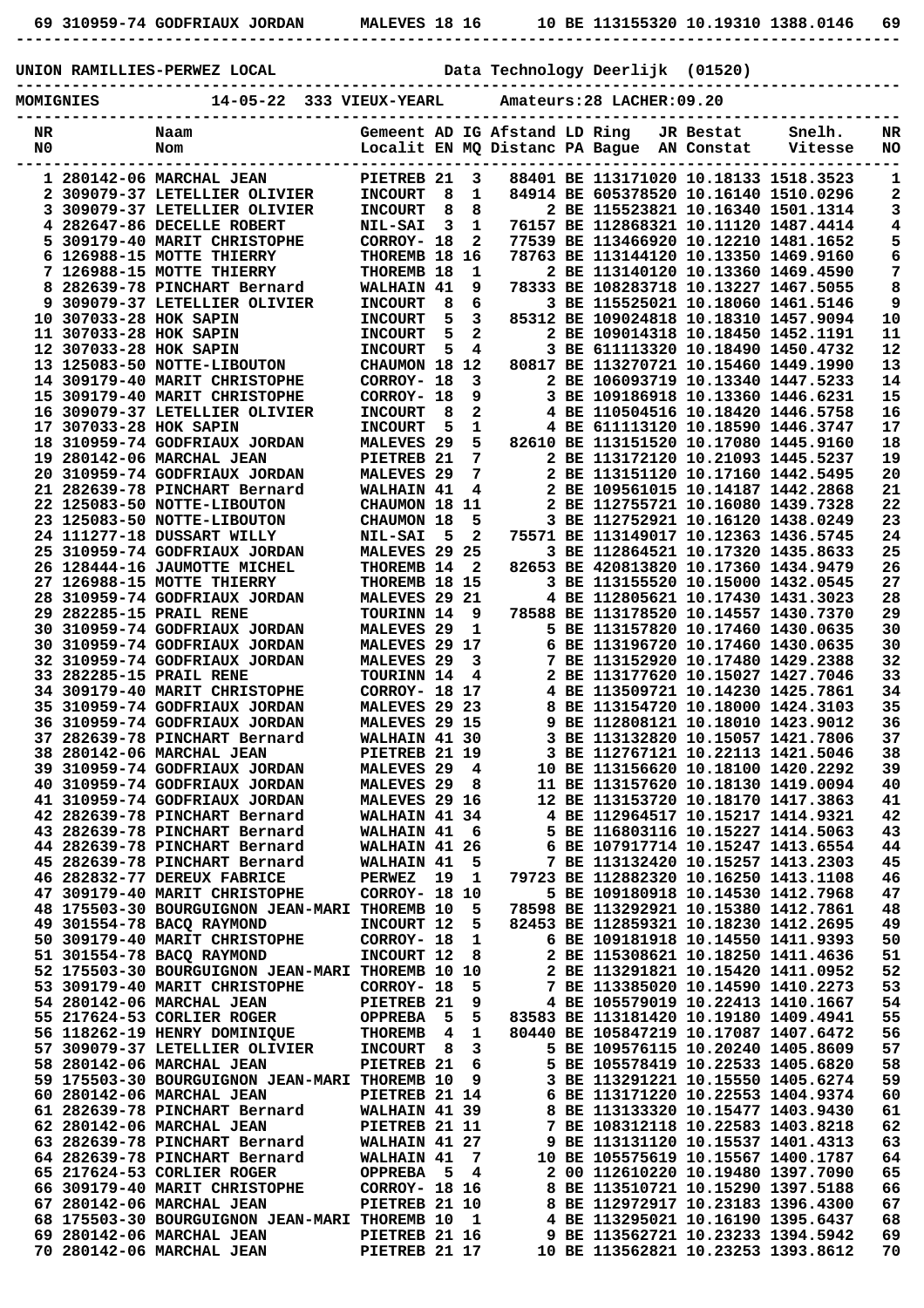|  | 71 282832-77 DEREUX FABRICE       | PERWEZ                | 19 | 9              |  | 2 BE 113326921 10.17130 1393.3528     |  | 71  |
|--|-----------------------------------|-----------------------|----|----------------|--|---------------------------------------|--|-----|
|  | 72 282639-78 PINCHART Bernard     | <b>WALHAIN 41</b>     |    | 1              |  | 11 BE 107916214 10.16147 1392.7105    |  | 72  |
|  | 73 128444-16 JAUMOTTE MICHEL      | THOREMB 14            |    | 7              |  | 2 BE 113242120 10.19230 1391.8552     |  | 73  |
|  |                                   |                       |    |                |  |                                       |  | 74  |
|  | 74 282639-78 PINCHART Bernard     | WALHAIN 41 14         |    |                |  | 12 BE 105575719 10.16177 1391.4735    |  |     |
|  | 75 126988-15 MOTTE THIERRY        | THOREMB 18 14         |    |                |  | 4 BE 105581219 10.16370 1391.1628     |  | 75  |
|  | 76 282639-78 PINCHART Bernard     | WALHAIN 41 41         |    |                |  | 13 BE 112818421 10.16187 1391.0617    |  | 76  |
|  | 77 126988-15 MOTTE THIERRY        | THOREMB 18 11         |    |                |  | 5 BE 113144620 10.16390 1390.3442     |  | 77  |
|  | 78 125083-50 NOTTE-LIBOUTON       | CHAUMON 18            |    | 3              |  | 4 BE 104501821 10.18110 1389.0060     |  | 78  |
|  | 79 310959-74 GODFRIAUX JORDAN     | <b>MALEVES 29</b>     |    | 26             |  | 13 BE 113155320 10.19310 1388.0146    |  | 79  |
|  | 80 219437-23 VANDERBECK CHRISTIAN | <b>INCOURT</b>        | 5  | 2              |  | 85328 BE 105570319 10.21320 1386.6956 |  | 80  |
|  | 81 301554-78 BACO RAYMOND         | INCOURT 12            |    | 2              |  | 3 BE 105541719 10.19300 1385.7647     |  | 81  |
|  | 82 282639-78 PINCHART Bernard     | WALHAIN 41            |    | 2              |  | 14 BE 107919114 10.16357 1384.0975    |  | 82  |
|  | 83 115869-51 JANSSENS JEAN        | THOREMB 11            |    | 1              |  | 82663 BE 113137120 10.19440 1383.8672 |  | 83  |
|  | 84 111626-76 LEONARD THIERRY      | <b>DONGELB</b>        | 7  | 2              |  | 87347 BE 108772218 10.23080 1383.5322 |  | 84  |
|  | 85 126988-15 MOTTE THIERRY        | THOREMB 18            |    | 5              |  | 6 BE 105631019 10.16570 1383.0202     |  | 85  |
|  | 86 125083-50 NOTTE-LIBOUTON       | CHAUMON 18 18         |    |                |  | 5 BE 112753821 10.18270 1382.6689     |  | 86  |
|  | 87 111626-76 LEONARD THIERRY      | <b>DONGELB</b>        | 7  | 3              |  | 2 BE 112672217 10.23110 1382.4374     |  | 87  |
|  | 88 280142-06 MARCHAL JEAN         | PIETREB 21            |    | 5              |  | 11 BE 105576619 10.23583 1381.8774    |  | 88  |
|  | 89 310959-74 GODFRIAUX JORDAN     | MALEVES <sub>29</sub> |    | 2              |  | 14 BE 113146120 10.19590 1377.2159    |  | 89  |
|  | 90 282639-78 PINCHART Bernard     | WALHAIN 41 12         |    |                |  | 15 BE 109550315 10.16547 1376.3962    |  | 90  |
|  | 91 126988-15 MOTTE THIERRY        | THOREMB 18 12         |    |                |  | 7 BE 101589620 10.17230 1372.5762     |  | 91  |
|  | 92 281657-66 SERESSIA DIMITRI     | THOREMB               | 7  | $\overline{2}$ |  | 81021 BE 113130320 10.19040 1371.6874 |  | 92  |
|  | 93 280142-06 MARCHAL JEAN         | PIETREB 21 15         |    |                |  | 12 BE 112767921 10.24433 1365.8641    |  | 93  |
|  | 94 282285-15 PRAIL RENE           | TOURINN 14            |    | 5              |  | 3 BE 113177120 10.17327 1365.6790     |  | 94  |
|  | 95 128444-16 JAUMOTTE MICHEL      | THOREMB 14            |    | 5              |  | 3 BE 103081721 10.20320 1365.4130     |  | 95  |
|  | 96 282285-15 PRAIL RENE           | TOURINN 14 12         |    |                |  | 4 BE 112893021 10.17347 1364.8884     |  | 96  |
|  | 97 282285-15 PRAIL RENE           | TOURINN 14            |    | 6              |  | 5 BE 105536119 10.17367 1364.0987     |  | 97  |
|  | 98 128444-16 JAUMOTTE MICHEL      | THOREMB 14            |    | 1              |  | 4 BE 113135220 10.20360 1363.9109     |  | 98  |
|  | 99 309179-40 MARIT CHRISTOPHE     | CORROY- 18            |    | 4              |  | 9 BE 106094519 10.16520 1363.5229     |  | 99  |
|  | 99 309179-40 MARIT CHRISTOPHE     | CORROY- 18            |    | 11             |  | 10 BE 113070117 10.16520 1363.5229    |  | 99  |
|  | 101 128444-16 JAUMOTTE MICHEL     | THOREMB 14            |    | 8              |  | 5 BE 112763921 10.20380 1363.1611     |  | 101 |
|  | 102 301554-78 BACO RAYMOND        | INCOURT 12            |    | 3              |  | 4 BE 107976114 10.20300 1362.8595     |  | 102 |
|  | 103 309179-40 MARIT CHRISTOPHE    | CORROY- 18            |    | 6              |  | 11 BE 109188718 10.16540 1362.7241    |  | 103 |
|  | 104 309179-40 MARIT CHRISTOPHE    | CORROY- 18            |    | 8              |  | 12 BE 113382820 10.16550 1362.3250    |  | 104 |
|  | 105 280142-06 MARCHAL JEAN        | PIETREB <sub>21</sub> |    | 4              |  | 13 BE 105579219 10.25003 1359.9108    |  | 105 |
|  | 106 145223-14 MARTIN MICHAEL      | NIL-SAI 11            |    | 2              |  | 74822 BE 113461321 10.15020 1359.5760 |  | 106 |
|  | 107 125083-50 NOTTE-LIBOUTON      | CHAUMON 18 17         |    |                |  | 6 BE 112753421 10.19280 1359.0303     |  | 107 |
|  | 108 309079-37 LETELLIER OLIVIER   | <b>INCOURT</b>        | 8  | 4              |  | 6 BE 112783921 10.22300 1358.6240     |  | 108 |
|  | 109 111277-18 DUSSART WILLY       | <b>NIL-SAI</b>        | 5  | 3              |  | 2 BE 112812321 10.15403 1357.4409     |  | 109 |
|  | 110 125083-50 NOTTE-LIBOUTON      | <b>CHAUMON 18</b>     |    | 2              |  | 7 BE 112753221 10.19340 1356.7487     |  | 110 |
|  | 111 128444-16 JAUMOTTE MICHEL     | THOREMB 14 12         |    |                |  | 6 BE 112763621 10.20560 1356.4497     |  | 111 |
|  |                                   |                       |    |                |  |                                       |  |     |
|  |                                   |                       |    |                |  |                                       |  |     |

**UNION RAMILLIES-PERWEZ LOCAL Data Technology Deerlijk (01520)**

| MOMIGNIES                            | 14-05-22 181 YEARLINGS                                                                                                                                                                                                                                                                                                                                                                                                                                                                                                                                                                                                                                                                           |                                                                                                                                                                                                                                                                                                  |                                                                        |                                                                                                                                   |                               |                        | Amateurs: 25 LACHER: 09.20                                                                                                                                                                                                                                                                                                                                                                                                                                                                                                                                                                                                                                                                                                                                                                                             |           |                   |                                                                                                                                         |
|--------------------------------------|--------------------------------------------------------------------------------------------------------------------------------------------------------------------------------------------------------------------------------------------------------------------------------------------------------------------------------------------------------------------------------------------------------------------------------------------------------------------------------------------------------------------------------------------------------------------------------------------------------------------------------------------------------------------------------------------------|--------------------------------------------------------------------------------------------------------------------------------------------------------------------------------------------------------------------------------------------------------------------------------------------------|------------------------------------------------------------------------|-----------------------------------------------------------------------------------------------------------------------------------|-------------------------------|------------------------|------------------------------------------------------------------------------------------------------------------------------------------------------------------------------------------------------------------------------------------------------------------------------------------------------------------------------------------------------------------------------------------------------------------------------------------------------------------------------------------------------------------------------------------------------------------------------------------------------------------------------------------------------------------------------------------------------------------------------------------------------------------------------------------------------------------------|-----------|-------------------|-----------------------------------------------------------------------------------------------------------------------------------------|
| NR<br>N <sub>0</sub>                 | Naam<br>Nom                                                                                                                                                                                                                                                                                                                                                                                                                                                                                                                                                                                                                                                                                      |                                                                                                                                                                                                                                                                                                  |                                                                        |                                                                                                                                   | Gemeent AD IG Afstand LD Ring |                        | Localit EN MQ Distanc PA Bague AN Constat                                                                                                                                                                                                                                                                                                                                                                                                                                                                                                                                                                                                                                                                                                                                                                              | JR Bestat | Snelh.<br>Vitesse | NR<br>NO                                                                                                                                |
| 8<br>9<br>10<br>17<br>18<br>19<br>20 | 1 309079-37 LETELLIER OLIVIER<br>2 282647-86 DECELLE ROBERT<br>309079-37 LETELLIER OLIVIER<br>4 125083-50 NOTTE-LIBOUTON<br>125083-50 NOTTE-LIBOUTON<br>125083-50 NOTTE-LIBOUTON<br>310959-74 GODFRIAUX JORDAN<br>310959-74 GODFRIAUX JORDAN<br>309179-40 MARIT CHRISTOPHE<br>310959-74 GODFRIAUX JORDAN<br>11 280142-06 MARCHAL JEAN<br>12 175503-30 BOURGUIGNON JEAN-MARI THOREMB 10<br>13 301554-78 BACQ RAYMOND<br>14 301554-78 BACQ RAYMOND<br>15 175503-30 BOURGUIGNON JEAN-MARI THOREMB<br>16 175503-30 BOURGUIGNON JEAN-MARI<br>309179-40 MARIT CHRISTOPHE<br>175503-30 BOURGUIGNON JEAN-MARI THOREMB<br>280142-06 MARCHAL JEAN<br>280142-06 MARCHAL JEAN<br>21 282832-77 DEREUX FABRICE | <b>INCOURT</b><br><b>NIL-SAI</b><br><b>INCOURT</b><br>CHAUMON 18<br>CHAUMON 18<br><b>CHAUMON 18</b><br><b>MALEVES 11</b><br>MALEVES 11<br>CORROY-<br>MALEVES 11<br><b>PIETREB</b><br><b>INCOURT</b><br><b>INCOURT</b><br>THOREMB<br>CORROY-<br><b>PIETREB</b><br><b>PIETREB</b><br><b>PERWEZ</b> | 4<br>3<br>4<br>6<br>7<br>9<br>9<br>10<br>10<br>6<br>10<br>7<br>7<br>18 | 4<br>1<br>$\mathbf{2}$<br>12<br>11<br>5<br>10<br>8<br>5<br>5<br>5<br>5<br>$\overline{a}$<br>5<br>10<br>9<br>4<br>1<br>2<br>3<br>8 | 4<br>3.                       | $2$ BE<br>BE<br>$2$ BE | 84914 BE 115523821 10.16340 1501.1314<br>76157 BE 112868321 10.11120 1487.4414<br>2 BE 115525021 10.18060 1461.5146<br>80817 BE 113270721 10.15460 1449.1990<br>2 BE 112755721 10.16080 1439.7328<br>3 BE 112752921 10.16120 1438.0249<br>82610 BE 112864521 10.17320 1435.8633<br>2 BE 112805621 10.17430 1431.3023<br>77539 BE 113509721 10.14230 1425.7861<br>3 BE 112808121 10.18010 1423.9012<br>88401 BE 112767121 10.22113 1421.5046<br>78598 BE 113292921 10.15380 1412.7861<br>82453 BE 112859321 10.18230 1412.2695<br>2 BE 115308621 10.18250 1411.4636<br>2 BE 113291821 10.15420 1411.0952<br>BE 113291221 10.15550 1405.6274<br>113510721 10.15290 1397.5188<br>113295021 10.16190 1395.6437<br>113562721 10.23233 1394.5942<br>BE 113562821 10.23253 1393.8612<br>79723 BE 113326921 10.17130 1393.3528 |           |                   | 1<br>$\overline{\mathbf{2}}$<br>3<br>4<br>5<br>6<br>7<br>8<br>9<br>10<br>11<br>12<br>13<br>14<br>15<br>16<br>17<br>18<br>19<br>20<br>21 |
| 27<br>28<br>29                       | 22 282639-78 PINCHART Bernard<br>23 125083-50 NOTTE-LIBOUTON<br>24 125083-50 NOTTE-LIBOUTON<br>25 280142-06 MARCHAL JEAN<br>26 128444-16 JAUMOTTE MICHEL<br>282285-15 PRAIL RENE<br>128444-16 JAUMOTTE MICHEL<br>145223-14 MARTIN MICHAEL<br>30 125083-50 NOTTE-LIBOUTON                                                                                                                                                                                                                                                                                                                                                                                                                         | WALHAIN<br>CHAUMON 18<br><b>CHAUMON 18</b><br><b>PIETREB</b><br>THOREMB 10<br>TOURINN<br>THOREMB 10<br>NIL-SAI 11<br>CHAUMON 18                                                                                                                                                                  | 4<br>7<br>5                                                            | 4<br>3<br>18<br>1<br>2<br>3<br>4<br>$\mathbf{2}$<br>17                                                                            | 5                             |                        | 78333 BE 112818421 10.16187 1391.0617<br>4 BE 104501821 10.18110 1389.0060<br>BE 112753821 10.18270 1382.6689<br>4 BE 112767921 10.24433 1365.8641<br>82653 BE 103081721 10.20320 1365.4130<br>78588 BE 112893021 10.17347 1364.8884<br>2 BE 112763921 10.20380 1363.1611<br>74822 BE 113461321 10.15020 1359.5760<br>6 BE 112753421 10.19280 1359.0303                                                                                                                                                                                                                                                                                                                                                                                                                                                                |           |                   | 22<br>23<br>24<br>25<br>26<br>27<br>28<br>29<br>30                                                                                      |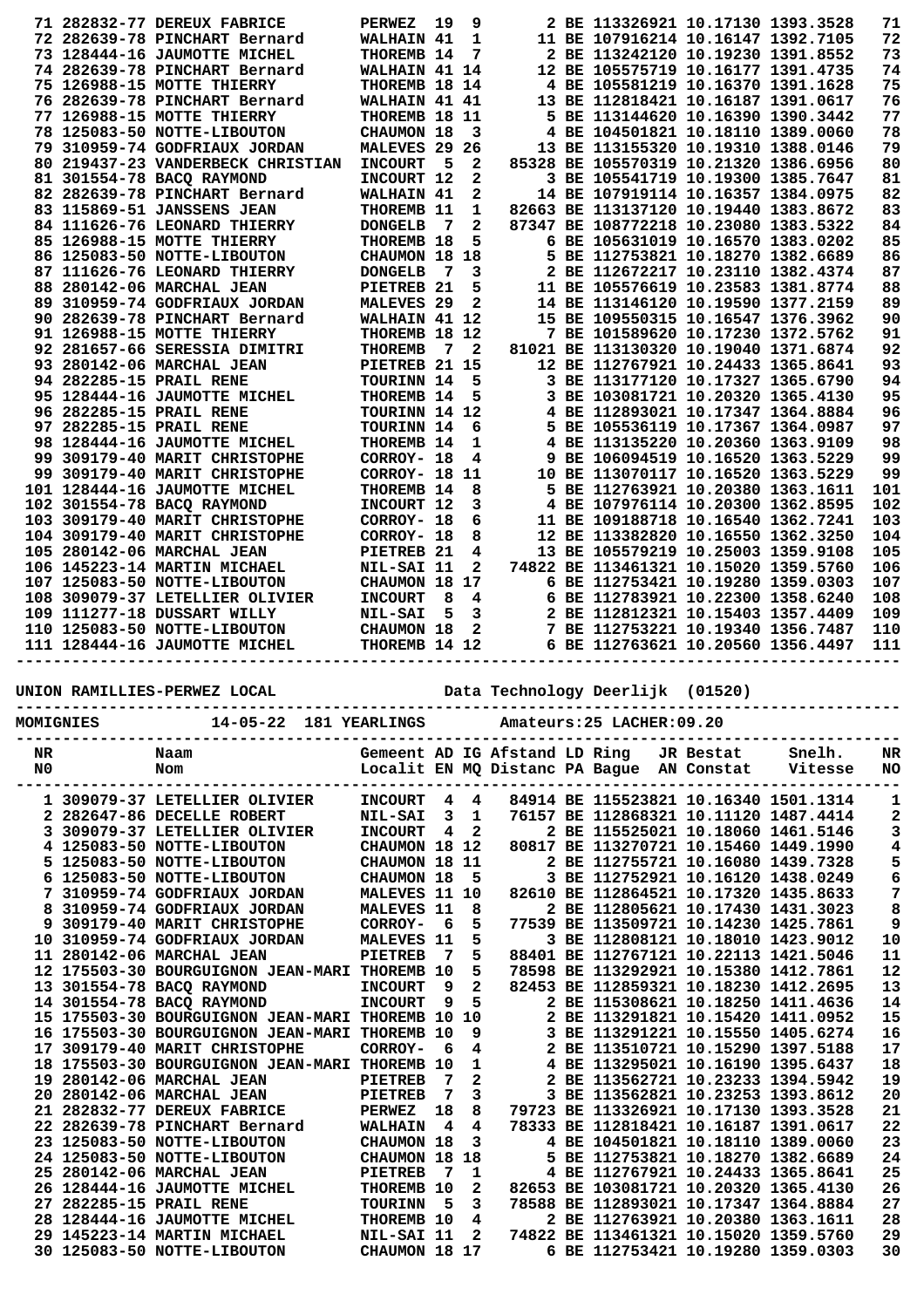|                |                        | 31 309079-37 LETELLIER OLIVIER                | <b>INCOURT</b>                | 4                       | 1                       |       | 3 BE 112783921 10.22300 1358.6240                                      |           |                                       | 31             |
|----------------|------------------------|-----------------------------------------------|-------------------------------|-------------------------|-------------------------|-------|------------------------------------------------------------------------|-----------|---------------------------------------|----------------|
|                |                        | 32 111277-18 DUSSART WILLY                    | <b>NIL-SAI</b>                | 3                       | $\mathbf{1}$            |       | 75571 BE 112812321 10.15403 1357.4409                                  |           |                                       | 32             |
|                |                        | 33 125083-50 NOTTE-LIBOUTON                   | CHAUMON 18                    |                         | 2                       |       | 7 BE 112753221 10.19340 1356.7487                                      |           |                                       | 33             |
|                |                        | 34 128444-16 JAUMOTTE MICHEL                  | THOREMB 10                    |                         | 8                       |       | 3 BE 112763621 10.20560 1356.4497                                      |           |                                       | 34             |
|                |                        |                                               |                               |                         |                         |       |                                                                        |           |                                       |                |
|                |                        | 35 309179-40 MARIT CHRISTOPHE                 | CORROY-                       | 6                       | 6                       |       | 3 BE 113512921 10.17120 1355.5769                                      |           |                                       | 35             |
|                |                        | 36 145223-14 MARTIN MICHAEL                   | NIL-SAI 11                    |                         | 5                       |       | 2 BE 113466021 10.15130 1355.0619                                      |           |                                       | 36             |
|                | 37 307033-28 HOK SAPIN |                                               | <b>INCOURT</b>                | 1                       | 1                       |       | 85312 BE 113368821 10.23160 1348.4510                                  |           |                                       | 37             |
|                |                        | 38 145223-14 MARTIN MICHAEL                   | NIL-SAI 11                    |                         | 1                       |       | 3 BE 113282721 10.15460 1341.6975                                      |           |                                       | 38             |
|                |                        |                                               |                               |                         |                         |       |                                                                        |           |                                       |                |
|                |                        | 39 104030-46 VANDERBECK JEAN                  | <b>OPPREBA</b>                | 8                       | 1                       |       | 84497 BE 113243021 10.23130 1336.6254                                  |           |                                       | 39             |
|                |                        | 40 310959-74 GODFRIAUX JORDAN                 | MALEVES 11                    |                         | 2                       |       | 4 BE 112803421 10.21560 1333.8536                                      |           |                                       | 40             |
|                |                        | 41 115869-51 JANSSENS JEAN                    | <b>THOREMB</b>                | 5                       | $\mathbf{2}$            |       | 82663 BE 112855721 10.22060 1331.1272                                  |           |                                       | 41             |
|                |                        | 42 310959-74 GODFRIAUX JORDAN                 | <b>MALEVES 11</b>             |                         | 7                       |       | 5 BE 112804321 10.22130 1327.7793                                      |           |                                       | 42             |
|                |                        |                                               |                               |                         |                         |       |                                                                        |           |                                       |                |
|                |                        | 43 282639-78 PINCHART Bernard                 | <b>WALHAIN</b>                | 4                       | 3                       |       | 2 BE 112819621 10.19027 1326.6661                                      |           |                                       | 43             |
|                |                        | 44 115869-51 JANSSENS JEAN                    | <b>THOREMB</b>                | 5                       | 4                       |       | 2 BE 112855521 10.22210 1325.7899                                      |           |                                       | 44             |
|                |                        | 45 125083-50 NOTTE-LIBOUTON                   | CHAUMON 18 10                 |                         |                         |       | 8 BE 112755421 10.21010 1324.5070                                      |           |                                       | 45             |
|                |                        | 46 199848-28 HAUBRUGE JEAN-PIERRE             | WALHAIN 16                    |                         | 8                       |       | 75063 BE 113488821 10.16510 1320.3694                                  |           |                                       | 46             |
|                |                        |                                               |                               |                         |                         |       |                                                                        |           |                                       |                |
|                |                        | 47 311543-76 HAUBRUGE MATHIEU                 | WALHAIN 17 15                 |                         |                         |       | 75589 BE 115201321 10.17280 1315.3538                                  |           |                                       | 47             |
|                |                        | 48 282285-15 PRAIL RENE                       | <b>TOURINN</b>                | 5                       | 1                       |       | 2 BE 112891621 10.19477 1314.2905                                      |           |                                       | 48             |
|                |                        | 49 175503-30 BOURGUIGNON JEAN-MARI            | THOREMB 10                    |                         | 2                       |       | 5 BE 113290221 10.19510 1313.2498                                      |           |                                       | 49             |
|                |                        | 50 301554-78 BACO RAYMOND                     | <b>INCOURT</b>                | 9                       | $\overline{7}$          |       | 3 BE 115308721 10.22590 1309.1241                                      |           |                                       | 50             |
|                |                        |                                               |                               |                         |                         |       |                                                                        |           |                                       |                |
|                |                        | 51 301554-78 BACQ RAYMOND                     | <b>INCOURT</b>                | 9                       | 1                       |       | 4 BE 115309121 10.23090 1305.6690                                      |           |                                       | 51             |
|                |                        | 52 282285-15 PRAIL RENE                       | <b>TOURINN</b>                | 5                       | 2                       |       | 3 BE 112890121 10.20147 1304.4734                                      |           |                                       | 52             |
|                |                        | 53 301554-78 BACO RAYMOND                     | <b>INCOURT</b>                | 9                       | 4                       |       | 5 BE 115309021 10.23210 1301.5470                                      |           |                                       | 53             |
|                |                        | 54 128444-16 JAUMOTTE MICHEL                  | THOREMB 10                    |                         | 3                       |       | 4 BE 112760921 10.23440 1296.8567                                      |           |                                       | 54             |
|                |                        |                                               |                               |                         |                         |       |                                                                        |           |                                       |                |
|                |                        | 55 111626-76 LEONARD THIERRY                  | <b>DONGELB</b>                | 2                       | 2                       |       | 87347 BE 113277621 10.27230 1296.2701                                  |           |                                       | 55             |
|                |                        | 56 128444-16 JAUMOTTE MICHEL                  | THOREMB 10                    |                         | 5                       |       | 5 BE 112763721 10.23460 1296.1788                                      |           |                                       | 56             |
|                |                        | 57 115869-51 JANSSENS JEAN                    | <b>THOREMB</b>                | 5                       | 3                       |       | 3 BE 112855821 10.23500 1294.9817                                      |           |                                       | 57             |
|                |                        |                                               |                               |                         |                         |       |                                                                        |           |                                       |                |
|                |                        | 58 280142-06 MARCHAL JEAN                     | <b>PIETREB</b>                | 7                       | 6                       |       | 5 BE 112769021 10.28473 1285.1162                                      |           |                                       | 58             |
|                |                        | 59 309179-40 MARIT CHRISTOPHE                 | CORROY-                       | 6                       | 1                       |       | 4 BE 113504321 10.20270 1282.6964                                      |           |                                       | 59             |
|                |                        | 60 145223-14 MARTIN MICHAEL                   | NIL-SAI 11                    |                         | 9                       |       | 4 BE 115227621 10.18200 1282.6629                                      |           |                                       | 60             |
|                |                        | 61 175503-30 BOURGUIGNON JEAN-MARI THOREMB 10 |                               |                         | 8                       |       | 6 BE 113292121 10.21270 1279.0561                                      |           |                                       | 61             |
|                |                        |                                               |                               |                         |                         |       |                                                                        |           |                                       |                |
|                |                        |                                               |                               |                         |                         |       |                                                                        |           |                                       |                |
|                |                        |                                               |                               |                         |                         |       |                                                                        |           |                                       |                |
|                |                        | UNION RAMILLIES-PERWEZ LOCAL                  |                               |                         |                         |       | Data Technology Deerlijk (01520)                                       |           |                                       |                |
|                |                        |                                               |                               |                         |                         |       |                                                                        |           |                                       |                |
|                |                        | 14-05-22 152 VIEUX                            |                               |                         |                         |       | Amateurs: 19 LACHER: 09.20                                             |           |                                       |                |
|                | <b>MOMIGNIES</b>       |                                               |                               |                         |                         |       |                                                                        |           |                                       |                |
|                |                        |                                               |                               |                         |                         |       |                                                                        |           |                                       |                |
| NR             |                        | Naam                                          | Gemeent AD IG Afstand LD Ring |                         |                         |       |                                                                        | JR Bestat | Snelh.                                |                |
|                |                        |                                               |                               |                         |                         |       |                                                                        |           |                                       | NR             |
|                |                        |                                               |                               |                         |                         |       |                                                                        |           |                                       |                |
| N <sub>0</sub> |                        | Nom                                           |                               |                         |                         |       | Localit EN MQ Distanc PA Bague AN Constat                              |           | Vitesse                               | NO.            |
|                |                        |                                               |                               |                         |                         |       |                                                                        |           |                                       |                |
|                |                        | 1 280142-06 MARCHAL JEAN                      | PIETREB 14                    |                         | 3                       |       | 88401 BE 113171020 10.18133 1518.3523                                  |           |                                       | 1              |
|                |                        | 2 309079-37 LETELLIER OLIVIER                 | <b>INCOURT</b>                | $\overline{\mathbf{4}}$ | $\mathbf{1}$            |       | 84914 BE 605378520 10.16140 1510.0296                                  |           |                                       | 2              |
|                |                        |                                               |                               |                         |                         |       |                                                                        |           |                                       |                |
|                |                        | 3 309179-40 MARIT CHRISTOPHE                  | CORROY- 12                    |                         | $\mathbf{2}$            |       | 77539 BE 113466920 10.12210 1481.1652                                  |           |                                       | 3              |
|                |                        | 4 126988-15 MOTTE THIERRY                     | THOREMB 16 16                 |                         |                         |       | 78763 BE 113144120 10.13350 1469.9160                                  |           |                                       | 4              |
|                |                        | 5 126988-15 MOTTE THIERRY                     | THOREMB 16 1                  |                         |                         |       | 2 BE 113140120 10.13360 1469.4590                                      |           |                                       | 5              |
|                |                        | 6 282639-78 PINCHART Bernard                  | <b>WALHAIN 37</b>             |                         | 9                       |       | 78333 BE 108283718 10.13227 1467.5055                                  |           |                                       | 6              |
|                |                        |                                               |                               |                         |                         |       |                                                                        |           |                                       |                |
|                | 7 307033-28 HOK SAPIN  |                                               | INCOURT 4 3                   |                         |                         |       |                                                                        |           | 85312 BE 109024818 10.18310 1457.9094 | $\overline{7}$ |
|                | 8 307033-28 HOK SAPIN  |                                               | <b>INCOURT 4</b>              |                         | $\mathbf{2}$            |       | 2 BE 109014318 10.18450 1452.1191                                      |           |                                       | 8              |
|                | 9 307033-28 HOK SAPIN  |                                               | <b>INCOURT</b>                | $\frac{4}{3}$           | 4                       |       | 3 BE 611113320 10.18490 1450.4732                                      |           |                                       | 9              |
|                |                        | 10 309179-40 MARIT CHRISTOPHE                 | CORROY- 12                    |                         | $\mathbf{3}$            |       | 2 BE 106093719 10.13340 1447.5233                                      |           |                                       | 10             |
|                |                        |                                               |                               |                         |                         |       |                                                                        |           |                                       |                |
|                |                        | 11 309179-40 MARIT CHRISTOPHE                 | CORROY- 12                    |                         | 9                       |       | 3 BE 109186918 10.13360 1446.6231                                      |           |                                       | 11             |
|                |                        | 12 309079-37 LETELLIER OLIVIER                | <b>INCOURT</b>                | 4                       | $\mathbf{2}$            |       | 2 BE 110504516 10.18420 1446.5758                                      |           |                                       | 12             |
|                | 13 307033-28 HOK SAPIN |                                               | <b>INCOURT</b>                | $\overline{4}$          | $\mathbf{1}$            |       | 4 BE 611113120 10.18590 1446.3747                                      |           |                                       | 13             |
|                |                        | 14 310959-74 GODFRIAUX JORDAN                 | <b>MALEVES 18</b>             |                         |                         | $5 -$ | 82610 BE 113151520 10.17080 1445.9160                                  |           |                                       | 14             |
|                |                        |                                               |                               |                         |                         |       |                                                                        |           |                                       |                |
|                |                        | 15 280142-06 MARCHAL JEAN                     | PIETREB 14                    |                         | 7                       |       | 2 BE 113172120 10.21093 1445.5237                                      |           |                                       | 15             |
|                |                        | 16 310959-74 GODFRIAUX JORDAN                 | <b>MALEVES 18</b>             |                         | 7                       |       | 2 BE 113151120 10.17160 1442.5495                                      |           |                                       | 16             |
|                |                        | 17 282639-78 PINCHART Bernard                 | WALHAIN 37                    |                         | $\overline{4}$          |       | 2 BE 109561015 10.14187 1442.2868                                      |           |                                       | 17             |
|                |                        | 18 111277-18 DUSSART WILLY                    | <b>NIL-SAI</b>                | 2                       | $\overline{a}$          |       | 75571 BE 113149017 10.12363 1436.5745                                  |           |                                       | 18             |
|                |                        |                                               |                               |                         |                         |       |                                                                        |           |                                       |                |
|                |                        | 19 128444-16 JAUMOTTE MICHEL                  | <b>THOREMB</b>                | $\overline{4}$          | $\overline{\mathbf{2}}$ |       | 82653 BE 420813820 10.17360 1434.9479                                  |           |                                       | 19             |
|                |                        | 20 126988-15 MOTTE THIERRY                    | THOREMB 16 15                 |                         |                         |       | 3 BE 113155520 10.15000 1432.0545                                      |           |                                       | 20             |
|                |                        | 21 282285-15 PRAIL RENE                       | TOURINN                       |                         | 99                      |       | 78588 BE 113178520 10.14557 1430.7370                                  |           |                                       | 21             |
|                |                        | 22 310959-74 GODFRIAUX JORDAN                 |                               |                         |                         |       |                                                                        |           |                                       |                |
|                |                        |                                               | MALEVES 18 1                  |                         |                         |       | 3 BE 113157820 10.17460 1430.0635                                      |           |                                       | 22             |
|                |                        | 22 310959-74 GODFRIAUX JORDAN                 | <b>MALEVES 18 12</b>          |                         |                         |       | 4 BE 113196720 10.17460 1430.0635                                      |           |                                       | 22             |
|                |                        | 24 310959-74 GODFRIAUX JORDAN                 | <b>MALEVES 18</b>             |                         | 3                       |       | 5 BE 113152920 10.17480 1429.2388                                      |           |                                       | 24             |
|                |                        | 25 282285-15 PRAIL RENE                       | <b>TOURINN</b>                |                         | 94                      |       | 2 BE 113177620 10.15027 1427.7046                                      |           |                                       | 25             |
|                |                        | 26 310959-74 GODFRIAUX JORDAN                 | <b>MALEVES 18 14</b>          |                         |                         |       |                                                                        |           |                                       |                |
|                |                        |                                               |                               |                         |                         |       | 6 BE 113154720 10.18000 1424.3103                                      |           |                                       | 26             |
|                |                        | 27 282639-78 PINCHART Bernard                 | WALHAIN 37 29                 |                         |                         |       | 3 BE 113132820 10.15057 1421.7806                                      |           |                                       | 27             |
|                |                        | 28 310959-74 GODFRIAUX JORDAN                 | MALEVES 18 4                  |                         |                         |       |                                                                        |           |                                       | 28             |
|                |                        | 29 310959-74 GODFRIAUX JORDAN                 | MALEVES 18 8                  |                         |                         |       | 7 BE 113156620 10.18100 1420.2292<br>8 BE 113157620 10.18130 1419.0094 |           |                                       | 29             |
|                |                        |                                               |                               |                         |                         |       |                                                                        |           |                                       |                |
|                |                        | 30 310959-74 GODFRIAUX JORDAN                 | MALEVES 18 11                 |                         |                         |       | 9 BE 113153720 10.18170 1417.3863                                      |           |                                       | 30             |
|                |                        | 31 282639-78 PINCHART Bernard                 | WALHAIN 37 32                 |                         |                         |       | 4 BE 112964517 10.15217 1414.9321                                      |           |                                       | 31             |
|                |                        | 32 282639-78 PINCHART Bernard                 | WALHAIN 37 6                  |                         |                         |       | 5 BE 116803116 10.15227 1414.5063                                      |           |                                       | 32             |
|                |                        | 33 282639-78 PINCHART Bernard                 | WALHAIN 37 25                 |                         |                         |       | 6 BE 107917714 10.15247 1413.6554                                      |           |                                       | 33             |
|                |                        |                                               |                               |                         |                         |       |                                                                        |           |                                       |                |
|                |                        | 34 282639-78 PINCHART Bernard                 | <b>WALHAIN 37</b>             |                         | - 5                     |       | 7 BE 113132420 10.15257 1413.2303                                      |           |                                       | 34             |
|                |                        | 35 282832-77 DEREUX FABRICE                   | <b>PERWEZ</b>                 | $\mathbf{1}$            | $\mathbf{1}$            |       | 79723 BE 112882320 10.16250 1413.1108                                  |           |                                       | 35             |
|                |                        | 36 309179-40 MARIT CHRISTOPHE                 | <b>CORROY- 12 10</b>          |                         |                         |       | 4 BE 109180918 10.14530 1412.7968                                      |           |                                       | 36             |
|                |                        | 37 309179-40 MARIT CHRISTOPHE                 | CORROY- 12                    |                         | <sup>1</sup>            |       | 5 BE 109181918 10.14550 1411.9393                                      |           |                                       | 37             |
|                |                        |                                               |                               |                         |                         |       |                                                                        |           |                                       |                |
|                |                        | 38 309179-40 MARIT CHRISTOPHE                 | CORROY- 12                    |                         | 5                       |       | 6 BE 113385020 10.14590 1410.2273                                      |           |                                       | 38             |
|                |                        | 39 280142-06 MARCHAL JEAN                     | <b>PIETREB 14</b>             |                         | 9                       |       | 3 BE 105579019 10.22413 1410.1667                                      |           |                                       | 39             |
|                |                        | 40 217624-53 CORLIER ROGER                    | OPPREBA 5 5                   |                         |                         |       | 83583 BE 113181420 10.19180 1409.4941                                  |           |                                       | 40             |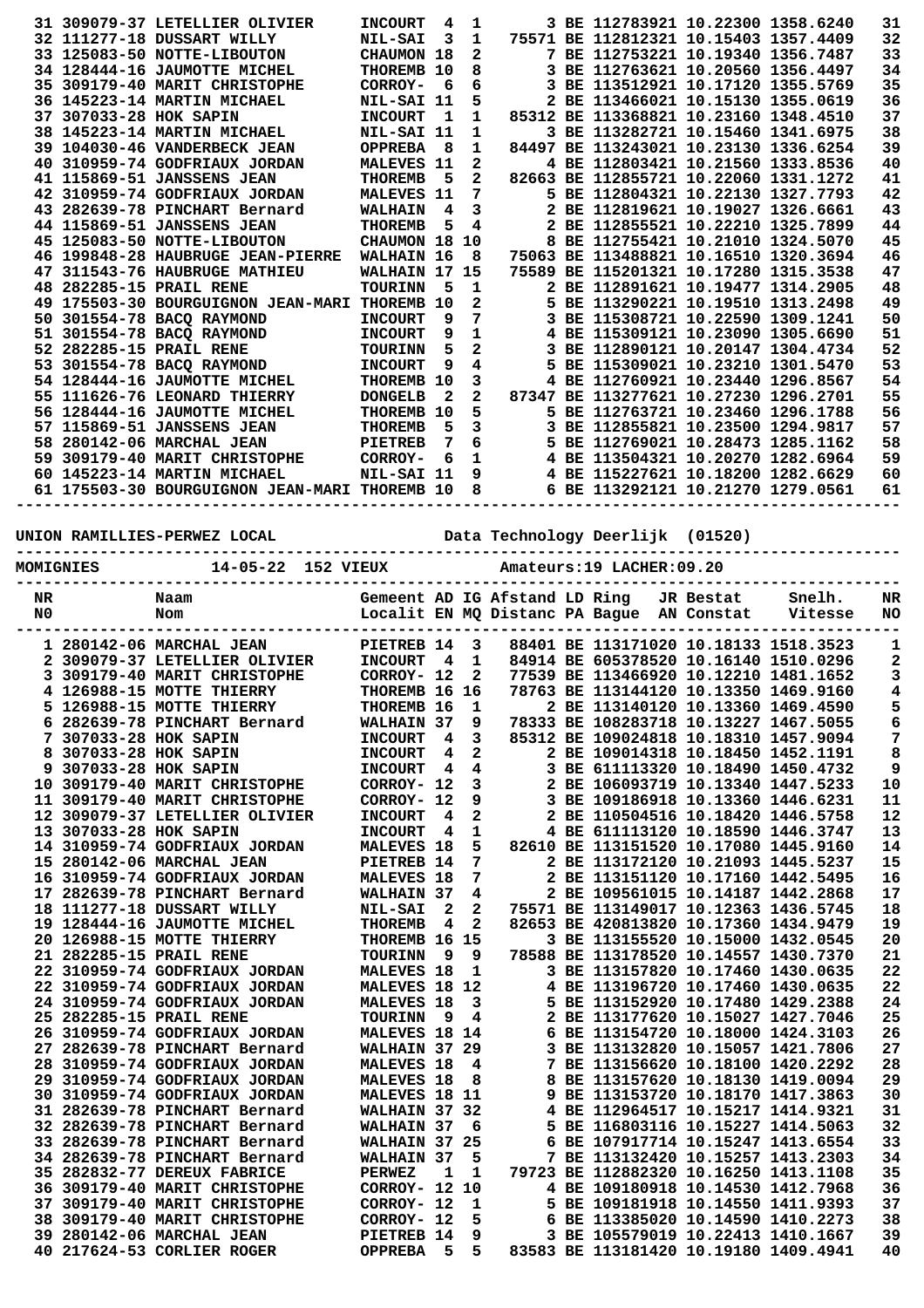|    |                        | 41 118262-19 HENRY DOMINIQUE                                             | <b>THOREMB</b>        | 3     | 1                       |                               | 80440 BE 105847219 10.17087 1407.6472                                   |           |         | 41 |
|----|------------------------|--------------------------------------------------------------------------|-----------------------|-------|-------------------------|-------------------------------|-------------------------------------------------------------------------|-----------|---------|----|
|    |                        |                                                                          |                       |       |                         |                               |                                                                         |           |         |    |
|    |                        | 42 309079-37 LETELLIER OLIVIER                                           | <b>INCOURT</b>        | 4     | $\mathbf{3}$            |                               | 3 BE 109576115 10.20240 1405.8609                                       |           |         | 42 |
|    |                        | 43 280142-06 MARCHAL JEAN                                                | PIETREB 14            |       | 6                       |                               | 4 BE 105578419 10.22533 1405.6820                                       |           |         | 43 |
|    |                        | 44 280142-06 MARCHAL JEAN                                                | PIETREB 14 14         |       |                         |                               | 5 BE 113171220 10.22553 1404.9374                                       |           |         | 44 |
|    |                        | 45 282639-78 PINCHART Bernard                                            | WALHAIN 37 36         |       |                         |                               | 8 BE 113133320 10.15477 1403.9430                                       |           |         | 45 |
|    |                        |                                                                          |                       |       |                         |                               |                                                                         |           |         |    |
|    |                        | 46 280142-06 MARCHAL JEAN                                                | PIETREB 14 11         |       |                         |                               | 6 BE 108312118 10.22583 1403.8218                                       |           |         | 46 |
|    |                        | 47 282639-78 PINCHART Bernard                                            | WALHAIN 37 26         |       |                         |                               | 9 BE 113131120 10.15537 1401.4313                                       |           |         | 47 |
|    |                        | 48 282639-78 PINCHART Bernard                                            | <b>WALHAIN 37</b>     |       | 7                       |                               | 10 BE 105575619 10.15567 1400.1787                                      |           |         | 48 |
|    |                        | 49 217624-53 CORLIER ROGER                                               |                       |       |                         |                               | 2 00 112610220 10.19480 1397.7090                                       |           |         | 49 |
|    |                        |                                                                          |                       |       |                         |                               |                                                                         |           |         |    |
|    |                        | 50 280142-06 MARCHAL JEAN                                                |                       |       |                         |                               | 7 BE 112972917 10.23183 1396.4300<br>11 BE 107916214 10.16147 1392.7105 |           |         | 50 |
|    |                        | 51 282639-78 PINCHART Bernard                                            |                       |       |                         |                               | 11 BE 107916214 10.16147 1392.7105                                      |           |         | 51 |
|    |                        |                                                                          |                       |       |                         |                               |                                                                         |           |         |    |
|    |                        |                                                                          |                       |       |                         |                               |                                                                         |           |         |    |
|    |                        |                                                                          |                       |       |                         |                               |                                                                         |           |         |    |
|    |                        | UNION RAMILLIES-PERWEZ RAMPER-ORP       Data Technology Deerlijk (01520) |                       |       |                         |                               |                                                                         |           |         |    |
|    |                        | -----------------                                                        |                       |       |                         |                               |                                                                         |           |         |    |
|    | <b>MOMIGNIES</b>       | 14-05-22 781 VIEUX-YEARL                                                 |                       |       |                         |                               | Amateurs: 70 LACHER: 09.20                                              |           |         |    |
|    |                        |                                                                          |                       |       |                         |                               |                                                                         |           |         |    |
|    |                        |                                                                          |                       |       |                         |                               |                                                                         |           |         |    |
| NR |                        | Naam                                                                     |                       |       |                         | Gemeent AD IG Afstand LD Ring |                                                                         | JR Bestat | Snelh.  | NR |
| N0 |                        | Nom                                                                      |                       |       |                         |                               | Localit EN MQ Distanc PA Bague AN Constat                               |           | Vitesse | NO |
|    |                        |                                                                          |                       |       |                         |                               |                                                                         |           |         |    |
|    |                        |                                                                          |                       |       |                         |                               |                                                                         |           |         |    |
|    |                        | 1 280142-06 MARCHAL JEAN                                                 | PIETREB <sub>21</sub> |       | 3                       |                               | 88401 BE 113171020 10.18133 1518.3523                                   |           |         | 1  |
|    |                        | 2 138541-25 COEL EMILIEN                                                 | HOEGAAR 15            |       | $7\overline{ }$         |                               | 96492 BE 200235219 10.23490 1512.0188                                   |           |         | 2  |
|    |                        | 2 138541-25 COEL EMILIEN                                                 | HOEGAAR 15            |       | 8                       |                               | 2 BE 201338020 10.23490 1512.0188                                       |           |         | 2  |
|    |                        | 4 138541-25 COEL EMILIEN                                                 | HOEGAAR 15            |       | 5                       |                               | 3 BE 200235519 10.23510 1511.2294                                       |           |         | 4  |
|    |                        |                                                                          |                       |       |                         |                               |                                                                         |           |         |    |
|    |                        | 5 138541-25 COEL EMILIEN                                                 | HOEGAAR 15            |       | 3                       |                               | 4 BE 200237319 10.23540 1510.0469                                       |           |         | 5  |
|    |                        | 6 309079-37 LETELLIER OLIVIER                                            | <b>INCOURT</b>        | - 8   | $\mathbf{1}$            |                               | 84914 BE 605378520 10.16140 1510.0296                                   |           |         | 6  |
|    |                        | 7 141563-40 KOSTERMANS MELANIE-AN HOEGAAR 12                             |                       |       | 9                       |                               | 96503 BE 105075419 10.24160 1501.6027                                   |           |         | 7  |
|    |                        |                                                                          |                       |       |                         |                               |                                                                         |           |         |    |
|    |                        | 8 309079-37 LETELLIER OLIVIER                                            | <b>INCOURT</b>        | - 8   | 8                       |                               | 2 BE 115523821 10.16340 1501.1314                                       |           |         | 8  |
|    |                        | 9 282647-86 DECELLE ROBERT                                               | <b>NIL-SAI</b>        | 3     | $\mathbf{1}$            |                               | 76157 BE 112868321 10.11120 1487.4414                                   |           |         | 9  |
|    |                        | 10 309179-40 MARIT CHRISTOPHE                                            | CORROY- 18            |       | $\mathbf{2}$            |                               | 77539 BE 113466920 10.12210 1481.1652                                   |           |         | 10 |
|    |                        |                                                                          |                       |       |                         |                               |                                                                         |           |         |    |
|    |                        | 11 126988-15 MOTTE THIERRY                                               | THOREMB 18 16         |       |                         |                               | 78763 BE 113144120 10.13350 1469.9160                                   |           |         | 11 |
|    |                        | 12 126988-15 MOTTE THIERRY                                               | THOREMB 18            |       | $\mathbf{1}$            |                               | 2 BE 113140120 10.13360 1469.4590                                       |           |         | 12 |
|    |                        | 13 282639-78 PINCHART Bernard                                            | WALHAIN 41            |       | 9                       |                               | 78333 BE 108283718 10.13227 1467.5055                                   |           |         | 13 |
|    |                        | 14 180740-29 PLACLET GODELIEVE                                           | <b>GOETSEN 12 10</b>  |       |                         |                               | 98233 BE 210169121 10.27000 1466.1642                                   |           |         | 14 |
|    |                        |                                                                          |                       |       |                         |                               |                                                                         |           |         |    |
|    |                        | 15 180740-29 PLACLET GODELIEVE                                           | <b>GOETSEN 12</b>     |       | 4                       |                               | 2 BE 211159720 10.27010 1465.7996                                       |           |         | 15 |
|    |                        | 16 180740-29 PLACLET GODELIEVE                                           | <b>GOETSEN 12 11</b>  |       |                         |                               | 3 BE 210166221 10.27030 1465.0708                                       |           |         | 16 |
|    |                        | 17 309079-37 LETELLIER OLIVIER                                           | <b>INCOURT</b>        | 8     | 6                       |                               | 3 BE 115525021 10.18060 1461.5146                                       |           |         | 17 |
|    |                        |                                                                          |                       |       |                         |                               |                                                                         |           |         |    |
|    | 18 307033-28 HOK SAPIN |                                                                          | <b>INCOURT</b>        | 5     | 3                       |                               | 85312 BE 109024818 10.18310 1457.9094                                   |           |         | 18 |
|    |                        | 19 282110-34 DECAMPS FABIEN                                              | OPHEYLI 20            |       | 3                       |                               | 95545 BE 112709921 10.25470 1452.4196                                   |           |         | 19 |
|    | 20 307033-28 HOK SAPIN |                                                                          | <b>INCOURT</b>        | 5     | $\mathbf{2}$            |                               | 2 BE 109014318 10.18450 1452.1191                                       |           |         | 20 |
|    | 21 307033-28 HOK SAPIN |                                                                          |                       | 5     | $\overline{\mathbf{4}}$ |                               | 3 BE 611113320 10.18490 1450.4732                                       |           |         | 21 |
|    |                        |                                                                          | <b>INCOURT</b>        |       |                         |                               |                                                                         |           |         |    |
|    |                        | 22 126406-15 PETRE FREDY                                                 | OPHEYLI 11            |       | 3                       |                               | 97285 BE 112694021 10.27050 1450.2112                                   |           |         | 22 |
|    |                        | 23 125083-50 NOTTE-LIBOUTON                                              | CHAUMON 18 12         |       |                         |                               | 80817 BE 113270721 10.15460 1449.1990                                   |           |         | 23 |
|    |                        | 24 309179-40 MARIT CHRISTOPHE                                            | CORROY- 18            |       | $\mathbf{3}$            |                               | 2 BE 106093719 10.13340 1447.5233                                       |           |         | 24 |
|    |                        |                                                                          |                       |       | 9                       |                               |                                                                         |           |         |    |
|    |                        | 25 309179-40 MARIT CHRISTOPHE                                            | CORROY- 18            |       |                         |                               | 3 BE 109186918 10.13360 1446.6231                                       |           |         | 25 |
|    |                        | 26 309079-37 LETELLIER OLIVIER                                           | <b>INCOURT</b>        | 8     | 2                       |                               | 4 BE 110504516 10.18420 1446.5758                                       |           |         | 26 |
|    | 27 307033-28 HOK SAPIN |                                                                          | <b>INCOURT</b>        | 5     | $\mathbf 1$             |                               | 4 BE 611113120 10.18590 1446.3747                                       |           |         | 27 |
|    |                        | 28 310959-74 GODFRIAUX JORDAN                                            | MALEVES <sub>29</sub> |       | 5                       |                               | 82610 BE 113151520 10.17080 1445.9160                                   |           |         | 28 |
|    |                        | 29 280142-06 MARCHAL JEAN                                                | PIETREB 21            |       | 7                       |                               | 2 BE 113172120 10.21093 1445.5237                                       |           |         | 29 |
|    |                        |                                                                          |                       |       |                         |                               |                                                                         |           |         |    |
|    |                        | 30 126406-15 PETRE FREDY                                                 | OPHEYLI 11            |       | 5                       |                               | 2 BE 112692721 10.27210 1444.4692                                       |           |         | 30 |
|    |                        | 31 143268-96 BOLLEN ERIC                                                 | HOEGAAR 16            |       | 8                       |                               | 97112 BE 207229521 10.27160 1443.6868                                   |           |         | 31 |
|    |                        | 32 310959-74 GODFRIAUX JORDAN                                            | MALEVES <sub>29</sub> |       | 7                       |                               | 2 BE 113151120 10.17160 1442.5495                                       |           |         | 32 |
|    |                        | 33 282639-78 PINCHART Bernard                                            | WALHAIN 41            |       | 4                       |                               | 2 BE 109561015 10.14187 1442.2868                                       |           |         | 33 |
|    |                        |                                                                          |                       |       |                         |                               |                                                                         |           |         |    |
|    |                        | 34 125083-50 NOTTE-LIBOUTON                                              | CHAUMON 18 11         |       |                         |                               | 2 BE 112755721 10.16080 1439.7328                                       |           |         | 34 |
|    |                        | 35 121970-41 MALEVE-CHARLOT                                              | SAINT-J 15            |       | 7                       |                               | 93875 BE 112926320 10.25140 1439.0649                                   |           |         | 35 |
|    |                        | 36 282110-34 DECAMPS FABIEN                                              | OPHEYLI 20 17         |       |                         |                               | 2 BE 112708521 10.26250 1438.5696                                       |           |         | 36 |
|    |                        |                                                                          |                       |       |                         |                               |                                                                         |           |         |    |
|    |                        | 37 125083-50 NOTTE-LIBOUTON                                              | CHAUMON 18            |       | 5                       |                               | 3 BE 112752921 10.16120 1438.0249                                       |           |         | 37 |
|    |                        | 38 126406-15 PETRE FREDY                                                 | OPHEYLI 11            |       | 1                       |                               | 3 BE 112693821 10.27420 1437.0015                                       |           |         | 38 |
|    |                        | 39 111277-18 DUSSART WILLY                                               | <b>NIL-SAI</b>        | - 5   | $\mathbf{2}$            |                               | 75571 BE 113149017 10.12363 1436.5745                                   |           |         | 39 |
|    |                        | 40 310959-74 GODFRIAUX JORDAN                                            | MALEVES 29 25         |       |                         |                               | 3 BE 112864521 10.17320 1435.8633                                       |           |         | 40 |
|    |                        |                                                                          |                       |       |                         |                               |                                                                         |           |         |    |
|    |                        | 41 128444-16 JAUMOTTE MICHEL                                             | THOREMB 14            |       | 2                       |                               | 82653 BE 420813820 10.17360 1434.9479                                   |           |         | 41 |
|    |                        | 42 121970-41 MALEVE-CHARLOT                                              | SAINT-J 15            |       | $\mathbf{1}$            |                               | 2 BE 112926820 10.25280 1433.9358                                       |           |         | 42 |
|    |                        | 43 126988-15 MOTTE THIERRY                                               | THOREMB 18 15         |       |                         |                               | 3 BE 113155520 10.15000 1432.0545                                       |           |         | 43 |
|    |                        | 44 310959-74 GODFRIAUX JORDAN                                            |                       |       |                         |                               | 4 BE 112805621 10.17430 1431.3023                                       |           |         | 44 |
|    |                        |                                                                          | MALEVES 29 21         |       |                         |                               |                                                                         |           |         |    |
|    |                        | 45 282285-15 PRAIL RENE                                                  | <b>TOURINN 14</b>     |       | 9                       |                               | 78588 BE 113178520 10.14557 1430.7370                                   |           |         | 45 |
|    |                        | 46 310959-74 GODFRIAUX JORDAN                                            | MALEVES <sub>29</sub> |       | 1                       |                               | 5 BE 113157820 10.17460 1430.0635                                       |           |         | 46 |
|    |                        | 46 310959-74 GODFRIAUX JORDAN                                            | MALEVES 29 17         |       |                         |                               | 6 BE 113196720 10.17460 1430.0635                                       |           |         | 46 |
|    |                        |                                                                          |                       |       |                         |                               |                                                                         |           |         |    |
|    |                        | 48 310959-74 GODFRIAUX JORDAN                                            | MALEVES 29            |       | 3                       |                               | 7 BE 113152920 10.17480 1429.2388                                       |           |         | 48 |
|    |                        | 49 282285-15 PRAIL RENE                                                  | TOURINN 14            |       | 4                       |                               | 2 BE 113177620 10.15027 1427.7046                                       |           |         | 49 |
|    |                        | 50 309179-40 MARIT CHRISTOPHE                                            | CORROY- 18 17         |       |                         |                               | 4 BE 113509721 10.14230 1425.7861                                       |           |         | 50 |
|    |                        |                                                                          |                       |       |                         |                               |                                                                         |           |         |    |
|    |                        | 51 310959-74 GODFRIAUX JORDAN                                            | MALEVES 29 23         |       |                         |                               | 8 BE 113154720 10.18000 1424.3103                                       |           |         | 51 |
|    |                        | 52 310959-74 GODFRIAUX JORDAN                                            | MALEVES 29 15         |       |                         |                               | 9 BE 112808121 10.18010 1423.9012                                       |           |         | 52 |
|    |                        | 53 132478-73 LAMINNE BENOIT                                              | MELIN                 | 18    | $\mathbf{1}$            |                               | 91912 BE 115967514 10.24340 1423.5209                                   |           |         | 53 |
|    |                        | 53 132478-73 LAMINNE BENOIT                                              | MELIN                 |       | 18 14                   |                               | 2 BE 109282515 10.24340 1423.5209                                       |           |         | 53 |
|    |                        |                                                                          |                       |       |                         |                               |                                                                         |           |         |    |
|    |                        | 55 132478-73 LAMINNE BENOIT                                              | MELIN                 | 18 12 |                         |                               | 3 BE 112742620 10.24350 1423.1535                                       |           |         | 55 |
|    |                        | 56 282639-78 PINCHART Bernard                                            | WALHAIN 41 30         |       |                         |                               | 3 BE 113132820 10.15057 1421.7806                                       |           |         | 56 |
|    |                        | 57 280142-06 MARCHAL JEAN                                                | PIETREB 21 19         |       |                         |                               | 3 BE 112767121 10.22113 1421.5046                                       |           |         | 57 |
|    |                        |                                                                          |                       |       |                         |                               |                                                                         |           |         |    |
|    |                        | 58 310959-74 GODFRIAUX JORDAN                                            | MALEVES <sub>29</sub> |       | 4                       |                               | 10 BE 113156620 10.18100 1420.2292                                      |           |         | 58 |
|    |                        | 59 310959-74 GODFRIAUX JORDAN                                            | MALEVES <sub>29</sub> |       | 8                       |                               | 11 BE 113157620 10.18130 1419.0094                                      |           |         | 59 |
|    |                        | 60 280052-13 SIMONS YVES                                                 | <b>OVERWIN</b>        | 4     | $\mathbf{1}$            |                               | 101657 BE 210650221 10.31400 1418.4698                                  |           |         | 60 |
|    |                        |                                                                          |                       |       |                         |                               |                                                                         |           |         |    |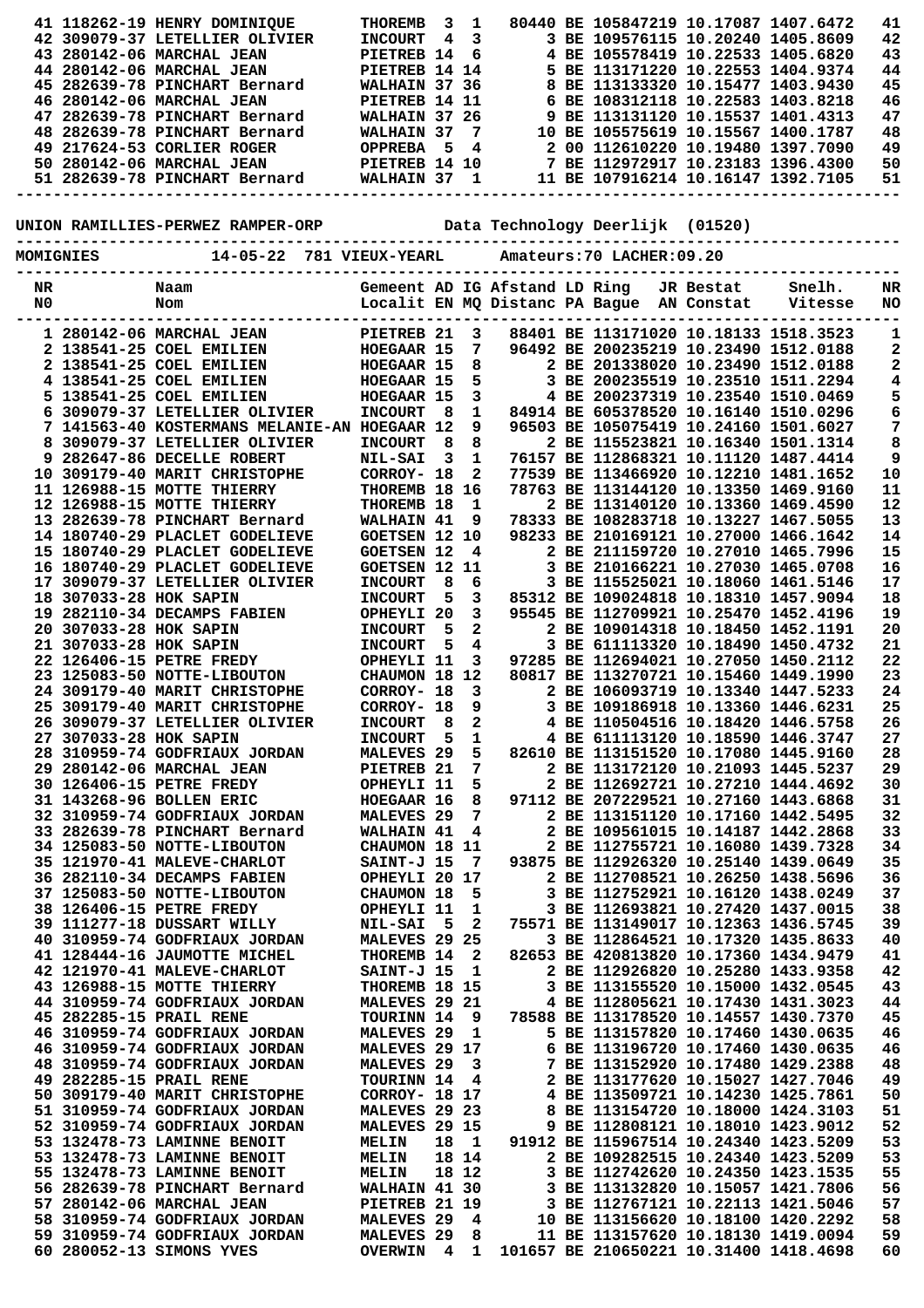|  | 61 310959-74 GODFRIAUX JORDAN                                                        | MALEVES 29 16                         |      |                | 12 BE 113153720 10.18170 1417.3863                                     |  | 61         |
|--|--------------------------------------------------------------------------------------|---------------------------------------|------|----------------|------------------------------------------------------------------------|--|------------|
|  | 62 282639-78 PINCHART Bernard                                                        | WALHAIN 41 34                         |      |                | 4 BE 112964517 10.15217 1414.9321                                      |  | 62         |
|  | 63 282639-78 PINCHART Bernard                                                        | WALHAIN 41                            |      | 6              | 5 BE 116803116 10.15227 1414.5063                                      |  | 63         |
|  | 64 282639-78 PINCHART Bernard                                                        | WALHAIN 41 26                         |      |                | 6 BE 107917714 10.15247 1413.6554                                      |  | 64         |
|  | 65 138541-25 COEL EMILIEN                                                            | HOEGAAR 15                            |      | 2              | 5 BE 203793316 10.28160 1413.4570                                      |  | 65         |
|  | 66 282639-78 PINCHART Bernard                                                        | WALHAIN 41                            |      | 5              | 7 BE 113132420 10.15257 1413.2303                                      |  | 66         |
|  | 67 282832-77 DEREUX FABRICE                                                          | PERWEZ                                | 19   | 1              | 79723 BE 112882320 10.16250 1413.1108                                  |  | 67         |
|  | 68 309179-40 MARIT CHRISTOPHE                                                        | <b>CORROY- 18 10</b>                  |      |                | 5 BE 109180918 10.14530 1412.7968                                      |  | 68         |
|  | 69 175503-30 BOURGUIGNON JEAN-MARI THOREMB 10                                        |                                       |      | 5              | 78598 BE 113292921 10.15380 1412.7861                                  |  | 69         |
|  | 70 138541-25 COEL EMILIEN                                                            | HOEGAAR 15 14                         |      |                | 6 BE 210174321 10.28180 1412.7672                                      |  | 70         |
|  | 71 301554-78 BACQ RAYMOND                                                            | INCOURT 12                            |      | 5              | 82453 BE 112859321 10.18230 1412.2695                                  |  | 71         |
|  | 72 309179-40 MARIT CHRISTOPHE                                                        | CORROY- 18                            |      | 1              | 6 BE 109181918 10.14550 1411.9393                                      |  | 72         |
|  | 73 143268-96 BOLLEN ERIC                                                             | HOEGAAR 16                            |      | 5              | 2 BE 200362319 10.28470 1411.8536                                      |  | 73         |
|  | 74 301554-78 BACQ RAYMOND                                                            | INCOURT 12                            |      | 8              | 2 BE 115308621 10.18250 1411.4636                                      |  | 74         |
|  | 75 141563-40 KOSTERMANS MELANIE-AN HOEGAAR 12 10                                     |                                       |      |                | 2 BE 200468719 10.28230 1411.2064                                      |  | 75         |
|  | 76 175503-30 BOURGUIGNON JEAN-MARI THOREMB 10 10                                     |                                       |      |                | 2 BE 113291821 10.15420 1411.0952                                      |  | 76         |
|  | 77 305098-33 FILLET CHRIS                                                            | <b>GOETSEN</b>                        | - 8  | $\mathbf{2}$   | 99785 BE 505773820 10.30434 1410.9205                                  |  | 77         |
|  | 78 138541-25 COEL EMILIEN                                                            | HOEGAAR 15                            |      | 6              | 7 BE 202780817 10.28240 1410.7018                                      |  | 78         |
|  | 79 309179-40 MARIT CHRISTOPHE                                                        | CORROY- 18                            |      | 5              | 7 BE 113385020 10.14590 1410.2273                                      |  | 79         |
|  | 80 280142-06 MARCHAL JEAN                                                            | PIETREB 21                            |      | 9              | 4 BE 105579019 10.22413 1410.1667                                      |  | 80         |
|  | 81 143268-96 BOLLEN ERIC                                                             | HOEGAAR 16                            |      | 4              | 3 BE 202737217 10.28530 1409.8040                                      |  | 81         |
|  | 82 217624-53 CORLIER ROGER                                                           | <b>OPPREBA</b>                        | - 5  | 5.             | 83583 BE 113181420 10.19180 1409.4941                                  |  | 82         |
|  | 83 143268-96 BOLLEN ERIC                                                             | HOEGAAR 16                            |      | $\mathbf{2}$   | 4 BE 202736017 10.28540 1409.4630                                      |  | 83         |
|  | 84 306382-56 MATERNE PHILIPPE                                                        | OUTGAAR 14                            |      | 7              | 97105 BE 206717221 10.28550 1409.0206                                  |  | 84         |
|  | 85 138541-25 COEL EMILIEN                                                            | HOEGAAR 15                            |      | 4              | 8 BE 214183015 10.28300 1408.6423                                      |  | 85         |
|  | 86 121970-41 MALEVE-CHARLOT                                                          | SAINT-J 15                            |      | 4              | 3 BE 112928420 10.26390 1408.4771                                      |  | 86         |
|  | 87 118262-19 HENRY DOMINIQUE                                                         | <b>THOREMB</b>                        | 4    | 1              | 80440 BE 105847219 10.17087 1407.6472                                  |  | 87         |
|  | 88 113103-01 PETRE ANDRE                                                             | <b>PIETRAI</b>                        | 6    | 1              | 92321 BE 108472518 10.25360 1407.3323                                  |  | 88         |
|  | 89 301131-43 PEETERSILLE-PAULY                                                       | <b>LANDEN</b>                         | 9    | 1              | 101912 BE 114410520 10.32250 1407.3003                                 |  | 89         |
|  | 90 301687-17 HERMANS GUY                                                             | ZETRUD-                               | 4    | 4              | 94516 BE 112621921 10.27100 1407.1861                                  |  | 90         |
|  | 91 309079-37 LETELLIER OLIVIER                                                       | <b>INCOURT</b>                        | 8    | 3              | 5 BE 109576115 10.20240 1405.8609                                      |  | 91         |
|  | 92 280142-06 MARCHAL JEAN                                                            | PIETREB <sub>21</sub>                 |      | 6              | 5 BE 105578419 10.22533 1405.6820                                      |  | 92         |
|  | 93 175503-30 BOURGUIGNON JEAN-MARI THOREMB 10                                        |                                       |      | 9              | 3 BE 113291221 10.15550 1405.6274                                      |  | 93         |
|  | 94 222793-81 RENQUET-VAN BEVER                                                       | PIETRAI 22                            |      | 6              | 92436 BE 112632120 10.25470 1405.1583                                  |  | 94         |
|  | 95 280142-06 MARCHAL JEAN                                                            | PIETREB 21 14                         |      |                | 6 BE 113171220 10.22553 1404.9374                                      |  | 95         |
|  | 96 143268-96 BOLLEN ERIC                                                             | HOEGAAR 16 16                         |      |                | 5 BE 207228721 10.29080 1404.7059                                      |  | 96         |
|  | 97 281629-38 DEWAERSEGGERS ANTOINE JANDRAI                                           |                                       | 6    | 3              | 91666 BE 112915220 10.25160 1404.4842                                  |  | 97         |
|  | 98 282639-78 PINCHART Bernard                                                        | WALHAIN 41 39                         |      |                | 8 BE 113133320 10.15477 1403.9430                                      |  | 98         |
|  | 99 280142-06 MARCHAL JEAN                                                            | PIETREB 21 11                         |      |                | 7 BE 108312118 10.22583 1403.8218                                      |  | 99         |
|  | 100 121970-41 MALEVE-CHARLOT                                                         | SAINT-J 15 12                         |      |                | 4 BE 112686921 10.26580 1401.8168                                      |  | 100        |
|  | 101 282639-78 PINCHART Bernard                                                       | WALHAIN 41 27                         |      |                | 9 BE 113131120 10.15537 1401.4313                                      |  | 101        |
|  | 102 180740-29 PLACLET GODELIEVE                                                      | <b>GOETSEN 12</b>                     |      | 5              | 4 BE 202762917 10.30070 1400.9936                                      |  | 102        |
|  | 103 305098-33 FILLET CHRIS                                                           | <b>GOETSEN</b>                        | - 8  | 3              | 2 BE 210176621 10.31144 1400.6878                                      |  | 103        |
|  | 104 180740-29 PLACLET GODELIEVE                                                      | <b>GOETSEN 12</b>                     |      | 2              | 5 BE 207189219 10.30090 1400.3279                                      |  | 104        |
|  | 105 282639-78 PINCHART Bernard                                                       | WALHAIN 41                            |      | 7              | 10 BE 105575619 10.15567 1400.1787                                     |  | 105        |
|  | 106 301687-17 HERMANS GUY                                                            | ZETRUD- 4 1                           |      |                | 2 BE 105886319 10.27320 1399.5459                                      |  | 106        |
|  | 107 180740-29 PLACLET GODELIEVE                                                      | <b>GOETSEN 12</b>                     |      | $\mathbf{3}$   | 6 BE 203962116 10.30120 1399.3305                                      |  | 107        |
|  | 108 126406-15 PETRE FREDY                                                            | OPHEYLI 11                            |      | 8              | 4 BE 112691321 10.29350 1398.1078                                      |  | 108        |
|  | 109 217624-53 CORLIER ROGER                                                          | <b>OPPREBA 5</b>                      |      | 4              | 2 00 112610220 10.19480 1397.7090                                      |  | 109        |
|  | 110 309179-40 MARIT CHRISTOPHE                                                       | CORROY- 18 16<br>JODOIGN 2 2          |      |                | 8 BE 113510721 10.15290 1397.5188                                      |  | 110        |
|  | 111 307193-91 ADAM ANDRE                                                             |                                       |      |                | 90873 BE 105704819 10.25030 1396.9716                                  |  | 111        |
|  | 112  280142-06 MARCHAL JEAN<br>113  126406-15 PETRE FREDY                            | PIETREB 21 10                         |      |                | 8 BE 112972917 10.23183 1396.4300                                      |  | 112        |
|  |                                                                                      | OPHEYLI 11 10                         |      |                | 5 BE 112692321 10.29420 1395.7676                                      |  | 113        |
|  | 114 130055-75 DELWICHE ROLAND MARILLE 11                                             |                                       |      | 1              | 92117 BE 108449418 10.26000 1395.7121                                  |  | 114        |
|  | 115 175503-30 BOURGUIGNON JEAN-MARI THOREMB 10                                       |                                       |      | $\mathbf{1}$   | 4 BE 113295021 10.16190 1395.6437                                      |  | 115        |
|  | 116 305098-33 FILLET CHRIS                                                           | GOETSEN 8                             |      | $\mathbf{1}$   | 3 BE 211246420 10.31304 1395.4643                                      |  | 116        |
|  | 117 132478-73 LAMINNE BENOIT                                                         | <b>MELIN</b>                          |      | 18 17          | 4 BE 105919419 10.25520 1395.4251                                      |  | 117        |
|  | 118 281915-33 DETRAUX CHRISTIAN                                                      | JANDRAI 15 5                          |      |                | 91531 BE 113010120 10.25360 1395.2896                                  |  | 118        |
|  | 119 132478-73 LAMINNE BENOIT                                                         | <b>MELIN</b>                          | 18 6 |                | 5 BE 112580517 10.25530 1395.0721                                      |  | 119        |
|  | 120 280142-06 MARCHAL JEAN                                                           | PIETREB 21 16                         |      |                | 9 BE 113562721 10.23233 1394.5942                                      |  | 120        |
|  | 121 121970-41 MALEVE-CHARLOT                                                         | <b>SAINT-J 15 3<br/>PIETREB 21 17</b> |      |                | 5 BE 112928320 10.27190 1394.5283                                      |  | 121        |
|  | 122 280142-06 MARCHAL JEAN                                                           |                                       |      |                | 10 BE 113562821 10.23253 1393.8612                                     |  | 122        |
|  | 123 184970-88 OVART JEAN-MARC MARILLE 19 5                                           |                                       |      |                | 91683 BE 112857220 10.25470 1393.7117                                  |  | 123        |
|  | 124  282832-77  DEREUX FABRICE                                                       | PERWEZ 19                             |      | 9              | 2 BE 113326921 10.17130 1393.3528                                      |  | 124        |
|  | 125 282639-78 PINCHART Bernard                                                       | <b>WALHAIN 41</b>                     |      | $\mathbf 1$    | 11 BE 107916214 10.16147 1392.7105                                     |  | 125        |
|  | 126 128444-16 JAUMOTTE MICHEL                                                        | THOREMB 14                            |      | $\overline{7}$ | 2 BE 113242120 10.19230 1391.8552                                      |  | 126        |
|  | 127 282639-78 PINCHART Bernard                                                       | WALHAIN 41 14                         |      |                | 12 BE 105575719 10.16177 1391.4735                                     |  | 127        |
|  | 128 126988-15 MOTTE THIERRY                                                          | THOREMB 18 14                         |      |                | 4 BE 105581219 10.16370 1391.1628                                      |  | 128        |
|  | 129 282639-78 PINCHART Bernard                                                       | WALHAIN 41 41                         |      |                | 13 BE 112818421 10.16187 1391.0617                                     |  | 129        |
|  | 130 126988-15 MOTTE THIERRY                                                          | THOREMB 18 11                         |      |                | 5 BE 113144620 10.16390 1390.3442                                      |  | 130        |
|  | 131 138541-25 COEL EMILIEN                                                           | HOEGAAR 15                            |      | $\mathbf 1$    | 9 BE 200238719 10.29250 1390.0408                                      |  | 131        |
|  | 132 121970-41 MALEVE-CHARLOT                                                         | <b>SAINT-J 15</b>                     |      | 5              | 6 BE 112927420 10.27340 1389.3685                                      |  | 132        |
|  |                                                                                      | JODOIGN 11                            |      | 2              | 90900 BE 105878519 10.25260 1389.2002                                  |  | 133        |
|  | 134 125083-50 NOTTE-LIBOUTON                                                         | <b>CHAUMON 18</b>                     |      | 3              | 4 BE 104501821 10.18110 1389.0060                                      |  | 134        |
|  | 135 280865-50 REYNAERTS OMER                                                         | <b>LANDEN</b> 10                      |      | $\mathbf{2}$   | 102548 BE 211156715 10.33510 1388.5985                                 |  | 135        |
|  | 136 310959-74 GODFRIAUX JORDAN                                                       | MALEVES 29 26                         |      |                | 13 BE 113155320 10.19310 1388.0146                                     |  | 136        |
|  | 137 180740-29 PLACLET GODELIEVE<br>138 132478-73 LAMINNE BENOIT                      | <b>GOETSEN 12</b>                     | 18   | $\mathbf 1$    | 7 BE 211158720 10.30480 1387.4718<br>6 BE 105892219 10.26160 1387.0020 |  | 137<br>138 |
|  | 139 219437-23 VANDERBECK CHRISTIAN INCOURT 5 2 85328 BE 105570319 10.21320 1386.6956 | <b>MELIN</b>                          |      | 4              |                                                                        |  | 139        |
|  | 140 113103-01 PETRE ANDRE                                                            | <b>PIETRAI</b>                        | 6    | 4              | 2 BE 108471418 10.26350 1386.5482                                      |  | 140        |
|  |                                                                                      |                                       |      |                |                                                                        |  |            |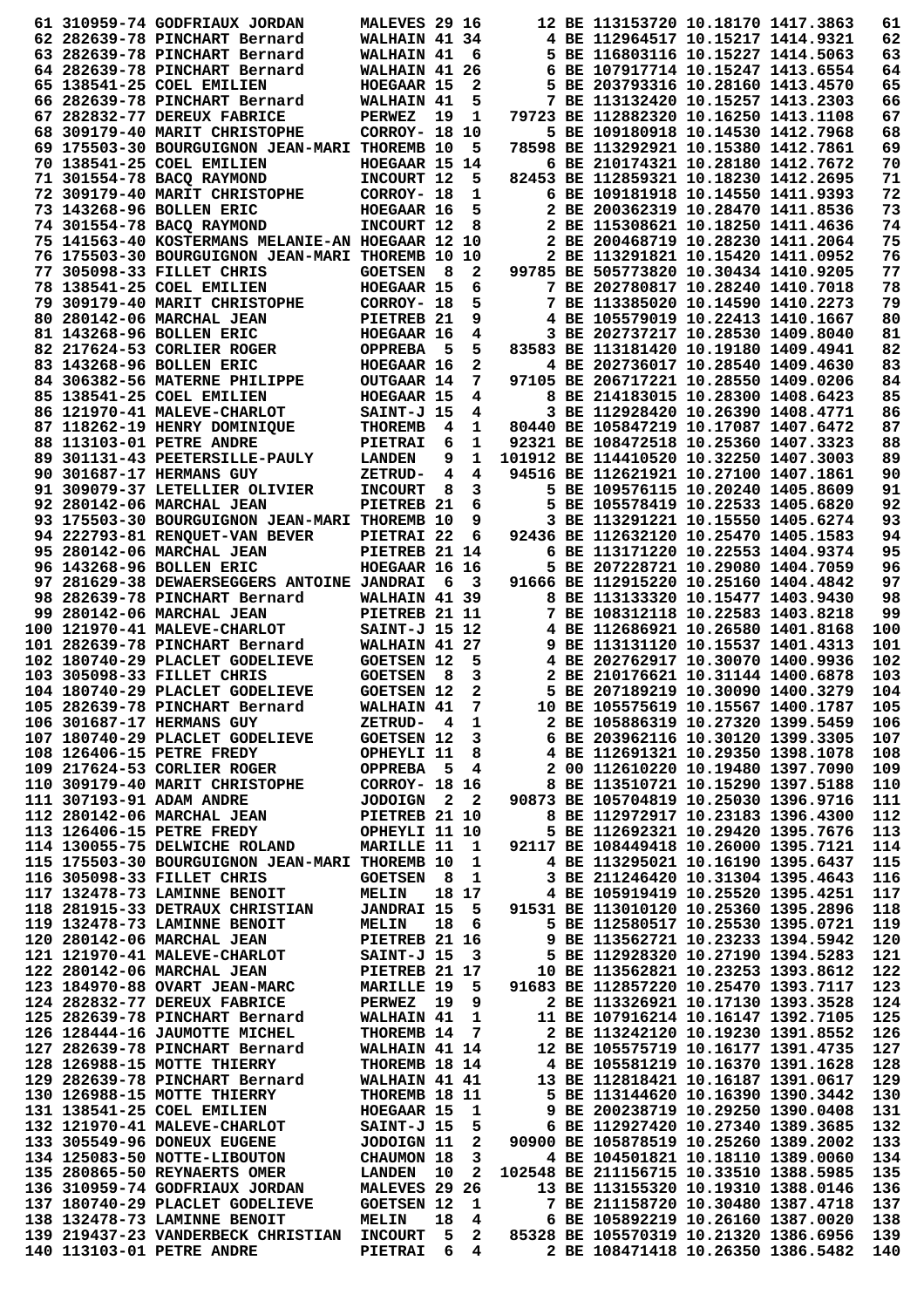|                         | 141 301554-78 BACQ RAYMOND                                                             | INCOURT 12            |      | 2                           |  | 3 BE 105541719 10.19300 1385.7647                                       |                                   | 141        |
|-------------------------|----------------------------------------------------------------------------------------|-----------------------|------|-----------------------------|--|-------------------------------------------------------------------------|-----------------------------------|------------|
|                         | 142 308660-06 ZARZECKI MAREK                                                           | <b>LINCENT</b>        | - 8  | 6                           |  | 97150 BE 112724021 10.30104 1384.4290                                   |                                   | 142        |
|                         | 143 282639-78 PINCHART Bernard                                                         | WALHAIN 41            |      | 2                           |  | 14 BE 107919114 10.16357 1384.0975                                      |                                   | 143        |
|                         | <b>144 115869-51 JANSSENS JEAN</b>                                                     | THOREMB 11            |      | 1                           |  | 82663 BE 113137120 10.19440 1383.8672                                   |                                   | 144        |
|                         | 145 282110-34 DECAMPS FABIEN                                                           | OPHEYLI 20            |      | 16                          |  | 3 BE 112704821 10.29030 1383.7075                                       |                                   | 145        |
|                         |                                                                                        |                       | - 7  | 2                           |  | 87347 BE 108772218 10.23080 1383.5322                                   |                                   | 146        |
|                         | 146 111626-76 LEONARD THIERRY                                                          | <b>DONGELB</b>        |      |                             |  |                                                                         |                                   |            |
|                         | 147 126988-15 MOTTE THIERRY                                                            | THOREMB 18            |      | 5                           |  | 6 BE 105631019 10.16570 1383.0202                                       |                                   | 147        |
|                         | 148 132478-73 LAMINNE BENOIT                                                           | MELIN                 | 18   | 9                           |  | 7 BE 105885319 10.26280 1382.8285                                       |                                   | 148        |
|                         | 149 125083-50 NOTTE-LIBOUTON                                                           | CHAUMON 18 18         |      |                             |  | 5 BE 112753821 10.18270 1382.6689                                       |                                   | 149        |
|                         | 150 111626-76 LEONARD THIERRY                                                          | <b>DONGELB</b>        | 7    | з                           |  | 2 BE 112672217 10.23110 1382.4374                                       |                                   | 150        |
|                         | 151 138541-25 COEL EMILIEN                                                             | HOEGAAR 15 13         |      |                             |  | 10 BE 210170821 10.29480 1382.4069                                      |                                   | 151        |
|                         | 152 143268-96 BOLLEN ERIC                                                              | HOEGAAR 16            |      | 1                           |  | 6 BE 200362019 10.30150 1382.3772                                       |                                   | 152        |
|                         | 153 280142-06 MARCHAL JEAN                                                             | PIETREB 21            |      | 5                           |  | 11 BE 105576619 10.23583 1381.8774                                      |                                   | 153        |
|                         | 154 303565-52 VANGOETSENHOVEN LUC                                                      | <b>WALSHOU</b>        | - 2  | 1                           |  | 100267 BE 219961814 10.32337 1381.8178                                  |                                   | 154        |
|                         | 155 310959-74 GODFRIAUX JORDAN                                                         | MALEVES <sub>29</sub> |      | 2                           |  | 14 BE 113146120 10.19590 1377.2159                                      |                                   | 155        |
|                         | 156 282110-34 DECAMPS FABIEN                                                           | OPHEYLI 20 12         |      |                             |  | 4 BE 112712021 10.29250 1376.3986                                       |                                   | 156        |
|                         |                                                                                        |                       |      |                             |  | 15 BE 109550315 10.16547 1376.3962                                      |                                   | 157        |
|                         | 157 282639-78 PINCHART Bernard                                                         | WALHAIN 41 12         |      |                             |  |                                                                         |                                   |            |
|                         | 158 137374-22 VANMOL JOHNNY                                                            | <b>GOETSEN 20 18</b>  |      |                             |  | 98193 BE 211179620 10.31210 1376.2158                                   |                                   | 158        |
|                         | 159 126406-15 PETRE FREDY                                                              | OPHEYLI 11            |      | 4                           |  | 6 BE 112693021 10.30460 1374.7292                                       |                                   | 159        |
|                         | 160 126988-15 MOTTE THIERRY                                                            | THOREMB 18 12         |      |                             |  | 7 BE 101589620 10.17230 1372.5762                                       |                                   | 160        |
|                         | 161 280239-06 IVENS THIERRY                                                            | ZETRUD-               | 3    | 3                           |  | 95487 BE 112617721 10.29360 1371.9397                                   |                                   | 161        |
|                         | 162 281657-66 SERESSIA DIMITRI                                                         | <b>THOREMB</b>        | 7    | 2                           |  | 81021 BE 113130320 10.19040 1371.6874                                   |                                   | 162        |
|                         | 163 180740-29 PLACLET GODELIEVE                                                        | <b>GOETSEN 12</b>     |      | 6                           |  | 8 BE 210168621 10.31380 1371.3309                                       |                                   | 163        |
|                         | 164 281915-33 DETRAUX CHRISTIAN                                                        | <b>JANDRAI 15</b>     |      | 2                           |  | 2 BE 113745617 10.26480 1370.2246                                       |                                   | 164        |
|                         | 165 280142-06 MARCHAL JEAN                                                             | PIETREB 21 15         |      |                             |  | 12 BE 112767921 10.24433 1365.8641                                      |                                   | 165        |
|                         | 166 282285-15 PRAIL RENE                                                               | TOURINN 14            |      | 5                           |  | 3 BE 113177120 10.17327 1365.6790                                       |                                   | 166        |
|                         | 167 128444-16 JAUMOTTE MICHEL                                                          | THOREMB 14            |      | 5                           |  | 3 BE 103081721 10.20320 1365.4130                                       |                                   | 167        |
|                         | <b>168 282285-15 PRAIL RENE</b>                                                        | TOURINN 14 12         |      |                             |  | 4 BE 112893021 10.17347 1364.8884                                       |                                   | 168        |
|                         |                                                                                        |                       |      |                             |  |                                                                         |                                   |            |
|                         | 169 280072-33 HAMELS-VINX GINA                                                         | <b>JODOIGN</b>        | - 3  | 2                           |  | 90373 BE 150632813 10.26146 1364.2580                                   |                                   | 169        |
|                         | 170 143268-96 BOLLEN ERIC                                                              | HOEGAAR 16            |      | 3                           |  | 7 BE 202735217 10.31110 1364.2519                                       |                                   | 170        |
|                         | 171 282285-15 PRAIL RENE                                                               | TOURINN 14            |      | 6                           |  | 5 BE 105536119 10.17367 1364.0987                                       |                                   | 171        |
|                         | 172 128444-16 JAUMOTTE MICHEL                                                          | THOREMB 14            |      | 1                           |  | 4 BE 113135220 10.20360 1363.9109                                       |                                   | 172        |
|                         | 173 309179-40 MARIT CHRISTOPHE                                                         | CORROY- 18            |      | 4                           |  | 9 BE 106094519 10.16520 1363.5229                                       |                                   | 173        |
|                         | 173 309179-40 MARIT CHRISTOPHE                                                         | CORROY- 18 11         |      |                             |  | 10 BE 113070117 10.16520 1363.5229                                      |                                   | 173        |
|                         | 175 141563-40 KOSTERMANS MELANIE-AN HOEGAAR 12                                         |                       |      | 2                           |  | 3 BE 202173418 10.30470 1363.3577                                       |                                   | 175        |
|                         | 176 128444-16 JAUMOTTE MICHEL                                                          | THOREMB 14            |      | 8                           |  | 5 BE 112763921 10.20380 1363.1611                                       |                                   | 176        |
|                         | 177 301554-78 BACQ RAYMOND                                                             | INCOURT 12            |      | 3                           |  | 4 BE 107976114 10.20300 1362.8595                                       |                                   | 177        |
|                         | 178 309179-40 MARIT CHRISTOPHE                                                         | CORROY- 18            |      | 6                           |  | 11 BE 109188718 10.16540 1362.7241                                      |                                   | 178        |
|                         |                                                                                        |                       |      |                             |  |                                                                         |                                   | 179        |
|                         | 179 309179-40 MARIT CHRISTOPHE                                                         | CORROY- 18            |      | 8                           |  | 12 BE 113382820 10.16550 1362.3250                                      |                                   |            |
|                         | 180 180740-29 PLACLET GODELIEVE                                                        | <b>GOETSEN 12</b>     |      | 9                           |  | 9 BE 210166521 10.32080 1361.8253                                       |                                   | 180        |
|                         | 181 143268-96 BOLLEN ERIC                                                              | HOEGAAR 16            |      | 6                           |  | 8 BE 202735117 10.31200 1361.3832                                       |                                   | 181        |
|                         | 182 143268-96 BOLLEN ERIC                                                              | HOEGAAR 16 13         |      |                             |  | 9 BE 207230021 10.31240 1360.1120                                       |                                   | 182        |
|                         | 183 138541-25 COEL EMILIEN                                                             | HOEGAAR 15 10         |      |                             |  | 11 BE 202782717 10.30570 1360.0000                                      |                                   | 183        |
|                         | 184 280142-06 MARCHAL JEAN                                                             | PIETREB 21            |      | 4                           |  | 13 BE 105579219 10.25003 1359.9108                                      |                                   | 184        |
|                         | 185 145223-14 MARTIN MICHAEL                                                           | NIL-SAI 11 2          |      |                             |  | 74822 BE 113461321 10.15020 1359.5760                                   |                                   | 185        |
|                         | 186 125083-50 NOTTE-LIBOUTON                                                           | CHAUMON 18 17         |      |                             |  | 6 BE 112753421 10.19280 1359.0303                                       |                                   | 186        |
|                         | 187 309079-37 LETELLIER OLIVIER                                                        | INCOURT 8 4           |      |                             |  | 6 BE 112783921 10.22300 1358.6240                                       |                                   | 187        |
|                         | 188 143268-96 BOLLEN ERIC                                                              | HOEGAAR 16 15         |      |                             |  | 10 BE 206576321 10.31300 1358.2098                                      |                                   | 188        |
|                         | 189 132478-73 LAMINNE BENOIT                                                           | <b>MELIN</b>          |      | 18 10                       |  | 8 BE 109495616 10.27420 1357.6366                                       |                                   | 189        |
|                         | 190 111277-18 DUSSART WILLY                                                            | <b>NIL-SAI</b>        | $-5$ | $\overline{\mathbf{3}}$     |  | 2 BE 112812321 10.15403 1357.4409                                       |                                   | 190        |
|                         | 191 125083-50 NOTTE-LIBOUTON                                                           | <b>CHAUMON 18</b>     |      | $\overline{2}$              |  | 7 BE 112753221 10.19340 1356.7487                                       |                                   | 191        |
|                         |                                                                                        |                       |      |                             |  |                                                                         |                                   |            |
|                         | 192 281915-33 DETRAUX CHRISTIAN                                                        | <b>JANDRAI 15 3</b>   |      |                             |  | 3 BE 105167219 10.27280 1356.6848                                       |                                   | 192        |
|                         | 193 128444-16 JAUMOTTE MICHEL                                                          | THOREMB 14 12         |      |                             |  | 6 BE 112763621 10.20560 1356.4497                                       |                                   | 193        |
|                         | 194 309179-40 MARIT CHRISTOPHE                                                         | <b>CORROY- 18 18</b>  |      |                             |  | 13 BE 113512921 10.17120 1355.5769                                      |                                   | 194        |
|                         | 195 282110-34 DECAMPS FABIEN                                                           | OPHEYLI 20 19         |      |                             |  | 5 BE 112705321 10.30300 1355.2482                                       |                                   | 195        |
|                         | 196 145223-14 MARTIN MICHAEL                                                           | NIL-SAI 11 5          |      |                             |  | 2 BE 113466021 10.15130 1355.0619                                       |                                   | 196        |
|                         | 197 280142-06 MARCHAL JEAN                                                             | PIETREB 21            |      | 2                           |  | 14 BE 113170120 10.25143 1355.0469                                      |                                   | 197        |
|                         | 198 281915-33 DETRAUX CHRISTIAN JANDRAI 15 10                                          |                       |      |                             |  | 4 BE 112659121 10.27330 1355.0111                                       |                                   | 198        |
|                         | 199 126988-15 MOTTE THIERRY                                                            | THOREMB 18            |      | $\overline{\mathbf{2}}$     |  | 8 BE 113141120 10.18090 1354.4798                                       |                                   | 199        |
|                         | 200 281098-89 DEWAELHEYNS EDDY                                                         | <b>LANDEN</b> 11      |      | 9                           |  | 102472 BE 206218021 10.35400 1354.2555                                  |                                   | 200        |
|                         | 201 126988-15 MOTTE THIERRY                                                            | THOREMB 18            |      | 6                           |  | 9 BE 105582219 10.18100 1354.0917                                       |                                   | 201        |
|                         | 202 132478-73 LAMINNE BENOIT                                                           | <b>MELIN</b>          |      | 18 11                       |  | 9 BE 109282915 10.27530 1353.9700                                       |                                   | 202        |
|                         | 203 126988-15 MOTTE THIERRY                                                            | THOREMB 18            |      | $\overline{7}$              |  | 10 BE 113140520 10.18110 1353.7038                                      |                                   | 203        |
|                         | 204 308660-06 ZARZECKI MAREK                                                           | LINCENT               | - 8  | $\mathbf{1}$                |  | 2 BE 104412720 10.31534 1351.3701                                       |                                   | 204        |
|                         |                                                                                        |                       |      |                             |  |                                                                         |                                   |            |
|                         | 205 137374-22 VANMOL JOHNNY                                                            | <b>GOETSEN 20 11</b>  |      |                             |  | 2 BE 210083521 10.32420 1350.6602                                       |                                   | 205        |
|                         | 206 280865-50 REYNAERTS OMER                                                           | <b>LANDEN</b>         | 10   | 8                           |  | 2 BE 206226221 10.35570 1350.2041                                       |                                   | 206        |
| 207 307033-28 HOK SAPIN |                                                                                        | <b>INCOURT</b>        | - 5  | 5                           |  | 5 BE 113368821 10.23160 1348.4510                                       |                                   | 207        |
|                         | 208 281098-89 DEWAELHEYNS EDDY                                                         | --<br>LANDEN          | 11   | $\mathbf{3}$                |  | 2 BE 212197319 10.36010 1348.0202                                       |                                   | 208        |
|                         | 209 222793-81 RENOUET-VAN BEVER                                                        | PIETRAI 22            |      | 4                           |  | 2 BE 112688217 10.28380 1346.8091                                       |                                   | 209        |
|                         | 210 281098-89 DEWAELHEYNS EDDY                                                         | <b>LANDEN</b>         | 11   | 1                           |  | 3 BE 210173220 10.36060 1346.5440                                       |                                   | 210        |
|                         | 211 126988-15 MOTTE THIERRY                                                            | THOREMB 18            |      | 9                           |  | 11 BE 113200020 10.18300 1346.3761                                      |                                   | 211        |
|                         | 212 305549-96 DONEUX EUGENE                                                            | JODOIGN 11            |      | 4                           |  | 2 BE 112736121 10.27360 1344.6746                                       |                                   | 212        |
|                         | 213 301687-17 HERMANS GUY                                                              | <b>ZETRUD-</b>        | 4    | 3                           |  | 3 BE 112620821 10.30180 1344.4666                                       |                                   | 213        |
|                         | 214 219437-23 VANDERBECK CHRISTIAN                                                     | <b>INCOURT</b>        | - 5  | 5                           |  | 2 BE 113163820 10.23310 1343.3954                                       |                                   | 214        |
|                         | 215 301554-78 BACO RAYMOND                                                             | INCOURT 12            |      | 1                           |  | 5 BE 112999317 10.21240 1342.8827                                       |                                   | 215        |
|                         |                                                                                        |                       |      |                             |  |                                                                         |                                   | 216        |
|                         |                                                                                        |                       |      |                             |  |                                                                         |                                   |            |
|                         | 216 111626-76 LEONARD THIERRY                                                          | <b>DONGELB</b>        | - 7  | $\mathbf 1$                 |  |                                                                         | 3 BE 108772118 10.25030 1342.7671 |            |
|                         | 217 305098-33 FILLET CHRIS                                                             | <b>GOETSEN</b>        | - 8  | 8                           |  | 4 BE 210179521 10.34194 1342.5797                                       |                                   | 217        |
|                         | 218 126406-15 PETRE FREDY                                                              | OPHEYLI 11            |      | 6                           |  | 7 BE 112691021 10.32280 1342.4793                                       |                                   | 218        |
|                         | <b>219 280142-06 MARCHAL JEAN PIETREB 21<br/>220 111277-18 DUSSART WILLY MIL-SAI 5</b> |                       |      | $\mathbf 1$<br>$\mathbf{1}$ |  | 15 BE 108310918 10.25523 1342.0186<br>3 BE 113149317 10.16193 1341.7749 |                                   | 219<br>220 |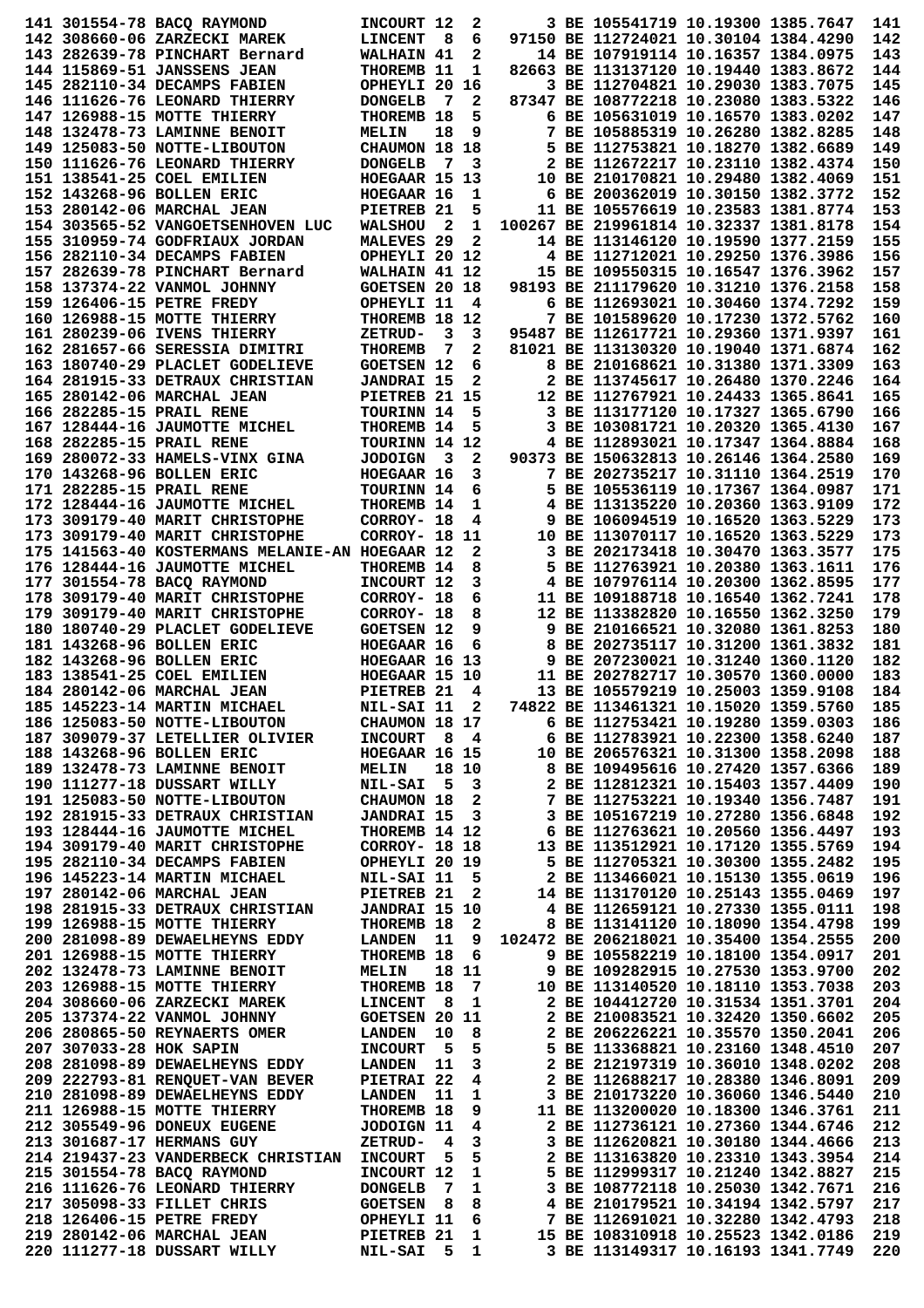|  | 221 145223-14 MARTIN MICHAEL    | NIL-SAI 11           |    | 1 |  | 3 BE 113282721 10.15460 1341.6975     |  | 221 |
|--|---------------------------------|----------------------|----|---|--|---------------------------------------|--|-----|
|  | 222 111626-76 LEONARD THIERRY   | <b>DONGELB</b>       | 7  | 6 |  | 4 BE 112604620 10.25080 1341.0491     |  | 222 |
|  | 223 128444-16 JAUMOTTE MICHEL   | THOREMB 14           |    | 3 |  | 7 BE 108257518 10.21380 1341.0438     |  | 223 |
|  | 224 222793-81 RENOUET-VAN BEVER | PIETRAI 22 16        |    |   |  | 3 BE 113336221 10.28560 1340.9478     |  | 224 |
|  | 225 281093-84 GHENNE JACQUES    | <b>JAUCHE</b>        | 6  | 3 |  | 90442 BE 108921718 10.27360 1337.8994 |  | 225 |
|  | 226 104030-46 VANDERBECK JEAN   | <b>OPPREBA</b>       | 8  | 1 |  | 84497 BE 113243021 10.23130 1336.6254 |  | 226 |
|  | 227 121970-41 MALEVE-CHARLOT    | SAINT-J 15           |    | 2 |  | 7 BE 112926720 10.30140 1336.6160     |  | 227 |
|  | 228 143268-96 BOLLEN ERIC       | HOEGAAR 16           |    | 7 |  | 11 BE 206576421 10.32400 1336.4037    |  | 228 |
|  | 229 281657-66 SERESSIA DIMITRI  | <b>THOREMB</b>       | 7  | 1 |  | 2 BE 113117420 10.20390 1335.8780     |  | 229 |
|  | 230 280865-50 REYNAERTS OMER    | <b>LANDEN</b>        | 10 | 7 |  | 3 BE 206227321 10.36460 1335.8402     |  | 230 |
|  | 231 115869-51 JANSSENS JEAN     | THOREMB 11           |    | 3 |  | 2 BE 107927114 10.21550 1335.0686     |  | 231 |
|  | 232 184970-88 OVART JEAN-MARC   | MARILLE 19 18        |    |   |  | 2 BE 112636921 10.28440 1333.8943     |  | 232 |
|  | 233 310959-74 GODFRIAUX JORDAN  | MALEVES 29 12        |    |   |  | 15 BE 112803421 10.21560 1333.8536    |  | 233 |
|  | 234 280142-06 MARCHAL JEAN      | PIETREB 21           |    | 8 |  | 16 BE 113172020 10.26173 1333.5831    |  | 234 |
|  | 235 222793-81 RENQUET-VAN BEVER | PIETRAI 22           |    | 8 |  | 4 BE 109082718 10.29190 1333.5321     |  | 235 |
|  | 236 310959-74 GODFRIAUX JORDAN  | MALEVES 29 18        |    |   |  | 16 BE 107984514 10.21570 1333.4948    |  | 236 |
|  | 237 282639-78 PINCHART Bernard  | WALHAIN 41 24        |    |   |  | 16 BE 112963417 10.18447 1333.4411    |  | 237 |
|  | 238 282285-15 PRAIL RENE        | TOURINN 14           |    | 2 |  | 6 BE 105585519 10.18567 1333.2429     |  | 238 |
|  | 239 137374-22 VANMOL JOHNNY     | <b>GOETSEN 20 12</b> |    |   |  | 3 BE 210074821 10.33390 1333.2383     |  | 239 |
|  | 240 282639-78 PINCHART Bernard  | WALHAIN 41 19        |    |   |  | 17 BE 108284318 10.18457 1333.0629    |  | 240 |
|  | 241 310959-74 GODFRIAUX JORDAN  | MALEVES 29 10        |    |   |  | 17 BE 113156120 10.21590 1332.7776    |  | 241 |
|  | 242 121970-41 MALEVE-CHARLOT    | SAINT-J 15           |    | 6 |  | 8 BE 112927920 10.30310 1331.2456     |  | 242 |
|  | 243 115869-51 JANSSENS JEAN     | THOREMB 11           |    | 8 |  | 3 BE 112855721 10.22060 1331.1272     |  | 243 |
|  | 244 132478-73 LAMINNE BENOIT    | MELIN                | 18 | 3 |  | 10 BE 112747320 10.29030 1331.0934    |  | 244 |
|  | 245 308660-06 ZARZECKI MAREK    | <b>LINCENT</b>       | 8  | 2 |  | 3 BE 109060518 10.32594 1331.0042     |  | 245 |
|  | 246 281915-33 DETRAUX CHRISTIAN | JANDRAI 15 11        |    |   |  | 5 BE 112657621 10.28470 1330.7148     |  | 246 |
|  | 247 132478-73 LAMINNE BENOIT    | <b>MELIN</b>         | 18 | 5 |  | 11 BE 112582017 10.29050 1330.4511    |  | 247 |
|  | 248 282639-78 PINCHART Bernard  | WALHAIN 41 10        |    |   |  | 18 BE 108283318 10.18577 1328.5411    |  | 248 |
|  | 248 282639-78 PINCHART Bernard  | WALHAIN 41 11        |    |   |  | 19 BE 105574219 10.18577 1328.5411    |  | 248 |
|  | 248 282639-78 PINCHART Bernard  | WALHAIN 41 36        |    |   |  | 20 BE 112999117 10.18577 1328.5411    |  | 248 |
|  | 251 143268-96 BOLLEN ERIC       | HOEGAAR 16 12        |    |   |  | 12 BE 207229321 10.33060 1328.4815    |  | 251 |
|  | 252 222793-81 RENOUET-VAN BEVER | PIETRAI 22           |    | з |  | 5 BE 109084118 10.29350 1328.4216     |  | 252 |
|  | 253 184970-88 OVART JEAN-MARC   | MARILLE 19 12        |    |   |  | 3 BE 112959920 10.29010 1328.4183     |  | 253 |
|  | 254 282639-78 PINCHART Bernard  | WALHAIN 41 20        |    |   |  | 21 BE 108327618 10.18587 1328.1657    |  | 254 |
|  | 254 282639-78 PINCHART Bernard  | WALHAIN 41 21        |    |   |  | 22 BE 110419816 10.18587 1328.1657    |  | 254 |
|  | 256 103584-85 PARMENTIER JULES  | <b>JAUCHE</b>        | 18 | 7 |  | 88124 BE 108899918 10.26220 1327.8353 |  | 256 |
|  | 257 310959-74 GODFRIAUX JORDAN  | MALEVES 29 20        |    |   |  | 18 BE 112804321 10.22130 1327.7793    |  | 257 |
|  | 258 222793-81 RENQUET-VAN BEVER | PIETRAI 22 10        |    |   |  | 6 BE 105951319 10.29390 1327.1500     |  | 258 |
|  | 259 282639-78 PINCHART Bernard  | WALHAIN 41 23        |    |   |  | 23 BE 108282918 10.19017 1327.0407    |  | 259 |
|  | 260 282639-78 PINCHART Bernard  | WALHAIN 41 38        |    |   |  | 24 BE 112819621 10.19027 1326.6661    |  | 260 |
|  | 261 282639-78 PINCHART Bernard  | WALHAIN 41           |    | 3 |  | 25 BE 105574719 10.19047 1325.9176    |  | 261 |
|  |                                 |                      |    |   |  |                                       |  |     |

**UNION RAMILLIES-PERWEZ RAMPER-ORP Data Technology Deerlijk (01520)**

|          | MOMIGNIES | 14-05-22 420 YEARLINGS                                                                                                                                                                                                                                                                                                                                                                                                                                                                                                                                                                                                                                                                                                                                                                                                      |                                                                                                                                                                                                                                                                                                                                                                               |                                                     |                                                                                                                                                                |                               | Amateurs: 57 LACHER: 09.20                                                                                                                                                                                                                                                                                                                                                                                                                                                            |           |                                                                                                                                                                                                                                                                                                                                                                                                                                                                                                                           |                                                                                                                                                     |
|----------|-----------|-----------------------------------------------------------------------------------------------------------------------------------------------------------------------------------------------------------------------------------------------------------------------------------------------------------------------------------------------------------------------------------------------------------------------------------------------------------------------------------------------------------------------------------------------------------------------------------------------------------------------------------------------------------------------------------------------------------------------------------------------------------------------------------------------------------------------------|-------------------------------------------------------------------------------------------------------------------------------------------------------------------------------------------------------------------------------------------------------------------------------------------------------------------------------------------------------------------------------|-----------------------------------------------------|----------------------------------------------------------------------------------------------------------------------------------------------------------------|-------------------------------|---------------------------------------------------------------------------------------------------------------------------------------------------------------------------------------------------------------------------------------------------------------------------------------------------------------------------------------------------------------------------------------------------------------------------------------------------------------------------------------|-----------|---------------------------------------------------------------------------------------------------------------------------------------------------------------------------------------------------------------------------------------------------------------------------------------------------------------------------------------------------------------------------------------------------------------------------------------------------------------------------------------------------------------------------|-----------------------------------------------------------------------------------------------------------------------------------------------------|
| NR<br>N0 |           | Naam<br>Nom                                                                                                                                                                                                                                                                                                                                                                                                                                                                                                                                                                                                                                                                                                                                                                                                                 |                                                                                                                                                                                                                                                                                                                                                                               |                                                     |                                                                                                                                                                | Gemeent AD IG Afstand LD Ring | Localit EN MQ Distanc PA Bague AN Constat                                                                                                                                                                                                                                                                                                                                                                                                                                             | JR Bestat | Snelh.<br>Vitesse                                                                                                                                                                                                                                                                                                                                                                                                                                                                                                         | NR<br><b>NO</b>                                                                                                                                     |
|          |           | 1 309079-37 LETELLIER OLIVIER<br>2 282647-86 DECELLE ROBERT<br>3 180740-29 PLACLET GODELIEVE<br>4 180740-29 PLACLET GODELIEVE<br>5 309079-37 LETELLIER OLIVIER<br>6 282110-34 DECAMPS FABIEN<br>7 126406-15 PETRE FREDY<br>8 125083-50 NOTTE-LIBOUTON<br>9 126406-15 PETRE FREDY<br>10 143268-96 BOLLEN ERIC<br>11 125083-50 NOTTE-LIBOUTON<br>12 282110-34 DECAMPS FABIEN<br>13 125083-50 NOTTE-LIBOUTON<br>14 126406-15 PETRE FREDY<br>15 310959-74 GODFRIAUX JORDAN<br>16 310959-74 GODFRIAUX JORDAN<br>17 309179-40 MARIT CHRISTOPHE<br>18 310959-74 GODFRIAUX JORDAN<br>19 280142-06 MARCHAL JEAN<br>20 280052-13 SIMONS YVES<br>21 175503-30 BOURGUIGNON JEAN-MARI THOREMB 10<br>22 138541-25 COEL EMILIEN<br>23 301554-78 BACQ RAYMOND<br>24 301554-78 BACO RAYMOND<br>25 175503-30 BOURGUIGNON JEAN-MARI THOREMB 10 | <b>INCOURT</b><br><b>NIL-SAI</b><br><b>GOETSEN</b><br><b>GOETSEN</b><br><b>INCOURT</b><br>OPHEYLI 20<br>OPHEYLI 11<br>CHAUMON 18<br>OPHEYLI 11<br>HOEGAAR 10<br>CHAUMON 18<br>OPHEYLI 20 17<br>CHAUMON 18<br>OPHEYLI 11<br><b>MALEVES 11</b><br>MALEVES 11<br>CORROY-<br>MALEVES 11<br><b>PIETREB</b><br><b>OVERWIN</b><br><b>HOEGAAR</b><br><b>INCOURT</b><br><b>INCOURT</b> | 4<br>3<br>7<br>7<br>4<br>6<br>7<br>4<br>5<br>9<br>9 | 4<br>1<br>5<br>6<br>$\mathbf{2}$<br>3<br>3<br>12<br>5<br>$\overline{2}$<br>-11<br>5<br>1<br>10<br>8<br>5<br>5<br>5<br>1<br>5<br>4<br>$\overline{2}$<br>5<br>10 |                               | 2 BE 112755721 10.16080 1439.7328<br>3 BE 112752921 10.16120 1438.0249<br>3 BE 112693821 10.27420 1437.0015<br>82610 BE 112864521 10.17320 1435.8633<br>2 BE 112805621 10.17430 1431.3023<br>77539 BE 113509721 10.14230 1425.7861<br>88401 BE 112767121 10.22113 1421.5046<br>101657 BE 210650221 10.31400 1418.4698<br>78598 BE 113292921 10.15380 1412.7861<br>96492 BE 210174321 10.28180 1412.7672<br>82453 BE 112859321 10.18230 1412.2695<br>2 BE 115308621 10.18250 1411.4636 |           | 84914 BE 115523821 10.16340 1501.1314<br>76157 BE 112868321 10.11120 1487.4414<br>98233 BE 210169121 10.27000 1466.1642<br>2 BE 210166221 10.27030 1465.0708<br>2 BE 115525021 10.18060 1461.5146<br>95545 BE 112709921 10.25470 1452.4196<br>97285 BE 112694021 10.27050 1450.2112<br>80817 BE 113270721 10.15460 1449.1990<br>2 BE 112692721 10.27210 1444.4692<br>97112 BE 207229521 10.27160 1443.6868<br>2 BE 112708521 10.26250 1438.5696<br>3 BE 112808121 10.18010 1423.9012<br>2 BE 113291821 10.15420 1411.0952 | 1<br>$\mathbf 2$<br>3<br>4<br>5<br>6<br>7<br>8<br>9<br>10<br>11<br>12<br>13<br>14<br>15<br>16<br>17<br>18<br>19<br>20<br>21<br>22<br>23<br>24<br>25 |
|          |           | 26 306382-56 MATERNE PHILIPPE<br>27 301687-17 HERMANS GUY<br>28 175503-30 BOURGUIGNON JEAN-MARI THOREMB 10<br>29 143268-96 BOLLEN ERIC<br>30 121970-41 MALEVE-CHARLOT                                                                                                                                                                                                                                                                                                                                                                                                                                                                                                                                                                                                                                                       | OUTGAAR 14<br>ZETRUD-<br>HOEGAAR 10<br>SAINT-J                                                                                                                                                                                                                                                                                                                                | 3<br>7                                              | 7<br>3<br>9<br>10<br>4                                                                                                                                         |                               | 97105 BE 206717221 10.28550 1409.0206<br>94516 BE 112621921 10.27100 1407.1861<br>2 BE 207228721 10.29080 1404.7059<br>93875 BE 112686921 10.26580 1401.8168                                                                                                                                                                                                                                                                                                                          |           | 3 BE 113291221 10.15550 1405.6274                                                                                                                                                                                                                                                                                                                                                                                                                                                                                         | 26<br>27<br>28<br>29<br>30                                                                                                                          |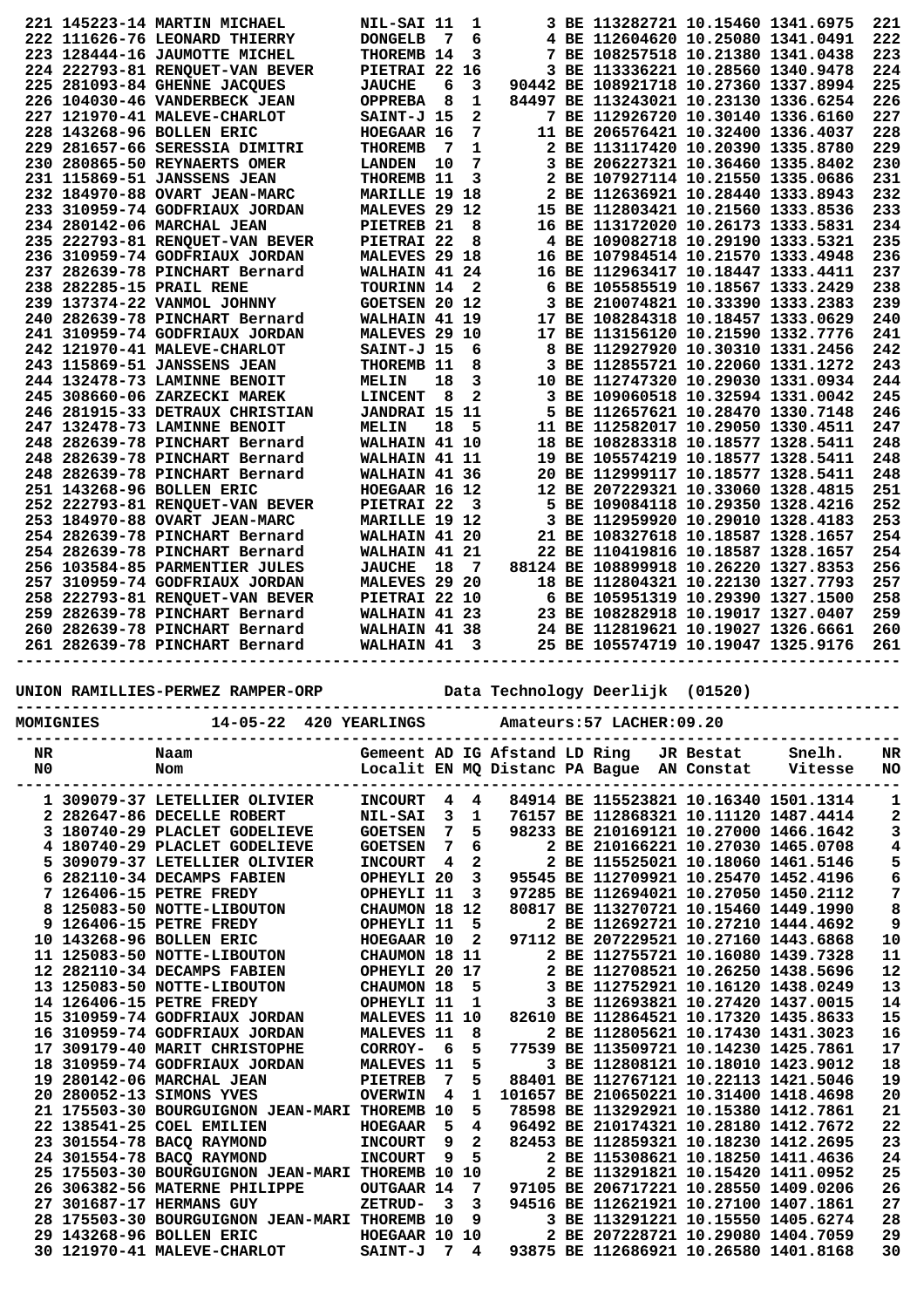|                        | 31 305098-33 FILLET CHRIS                                                                          | <b>GOETSEN</b>             | -6                      | 1              |                                                                                | 99785 BE 210176621 10.31144 1400.6878                                      |  | 31         |
|------------------------|----------------------------------------------------------------------------------------------------|----------------------------|-------------------------|----------------|--------------------------------------------------------------------------------|----------------------------------------------------------------------------|--|------------|
|                        |                                                                                                    |                            |                         |                |                                                                                | 4 BE 112691321 10.29350 1398.1078                                          |  | 32         |
|                        | 32 126406-15 PETRE FREDY                                                                           | OPHEYLI 11                 |                         | 8              |                                                                                |                                                                            |  |            |
|                        | 33 309179-40 MARIT CHRISTOPHE                                                                      | CORROY-                    | 6                       | 4              |                                                                                | 2 BE 113510721 10.15290 1397.5188                                          |  | 33         |
|                        | 34 126406-15 PETRE FREDY                                                                           | OPHEYLI 11 10              |                         |                |                                                                                | 5 BE 112692321 10.29420 1395.7676                                          |  | 34         |
|                        | 35 175503-30 BOURGUIGNON JEAN-MARI THOREMB 10                                                      |                            |                         | 1              |                                                                                | 4 BE 113295021 10.16190 1395.6437                                          |  | 35         |
|                        | 36 280142-06 MARCHAL JEAN                                                                          | <b>PIETREB</b>             | -7                      | 2              |                                                                                | 2 BE 113562721 10.23233 1394.5942                                          |  | 36         |
|                        | 37 280142-06 MARCHAL JEAN                                                                          | <b>PIETREB</b>             | 7                       | 3              |                                                                                | 3 BE 113562821 10.23253 1393.8612                                          |  | 37         |
|                        | 38 282832-77 DEREUX FABRICE                                                                        | PERWEZ                     | 18                      | 8              |                                                                                | 79723 BE 113326921 10.17130 1393.3528                                      |  | 38         |
|                        |                                                                                                    |                            |                         |                |                                                                                |                                                                            |  |            |
|                        | 39 282639-78 PINCHART Bernard                                                                      | <b>WALHAIN</b>             | 4                       | 4              |                                                                                | 78333 BE 112818421 10.16187 1391.0617                                      |  | 39         |
|                        | 40 125083-50 NOTTE-LIBOUTON                                                                        | <b>CHAUMON 18</b>          |                         | 3              |                                                                                | 4 BE 104501821 10.18110 1389.0060                                          |  | 40         |
|                        | 41 308660-06 ZARZECKI MAREK                                                                        | <b>LINCENT</b>             | 4                       | $\mathbf{2}$   |                                                                                | 97150 BE 112724021 10.30104 1384.4290                                      |  | 41         |
|                        | 42 282110-34 DECAMPS FABIEN                                                                        | OPHEYLI 20 16              |                         |                |                                                                                | 3 BE 112704821 10.29030 1383.7075                                          |  | 42         |
|                        | 43 125083-50 NOTTE-LIBOUTON                                                                        | CHAUMON 18 18              |                         |                |                                                                                | 5 BE 112753821 10.18270 1382.6689                                          |  | 43         |
|                        | 44 138541-25 COEL EMILIEN                                                                          | <b>HOEGAAR</b>             | - 5                     | 3              |                                                                                | 2 BE 210170821 10.29480 1382.4069                                          |  | 44         |
|                        | 45 282110-34 DECAMPS FABIEN                                                                        | OPHEYLI 20 12              |                         |                |                                                                                | 4 BE 112712021 10.29250 1376.3986                                          |  | 45         |
|                        |                                                                                                    |                            |                         |                |                                                                                |                                                                            |  |            |
|                        | 46 126406-15 PETRE FREDY                                                                           | OPHEYLI 11                 |                         | 4              |                                                                                | 6 BE 112693021 10.30460 1374.7292                                          |  | 46         |
|                        | 47 280239-06 IVENS THIERRY                                                                         | ZETRUD-                    | $\mathbf{2}$            | 2              |                                                                                | 95487 BE 112617721 10.29360 1371.9397                                      |  | 47         |
|                        | 48 180740-29 PLACLET GODELIEVE                                                                     | <b>GOETSEN</b>             | 7                       | 1              |                                                                                | 3 BE 210168621 10.31380 1371.3309                                          |  | 48         |
|                        | 49 280142-06 MARCHAL JEAN                                                                          | <b>PIETREB</b>             | 7                       | 1              |                                                                                | 4 BE 112767921 10.24433 1365.8641                                          |  | 49         |
|                        | 50 128444-16 JAUMOTTE MICHEL                                                                       | THOREMB 10                 |                         | 2              |                                                                                | 82653 BE 103081721 10.20320 1365.4130                                      |  | 50         |
|                        | 51 282285-15 PRAIL RENE                                                                            | <b>TOURINN</b>             | - 5                     | 3              |                                                                                | 78588 BE 112893021 10.17347 1364.8884                                      |  | 51         |
|                        | 52 128444-16 JAUMOTTE MICHEL                                                                       | THOREMB 10                 |                         | 4              |                                                                                | 2 BE 112763921 10.20380 1363.1611                                          |  | 52         |
|                        |                                                                                                    |                            |                         |                |                                                                                |                                                                            |  | 53         |
|                        | 53 180740-29 PLACLET GODELIEVE                                                                     | <b>GOETSEN</b>             | - 7                     | 4              |                                                                                | 4 BE 210166521 10.32080 1361.8253                                          |  |            |
|                        | 54 143268-96 BOLLEN ERIC                                                                           | HOEGAAR 10                 |                         | 7              |                                                                                | 3 BE 207230021 10.31240 1360.1120                                          |  | 54         |
|                        | 55 145223-14 MARTIN MICHAEL                                                                        | NIL-SAI 11                 |                         | 2              |                                                                                | 74822 BE 113461321 10.15020 1359.5760                                      |  | 55         |
|                        | 56 125083-50 NOTTE-LIBOUTON                                                                        | CHAUMON 18 17              |                         |                |                                                                                | 6 BE 112753421 10.19280 1359.0303                                          |  | 56         |
|                        | 57 309079-37 LETELLIER OLIVIER                                                                     | <b>INCOURT</b>             | 4                       | 1              |                                                                                | 3 BE 112783921 10.22300 1358.6240                                          |  | 57         |
|                        | 58 143268-96 BOLLEN ERIC                                                                           | HOEGAAR 10                 |                         | 9              |                                                                                | 4 BE 206576321 10.31300 1358.2098                                          |  | 58         |
|                        | 59 111277-18 DUSSART WILLY                                                                         | NIL-SAI                    | 3                       | 1              |                                                                                | 75571 BE 112812321 10.15403 1357.4409                                      |  | 59         |
|                        |                                                                                                    |                            |                         |                |                                                                                |                                                                            |  |            |
|                        | 60 125083-50 NOTTE-LIBOUTON                                                                        | CHAUMON 18                 |                         | 2              |                                                                                | 7 BE 112753221 10.19340 1356.7487                                          |  | 60         |
|                        | 61 128444-16 JAUMOTTE MICHEL                                                                       | THOREMB 10                 |                         | 8              |                                                                                | 3 BE 112763621 10.20560 1356.4497                                          |  | 61         |
|                        | 62 309179-40 MARIT CHRISTOPHE                                                                      | CORROY-                    | 6                       | 6              |                                                                                | 3 BE 113512921 10.17120 1355.5769                                          |  | 62         |
|                        | 63 282110-34 DECAMPS FABIEN                                                                        | OPHEYLI 20 19              |                         |                |                                                                                | 5 BE 112705321 10.30300 1355.2482                                          |  | 63         |
|                        | 64 145223-14 MARTIN MICHAEL                                                                        | NIL-SAI 11                 |                         | 5              |                                                                                | 2 BE 113466021 10.15130 1355.0619                                          |  | 64         |
|                        | 65 281915-33 DETRAUX CHRISTIAN                                                                     | <b>JANDRAI</b>             | 5                       | 2              |                                                                                | 91531 BE 112659121 10.27330 1355.0111                                      |  | 65         |
|                        |                                                                                                    |                            |                         |                |                                                                                |                                                                            |  |            |
|                        | 66 281098-89 DEWAELHEYNS EDDY                                                                      | <b>LANDEN</b>              | 5                       | 3              |                                                                                | 102472 BE 206218021 10.35400 1354.2555                                     |  | 66         |
|                        | 67 137374-22 VANMOL JOHNNY                                                                         | <b>GOETSEN 13</b>          |                         | 7              |                                                                                | 98193 BE 210083521 10.32420 1350.6602                                      |  | 67         |
|                        | 68 280865-50 REYNAERTS OMER                                                                        | <b>LANDEN</b>              | 7                       | 5              |                                                                                | 102548 BE 206226221 10.35570 1350.2041                                     |  | 68         |
| 69 307033-28 HOK SAPIN |                                                                                                    | <b>INCOURT</b>             | 1                       | 1              |                                                                                | 85312 BE 113368821 10.23160 1348.4510                                      |  | 69         |
|                        | 70 305549-96 DONEUX EUGENE                                                                         | <b>JODOIGN</b>             | 7                       | 1              |                                                                                | 90900 BE 112736121 10.27360 1344.6746                                      |  | 70         |
|                        | 71 301687-17 HERMANS GUY                                                                           | ZETRUD-                    | 3                       | 2              |                                                                                | 2 BE 112620821 10.30180 1344.4666                                          |  | 71         |
|                        | 72 305098-33 FILLET CHRIS                                                                          | <b>GOETSEN</b>             | 6                       | 6              |                                                                                | 2 BE 210179521 10.34194 1342.5797                                          |  | 72         |
|                        |                                                                                                    |                            |                         |                |                                                                                |                                                                            |  |            |
|                        | 73 126406-15 PETRE FREDY                                                                           | OPHEYLI 11                 |                         | 6              |                                                                                | 7 BE 112691021 10.32280 1342.4793                                          |  | 73         |
|                        | 74 145223-14 MARTIN MICHAEL                                                                        | NIL-SAI 11                 |                         | 1              |                                                                                | 3 BE 113282721 10.15460 1341.6975                                          |  | 74         |
|                        | 75 222793-81 RENQUET-VAN BEVER                                                                     | PIETRAI 9                  |                         | 3              |                                                                                | 92436 BE 113336221 10.28560 1340.9478                                      |  | 75         |
|                        | 76 104030-46 VANDERBECK JEAN                                                                       | OPPREBA 8 1                |                         |                |                                                                                | 84497 BE 113243021 10.23130 1336.6254                                      |  | 76         |
|                        | 77 143268-96 BOLLEN ERIC                                                                           | HOEGAAR 10 1               |                         |                |                                                                                | 5 BE 206576421 10.32400 1336.4037                                          |  | 77         |
|                        | 78 280865-50 REYNAERTS OMER                                                                        | <b>LANDEN</b>              |                         | $7\quad 4$     |                                                                                | 2 BE 206227321 10.36460 1335.8402                                          |  | 78         |
|                        | 79 184970-88 OVART JEAN-MARC                                                                       | <b>MARILLE 12 11</b>       |                         |                |                                                                                | 91683 BE 112636921 10.28440 1333.8943                                      |  | 79         |
|                        |                                                                                                    |                            |                         |                |                                                                                |                                                                            |  |            |
|                        | 80 310959-74 GODFRIAUX JORDAN                                                                      | MALEVES 11                 |                         | $\mathbf{2}$   |                                                                                | 4 BE 112803421 10.21560 1333.8536                                          |  | 80         |
|                        | 81 137374-22 VANMOL JOHNNY                                                                         | <b>GOETSEN 13</b>          |                         | 8              |                                                                                | 2 BE 210074821 10.33390 1333.2383                                          |  | 81         |
|                        | 82 115869-51 JANSSENS JEAN                                                                         | <b>THOREMB</b>             | - 5                     | $\mathbf{2}$   |                                                                                | 82663 BE 112855721 10.22060 1331.1272                                      |  | 82         |
|                        | 83 281915-33 DETRAUX CHRISTIAN                                                                     | <b>JANDRAI</b>             | - 5                     | $\mathbf{3}$   |                                                                                | 2 BE 112657621 10.28470 1330.7148                                          |  | 83         |
|                        | 84 143268-96 BOLLEN ERIC                                                                           | $HOEGAAR$ 10 6             |                         |                |                                                                                | 6 BE 207229321 10.33060 1328.4815                                          |  | 84         |
|                        | 85 310959-74 GODFRIAUX JORDAN                                                                      | <b>MALEVES 11</b>          |                         |                | 7                                                                              | 5 BE 112804321 10.22130 1327.7793                                          |  | 85         |
|                        | 86 282639-78 PINCHART Bernard                                                                      | <b>WALHAIN</b>             | 4                       |                |                                                                                |                                                                            |  | 86         |
|                        |                                                                                                    |                            |                         |                | 4 3 2 BE 112819621 10.19027 1326.6661<br>5 4 2 BE 112855521 10.22210 1325.7899 |                                                                            |  |            |
|                        | 87 115869-51 JANSSENS JEAN                                                                         | <b>THOREMB</b>             |                         |                |                                                                                |                                                                            |  | 87         |
|                        | 88 125083-50 NOTTE-LIBOUTON                                                                        | CHAUMON 18 10              |                         |                | 8 BE 112755421 10.21010 1324.5070                                              |                                                                            |  | 88         |
|                        | 89 180740-29 PLACLET GODELIEVE                                                                     | <b>GOETSEN<br/>ZETRUD-</b> | - 7                     | 3              |                                                                                | 5 BE 210167021 10.34150 1323.0034                                          |  | 89         |
|                        | 90 301687-17 HERMANS GUY                                                                           |                            | $\overline{\mathbf{3}}$ | $\mathbf{1}$   |                                                                                | 3 BE 112621421 10.31280 1322.5187                                          |  | 90         |
|                        | 91 305098-33 FILLET CHRIS                                                                          | <b>GOETSEN 6</b>           |                         | 4              |                                                                                | 3 BE 210179921 10.35274 1322.4146                                          |  | 91         |
|                        | 92 180740-29 PLACLET GODELIEVE                                                                     | <b>GOETSEN 7</b>           |                         | $\mathbf{2}$   |                                                                                | 6 BE 210166821 10.34210 1321.2239                                          |  | 92         |
|                        |                                                                                                    |                            |                         |                |                                                                                |                                                                            |  | 93         |
|                        |                                                                                                    |                            |                         |                |                                                                                |                                                                            |  |            |
|                        | 93 199848-28 HAUBRUGE JEAN-PIERRE WALHAIN 16                                                       |                            |                         |                | $\overline{8}$                                                                 | 75063 BE 113488821 10.16510 1320.3694                                      |  |            |
|                        | 94 184970-88 OVART JEAN-MARC                                                                       | MARILLE 12                 |                         | 7              |                                                                                | 2 BE 112637321 10.29320 1318.5475                                          |  | 94         |
|                        | 95 311543-76 HAUBRUGE MATHIEU                                                                      | <b>WALHAIN 17 15</b>       |                         |                |                                                                                | 75589 BE 115201321 10.17280 1315.3538                                      |  | 95         |
|                        | 96 305098-33 FILLET CHRIS                                                                          | <b>GOETSEN</b>             | $6^{\circ}$             | 5              |                                                                                | 4 BE 112630921 10.35534 1314.8636                                          |  | 96         |
|                        | 97 282285-15 PRAIL RENE                                                                            | <b>TOURINN</b>             | - 5                     | $\mathbf 1$    |                                                                                | 2 BE 112891621 10.19477 1314.2905                                          |  | 97         |
|                        |                                                                                                    |                            |                         |                |                                                                                |                                                                            |  |            |
|                        | 98 175503-30 BOURGUIGNON JEAN-MARI THOREMB 10                                                      |                            |                         | $\mathbf{2}$   |                                                                                | 5 BE 113290221 10.19510 1313.2498                                          |  | 98         |
|                        | 99 143268-96 BOLLEN ERIC                                                                           | <b>HOEGAAR 10</b>          |                         | 3 <sup>7</sup> |                                                                                | 7 BE 207229421 10.33580 1312.9157                                          |  | 99         |
|                        | 100 280865-50 REYNAERTS OMER LANDEN                                                                |                            | 7                       | $\mathbf{2}$   |                                                                                | 3 BE 206227521 10.38130 1311.0761                                          |  | 100        |
|                        | 101 143268-96 BOLLEN ERIC                                                                          |                            |                         |                |                                                                                | 8 BE 207229021 10.34050 1310.8481                                          |  | 101        |
|                        | 102 306181-49 MATERNE RENAUD                                                                       | HOEGAAR 10<br>JANDRAI 5    |                         | $\frac{5}{2}$  |                                                                                | 91520 BE 112642421 10.29530 1309.6113                                      |  | 102        |
|                        |                                                                                                    |                            |                         |                |                                                                                | 3 BE 210084621 10.34590 1309.5310                                          |  | 103        |
|                        | 103 137374-22 VANMOL JOHNNY GOETSEN 13                                                             |                            |                         |                | $\overline{\mathbf{4}}$                                                        | 3 BE 115308721 10.22590 1309.1241                                          |  | 104        |
|                        |                                                                                                    |                            |                         |                |                                                                                |                                                                            |  |            |
|                        | 104  301554-78  BACQ RAYMOND   INCOURT   9  7<br>105  282110-34  DECAMPS  FABIEN   OPHEYLI   20  8 |                            |                         |                |                                                                                | 6 BE 112704421 10.33030 1307.9398                                          |  | 105        |
|                        | 106 126406-15 PETRE FREDY                                                                          | OPHEYLI 11 11              |                         |                | 8 BE 112692621 10.34250 1307.3012                                              |                                                                            |  | 106        |
|                        |                                                                                                    |                            |                         |                |                                                                                | 2 BE 206718221 10.34180 1306.9314                                          |  | 107        |
|                        | 107 306382-56 MATERNE PHILIPPE OUTGAAR 14 3<br>108 282110-34 DECAMPS FABIEN OPHEYLI 20 13          |                            |                         |                |                                                                                | 7 BE 112713121 10.33070 1306.7472                                          |  | 108        |
|                        | 109 301554-78 BACQ RAYMOND<br>110 174972-81 THIRY GHISLAIN RACOUR                                  | INCOURT 9 1                |                         | 6 3            |                                                                                | 4 BE 115309121 10.23090 1305.6690<br>99485 BE 101257621 10.36120 1305.5774 |  | 109<br>110 |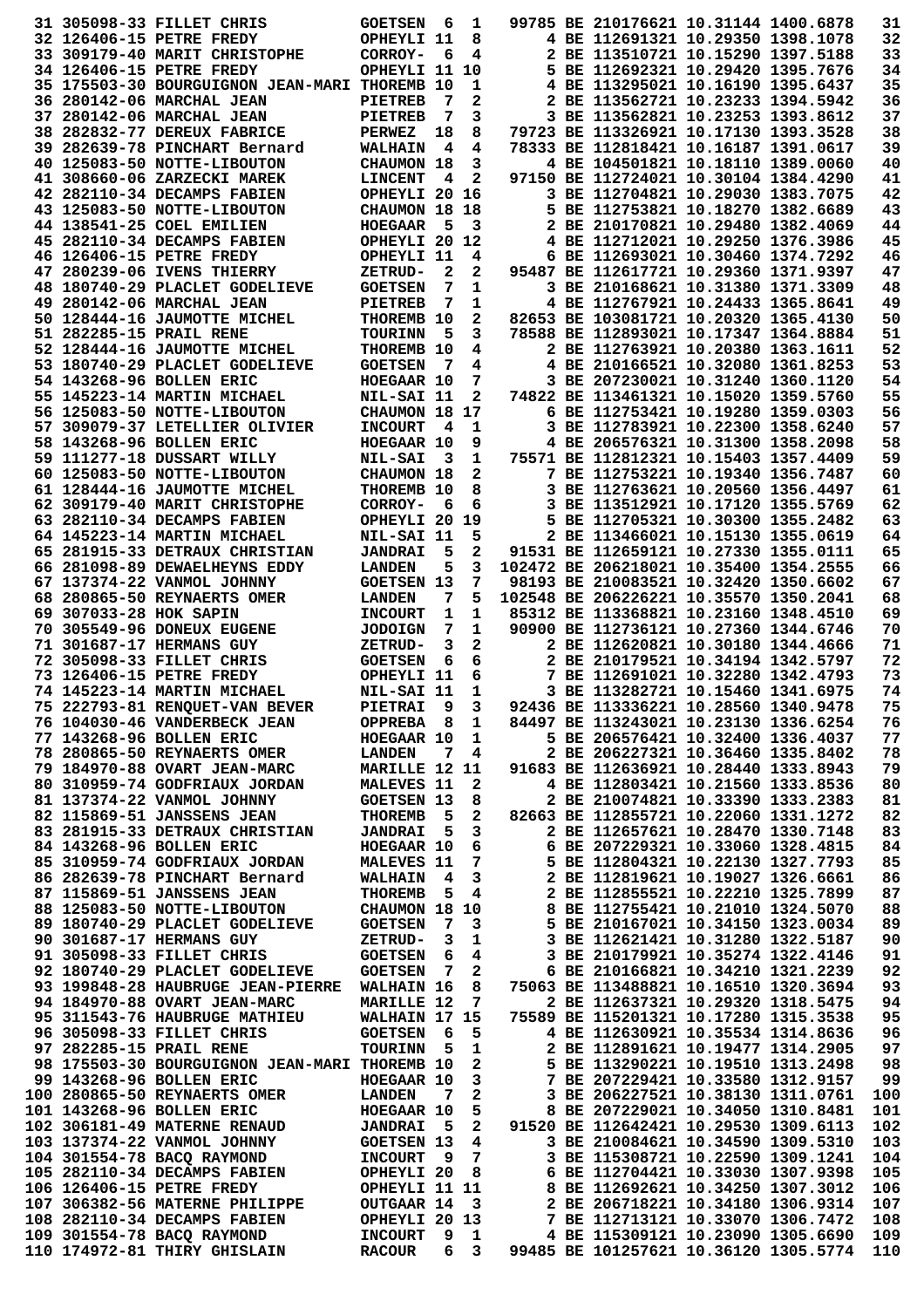|    |                          |                                                |                      |                         |                         |                               | 4 BE 210086821 10.35130 1305.4686                                          |           |         |                |
|----|--------------------------|------------------------------------------------|----------------------|-------------------------|-------------------------|-------------------------------|----------------------------------------------------------------------------|-----------|---------|----------------|
|    |                          | 111 137374-22 VANMOL JOHNNY                    | <b>GOETSEN 13</b>    |                         | 11                      |                               |                                                                            |           |         | 111            |
|    |                          | 112 282285-15 PRAIL RENE                       | <b>TOURINN</b>       | 5                       | 2                       |                               | 3 BE 112890121 10.20147 1304.4734                                          |           |         | 112            |
|    |                          | 113 301554-78 BACO RAYMOND                     | <b>INCOURT</b>       | 9                       | 4                       |                               | 5 BE 115309021 10.23210 1301.5470                                          |           |         | 113            |
|    |                          | 114 305098-33 FILLET CHRIS                     | <b>GOETSEN</b>       | 6                       | 2                       |                               | 5 BE 510264121 10.36534 1297.7630                                          |           |         | 114            |
|    |                          | 115 128444-16 JAUMOTTE MICHEL                  | THOREMB 10           |                         | 3                       |                               | 4 BE 112760921 10.23440 1296.8567                                          |           |         | 115            |
|    |                          |                                                |                      |                         |                         |                               |                                                                            |           |         |                |
|    |                          | 116 121970-41 MALEVE-CHARLOT                   | <b>SAINT-J</b>       | 7                       | 6                       |                               | 2 BE 112687021 10.32250 1296.3176                                          |           |         | 116            |
|    |                          | 117 111626-76 LEONARD THIERRY                  | <b>DONGELB</b>       | 2                       | 2                       |                               | 87347 BE 113277621 10.27230 1296.2701                                      |           |         | 117            |
|    |                          | 118 128444-16 JAUMOTTE MICHEL                  | <b>THOREMB</b>       | 10                      | 5                       |                               | 5 BE 112763721 10.23460 1296.1788                                          |           |         | 118            |
|    |                          | 119 280052-13 SIMONS YVES                      |                      | 4                       | 3                       |                               | 2 BE 210656621 10.38290 1295.2686                                          |           |         | 119            |
|    |                          |                                                | <b>OVERWIN</b>       |                         |                         |                               |                                                                            |           |         |                |
|    |                          | 120 115869-51 JANSSENS JEAN                    | <b>THOREMB</b>       | 5                       | 3                       |                               | 3 BE 112855821 10.23500 1294.9817                                          |           |         | 120            |
|    |                          | 121 281098-89 DEWAELHEYNS EDDY                 | <b>LANDEN</b>        | 5                       | 5                       |                               | 2 BE 206218321 10.39150 1293.0221                                          |           |         | 121            |
|    |                          | 122 280142-06 MARCHAL JEAN                     | <b>PIETREB</b>       | 7                       | 6                       |                               | 5 BE 112769021 10.28473 1285.1162                                          |           |         | 122            |
|    |                          | 123 309179-40 MARIT CHRISTOPHE                 | CORROY-              | 6                       | 1                       |                               | 4 BE 113504321 10.20270 1282.6964                                          |           |         | 123            |
|    |                          |                                                |                      |                         |                         |                               |                                                                            |           |         |                |
|    |                          | 124 145223-14 MARTIN MICHAEL                   | NIL-SAI 11           |                         | 9                       |                               | 4 BE 115227621 10.18200 1282.6629                                          |           |         | 124            |
|    |                          | 125 306382-56 MATERNE PHILIPPE                 | OUTGAAR 14 12        |                         |                         |                               | 3 BE 206717121 10.35450 1281.9142                                          |           |         | 125            |
|    |                          | 126 119595-91 JORDAN-KEMPENEER                 | LINCENT 13           |                         | 2                       |                               | 97349 BE 101260621 10.36000 1280.9079                                      |           |         | 126            |
|    |                          |                                                |                      |                         |                         |                               |                                                                            |           |         |                |
|    |                          | 127 143268-96 BOLLEN ERIC                      | HOEGAAR 10           |                         | 8                       |                               | 9 BE 207228921 10.35540 1279.4730                                          |           |         | 127            |
|    |                          | 128 175503-30 BOURGUIGNON JEAN-MARI THOREMB 10 |                      |                         | 8                       |                               | 6 BE 113292121 10.21270 1279.0561                                          |           |         | 128            |
|    |                          | 129 145223-14 MARTIN MICHAEL                   | NIL-SAI 11           |                         | 3                       |                               | 5 BE 113466821 10.18320 1278.2802                                          |           |         | 129            |
|    |                          | 130 222793-81 RENOUET-VAN BEVER                | PIETRAI              | 9                       | 9                       |                               | 2 BE 113336021 10.32190 1278.2116                                          |           |         | 130            |
|    |                          |                                                |                      |                         |                         |                               |                                                                            |           |         |                |
|    |                          | 131 137374-22 VANMOL JOHNNY                    | <b>GOETSEN 13 12</b> |                         |                         |                               | 5 BE 210077521 10.36530 1277.1689                                          |           |         | 131            |
|    |                          | 132 281657-66 SERESSIA DIMITRI                 | <b>THOREMB</b>       | 5                       | 1                       |                               | 81021 BE 112872021 10.23310 1275.5865                                      |           |         | 132            |
|    |                          | 133 119595-91 JORDAN-KEMPENEER                 | LINCENT 13           |                         | 1                       |                               | 2 BE 101262321 10.36210 1275.0360                                          |           |         | 133            |
|    |                          | 134 280865-50 REYNAERTS OMER                   | <b>LANDEN</b>        | 7                       | 1                       |                               | 4 BE 206227121 10.40310 1273.6245                                          |           |         | 134            |
|    |                          |                                                |                      |                         |                         |                               |                                                                            |           |         |                |
|    |                          | 135 306382-56 MATERNE PHILIPPE                 | OUTGAAR 14 14        |                         |                         |                               | 4 BE 206717021 10.36200 1272.1179                                          |           |         | 135            |
|    |                          | 136 283168-25 DENYS PIERRE                     | <b>AUTRE-E</b>       | 5                       | 4                       |                               | 88538 BE 112694721 10.29360 1272.0977                                      |           |         | 136            |
|    |                          | 137 301554-78 BACQ RAYMOND                     | <b>INCOURT</b>       | 9                       | 8                       |                               | 6 BE 113271921 10.24490 1272.0957                                          |           |         | 137            |
|    |                          |                                                |                      |                         |                         |                               |                                                                            |           |         |                |
|    |                          | 138 280865-50 REYNAERTS OMER                   | <b>LANDEN</b>        | 7                       | $\mathbf{3}$            |                               | 5 BE 206227621 10.40390 1271.5189                                          |           |         | 138            |
|    |                          | 139 104030-46 VANDERBECK JEAN                  | <b>OPPREBA</b>       | $_{\rm 8}$              |                         |                               | 8 2 BE 113248121 10.26280 1271.2688<br>6 2 BE 115201121 10.19290 1270.7593 |           |         | 139            |
|    |                          | 140 311543-76 HAUBRUGE MATHIEU                 | <b>WALHAIN 17</b>    |                         |                         |                               |                                                                            |           |         | 140            |
|    |                          |                                                |                      |                         |                         |                               |                                                                            |           |         |                |
|    |                          |                                                |                      |                         |                         |                               |                                                                            |           |         |                |
|    |                          |                                                |                      |                         |                         |                               |                                                                            |           |         |                |
|    |                          | UNION RAMILLIES-PERWEZ RAMPER-ORP              |                      |                         |                         |                               | Data Technology Deerlijk (01520)                                           |           |         |                |
|    |                          |                                                |                      |                         |                         |                               |                                                                            |           |         |                |
|    | <b>MOMIGNIES</b>         | 14-05-22 361 VIEUX                             |                      |                         |                         |                               | Amateurs: 50 LACHER: 09.20                                                 |           |         |                |
|    |                          |                                                |                      |                         |                         |                               |                                                                            |           |         |                |
| NR |                          | Naam                                           |                      |                         |                         | Gemeent AD IG Afstand LD Ring |                                                                            | JR Bestat | Snelh.  | NR             |
| N0 |                          | Nom                                            |                      |                         |                         |                               | Localit EN MQ Distanc PA Bague AN Constat                                  |           | Vitesse | <b>NO</b>      |
|    |                          |                                                |                      |                         |                         |                               |                                                                            |           |         |                |
|    |                          |                                                |                      |                         |                         |                               |                                                                            |           |         |                |
|    | 1 280142-06 MARCHAL JEAN |                                                | PIETREB 14           |                         |                         |                               |                                                                            |           |         |                |
|    |                          |                                                |                      |                         | 3                       |                               | 88401 BE 113171020 10.18133 1518.3523                                      |           |         | 1              |
|    |                          |                                                |                      |                         |                         |                               |                                                                            |           |         |                |
|    |                          | 2 138541-25 COEL EMILIEN                       | HOEGAAR 10           |                         | 7                       |                               | 96492 BE 200235219 10.23490 1512.0188                                      |           |         | 2              |
|    |                          | 2 138541-25 COEL EMILIEN                       | <b>HOEGAAR 10</b>    |                         | 8                       |                               | 2 BE 201338020 10.23490 1512.0188                                          |           |         | 2              |
|    |                          | 4 138541-25 COEL EMILIEN                       | HOEGAAR 10           |                         | 5                       |                               | 3 BE 200235519 10.23510 1511.2294                                          |           |         | 4              |
|    |                          | 5 138541-25 COEL EMILIEN                       | HOEGAAR 10           |                         | 3                       |                               | 4 BE 200237319 10.23540 1510.0469                                          |           |         |                |
|    |                          |                                                |                      |                         |                         |                               |                                                                            |           |         | 5              |
|    |                          | 6 309079-37 LETELLIER OLIVIER                  | <b>INCOURT</b>       | $\overline{4}$          | $\mathbf{1}$            |                               | 84914 BE 605378520 10.16140 1510.0296                                      |           |         | 6              |
|    |                          | 7 141563-40 KOSTERMANS MELANIE-AN HOEGAAR 12   |                      |                         | 9                       |                               | 96503 BE 105075419 10.24160 1501.6027                                      |           |         | $\overline{7}$ |
|    |                          | 8 309179-40 MARIT CHRISTOPHE                   | CORROY- 12           |                         | $\mathbf{2}$            |                               | 77539 BE 113466920 10.12210 1481.1652                                      |           |         | 8              |
|    |                          | 9 126988-15 MOTTE THIERRY                      | THOREMB 16 16        |                         |                         |                               |                                                                            |           |         |                |
|    |                          |                                                |                      |                         |                         |                               | 78763 BE 113144120 10.13350 1469.9160                                      |           |         | 9              |
|    |                          | 10 126988-15 MOTTE THIERRY                     | THOREMB 16           |                         | 1                       |                               | 2 BE 113140120 10.13360 1469.4590                                          |           |         | 10             |
|    |                          | 11 282639-78 PINCHART Bernard                  | WALHAIN 37           |                         | 9                       |                               | 78333 BE 108283718 10.13227 1467.5055                                      |           |         | 11             |
|    |                          | 12 180740-29 PLACLET GODELIEVE                 | <b>GOETSEN</b>       | - 5                     | 4                       |                               | 98233 BE 211159720 10.27010 1465.7996                                      |           |         | 12             |
|    |                          |                                                |                      |                         |                         |                               |                                                                            |           |         |                |
|    | 13 307033-28 HOK SAPIN   |                                                | <b>INCOURT</b>       | 4                       | 3                       |                               | 85312 BE 109024818 10.18310 1457.9094                                      |           |         | 13             |
|    | 14 307033-28 HOK SAPIN   |                                                | <b>INCOURT</b>       | $\overline{\mathbf{4}}$ | $\mathbf{2}$            |                               | 2 BE 109014318 10.18450 1452.1191                                          |           |         | 14             |
|    | 15 307033-28 HOK SAPIN   |                                                | <b>INCOURT</b>       | $\overline{4}$          | 4                       |                               | 3 BE 611113320 10.18490 1450.4732                                          |           |         | 15             |
|    |                          | 16 309179-40 MARIT CHRISTOPHE                  | CORROY- 12           |                         | 3                       |                               |                                                                            |           |         |                |
|    |                          |                                                |                      |                         |                         |                               | 2 BE 106093719 10.13340 1447.5233                                          |           |         | 16             |
|    |                          | 17 309179-40 MARIT CHRISTOPHE                  | CORROY- 12           |                         | 9                       |                               | 3 BE 109186918 10.13360 1446.6231                                          |           |         | 17             |
|    |                          | 18 309079-37 LETELLIER OLIVIER                 | <b>INCOURT</b>       | 4                       | $\mathbf{2}$            |                               | 2 BE 110504516 10.18420 1446.5758                                          |           |         | 18             |
|    | 19 307033-28 HOK SAPIN   |                                                | <b>INCOURT</b>       | - 4                     | 1                       |                               | 4 BE 611113120 10.18590 1446.3747                                          |           |         | 19             |
|    |                          | 20 310959-74 GODFRIAUX JORDAN                  |                      |                         |                         |                               |                                                                            |           |         | 20             |
|    |                          |                                                | <b>MALEVES 18</b>    |                         |                         | $5 -$                         | 82610 BE 113151520 10.17080 1445.9160                                      |           |         |                |
|    |                          | 21 280142-06 MARCHAL JEAN                      | PIETREB 14           |                         | 7                       |                               | 2 BE 113172120 10.21093 1445.5237                                          |           |         | 21             |
|    |                          | 22 310959-74 GODFRIAUX JORDAN                  | <b>MALEVES 18</b>    |                         | 7                       |                               | 2 BE 113151120 10.17160 1442.5495                                          |           |         | 22             |
|    |                          | 23 282639-78 PINCHART Bernard                  | WALHAIN 37           |                         | $\overline{\mathbf{4}}$ |                               | 2 BE 109561015 10.14187 1442.2868                                          |           |         | 23             |
|    |                          |                                                |                      |                         |                         |                               |                                                                            |           |         |                |
|    |                          | 24 121970-41 MALEVE-CHARLOT                    | SAINT-J 8            |                         |                         | 7 <sup>7</sup>                | 93875 BE 112926320 10.25140 1439.0649                                      |           |         | 24             |
|    |                          | 25 111277-18 DUSSART WILLY                     | <b>NIL-SAI</b>       | 2                       | $\mathbf{2}$            |                               | 75571 BE 113149017 10.12363 1436.5745                                      |           |         | 25             |
|    |                          | 26 128444-16 JAUMOTTE MICHEL                   | <b>THOREMB</b>       | $\overline{\mathbf{4}}$ | $\overline{a}$          |                               | 82653 BE 420813820 10.17360 1434.9479                                      |           |         | 26             |
|    |                          | 27 121970-41 MALEVE-CHARLOT                    | <b>SAINT-J</b>       | - 8                     | $\mathbf{1}$            |                               | 2 BE 112926820 10.25280 1433.9358                                          |           |         | 27             |
|    |                          |                                                |                      |                         |                         |                               |                                                                            |           |         |                |
|    |                          | 28 126988-15 MOTTE THIERRY                     | THOREMB 16 15        |                         |                         |                               | 3 BE 113155520 10.15000 1432.0545                                          |           |         | 28             |
|    |                          | 29 282285-15 PRAIL RENE                        | TOURINN              |                         | 99                      |                               | 78588 BE 113178520 10.14557 1430.7370                                      |           |         | 29             |
|    |                          | 30 310959-74 GODFRIAUX JORDAN                  | MALEVES 18 1         |                         |                         |                               | 3 BE 113157820 10.17460 1430.0635                                          |           |         | 30             |
|    |                          |                                                |                      |                         |                         |                               |                                                                            |           |         |                |
|    |                          | 30 310959-74 GODFRIAUX JORDAN                  | MALEVES 18 12        |                         |                         |                               | 4 BE 113196720 10.17460 1430.0635                                          |           |         | 30             |
|    |                          | 32 310959-74 GODFRIAUX JORDAN                  | <b>MALEVES 18</b>    |                         | 3                       |                               | 5 BE 113152920 10.17480 1429.2388                                          |           |         | 32             |
|    |                          | 33 282285-15 PRAIL RENE                        | TOURINN              |                         | 94                      |                               | 2 BE 113177620 10.15027 1427.7046                                          |           |         | 33             |
|    |                          | 34 310959-74 GODFRIAUX JORDAN                  | <b>MALEVES 18 14</b> |                         |                         |                               |                                                                            |           |         |                |
|    |                          |                                                |                      |                         |                         |                               | 6 BE 113154720 10.18000 1424.3103                                          |           |         | 34             |
|    |                          | 35 132478-73 LAMINNE BENOIT                    | <b>MELIN</b>         |                         | 17 <sub>1</sub>         |                               | 91912 BE 115967514 10.24340 1423.5209                                      |           |         | 35             |
|    |                          | 35 132478-73 LAMINNE BENOIT                    | <b>MELIN</b>         |                         | 17 14                   |                               | 2 BE 109282515 10.24340 1423.5209                                          |           |         | 35             |
|    |                          | 37 132478-73 LAMINNE BENOIT                    | <b>MELIN</b>         |                         | 17 12                   |                               | 3 BE 112742620 10.24350 1423.1535                                          |           |         | 37             |
|    |                          |                                                | WALHAIN 37 29        |                         |                         |                               |                                                                            |           |         |                |
|    |                          | 38 282639-78 PINCHART Bernard                  |                      |                         |                         |                               | 3 BE 113132820 10.15057 1421.7806                                          |           |         | 38             |
|    |                          | 39 310959-74 GODFRIAUX JORDAN                  | MALEVES 18 4         |                         |                         |                               | 7 BE 113156620 10.18100 1420.2292                                          |           |         | 39             |
|    |                          | 40 310959-74 GODFRIAUX JORDAN                  | <b>MALEVES 18 8</b>  |                         |                         |                               | 8 BE 113157620 10.18130 1419.0094                                          |           |         | 40             |
|    |                          | 41 310959-74 GODFRIAUX JORDAN                  | MALEVES 18 11        |                         |                         |                               | 9 BE 113153720 10.18170 1417.3863                                          |           |         | 41             |